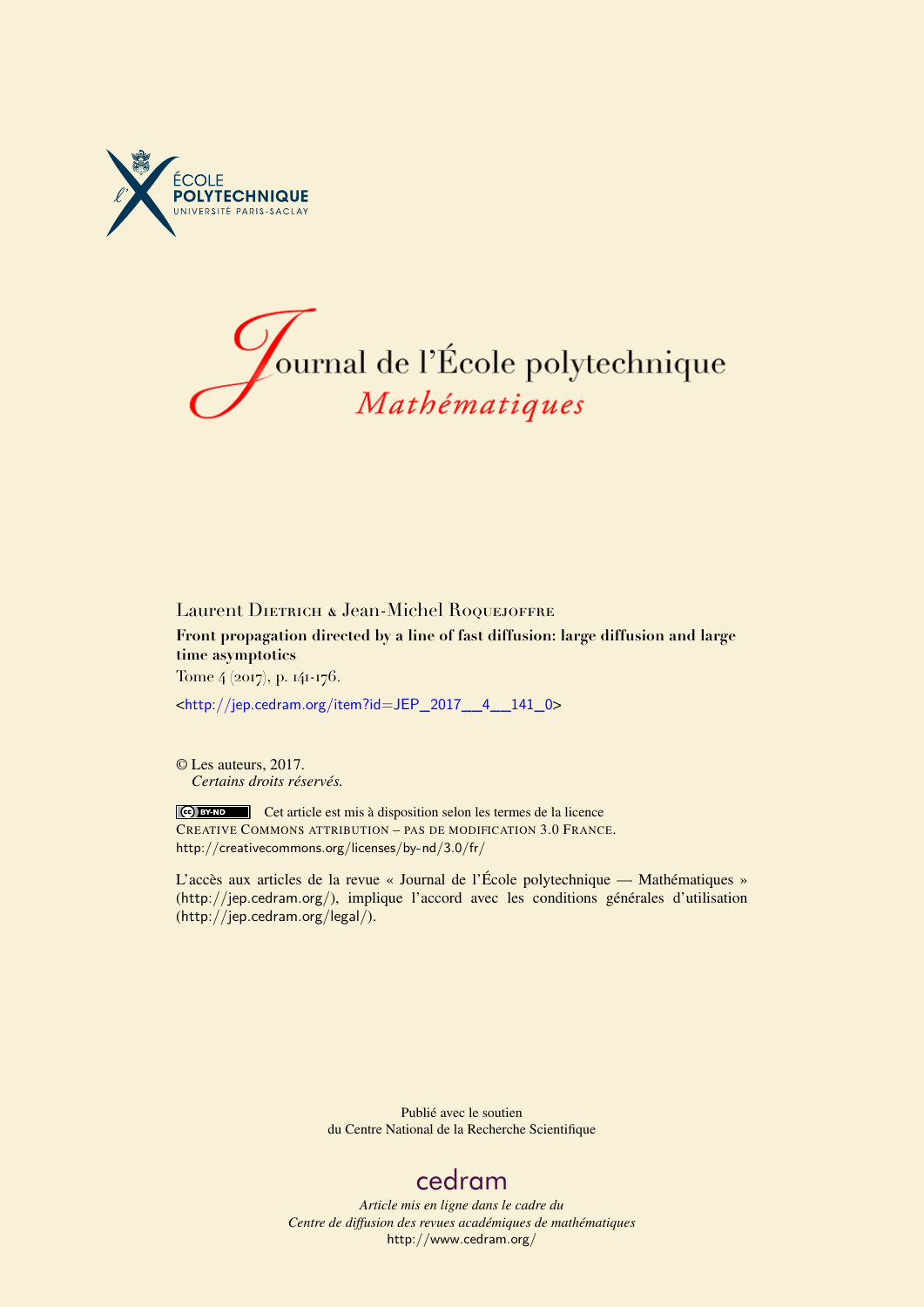## Journal de l'École polytechnique Tome 4, 2017, p. 141–176 DOI: 10.5802/jep.40

# FRONT PROPAGATION DIRECTED BY A LINE OF FAST DIFFUSION: LARGE DIFFUSION AND LARGE TIME ASYMPTOTICS

by Laurent Dietrich & Jean-Michel Roquejoffre

Abstract. — The system under study is a reaction-diffusion equation in a horizontal strip, coupled to a diffusion equation on its upper boundary via an exchange condition of the Robin type. This class of models was introduced by H. Berestycki, L. Rossi and the second author in order to model biological invasions directed by lines of fast diffusion. They proved, in particular, that the speed of invasion was enhanced by a fast diffusion on the line, the spreading velocity being asymptotically proportional to the square root of the fast diffusion coefficient. These results could be reduced, in the logistic case, to explicit algebraic computations. The goal of this paper is to prove that the same phenomenon holds, with a different type of nonlinearity, which precludes explicit computations. We discover a new transition phenomenon, that we explain in detail.

Résumé (Propagation de fronts dirigée par une ligne de diffusion rapide : limite en temps long et grande diffusion)

Nous étudions une équation de réaction-diffusion posée dans une bande horizontale, couplée à une équation de diffusion sur son bord supérieur à travers une condition de Robin. Cette classe de modèles a été proposée par H. Berestycki, L. Rossi et le deuxième auteur afin d'étudier l'influence d'une ligne de diffusion rapide (par exemple une route) sur les invasions biologiques. Ils prouvent que la vitesse d'invasion est augmentée par une forte diffusivité sur la ligne, et plus précisément asymptotiquement proportionnelle à la racine carrée de cette dernière. Dans le cas d'une croissance logistique, ces résultats peuvent être réduits à des calculs algébriques. Le but de cet article est de généraliser ce résultat à des non-linéarités différentes et pour lesquelles ces calculs ne peuvent être accomplis. Nous mettons aussi en lumière un nouveau phénomène de transition entre deux ondes progressives différentes, qu'on explique en détail.

## **CONTENTS**

Mathematical subject classification (2010). — 35K57, 35B40, 35C07.

Keywords. — Reaction-diffusion, traveling fronts, asymptotic, enhancement, acceleration, propagation, coupling, invasion, quenching.

The research leading to these results has received funding from the European Research Council under the European Union's Seventh Framework Programme (FP/2007-2013) / ERC Grant Agreement n.321186 - ReaDi -Reaction-Diffusion Equations, Propagation and Modelling. Both authors were also partially funded by the ANR project NONLOCAL ANR-14-CE25-0013. The first author also acknowledges support of the National Science Foundation under the PIRE Grant No. OISE-0967140.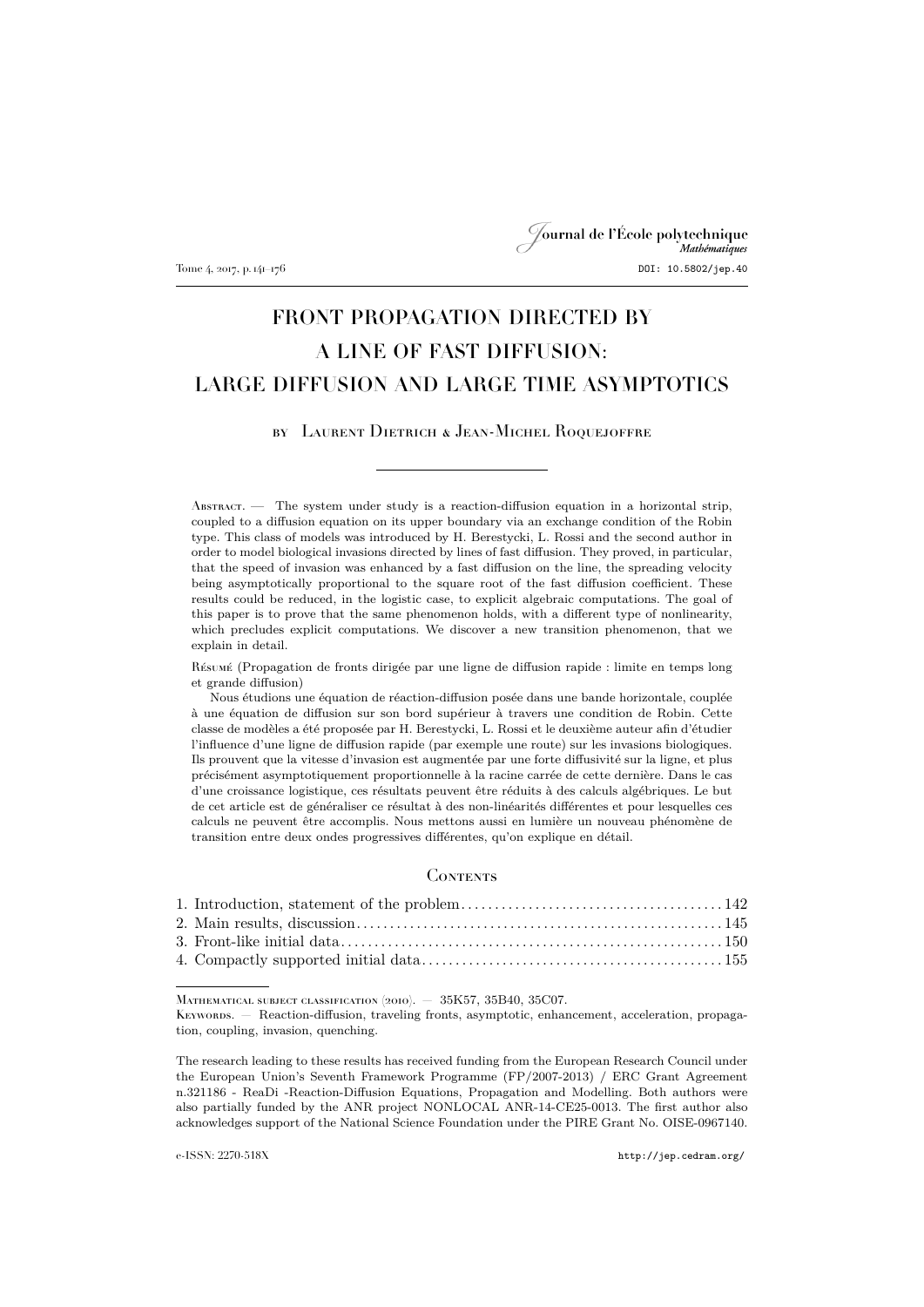#### 1. Introduction, statement of the problem

<span id="page-2-0"></span>1.1. Model and question. — Let  $\Omega_L$  be the strip  $\mathbb{R} \times (-L, 0)$ . The goal of this paper is to study the large time asymptotics of the following system:

<span id="page-2-1"></span>(1) 
$$
\begin{cases} u_t - Du_{xx} + \mu u - v(t, x, 0) = 0 & (t > 0, x \in \mathbb{R}) \\ v_t - d\Delta v = f(v) & (t > 0, (x, y) \in \Omega_L) \\ dv_y(t, x, 0) + v(t, x, 0) = \mu u(t, x) & (t > 0, x \in \mathbb{R}) \\ v_y(t, x, -L) = 0 & (t > 0, x \in \mathbb{R}). \end{cases}
$$

The unknowns are the functions  $(u(t, x), v(t, x, y))$ , respectively defined on  $\mathbb{R}_+ \times \mathbb{R}$ and  $\mathbb{R}_+ \times \Omega_L$ . The positive numbers  $\mu$ , d, D are given. The function  $f(v)$  is smooth, and there is  $\theta > 0$  such that  $f \equiv 0$  on  $[0, \theta]$  and  $f(1) = 0$ . Moreover  $f > 0$  on  $(\theta, 1)$ and  $f'(1) < 0$ . Such a nonlinear term will sometimes be referred to as *ignition type nonlinearity*, in reference to the mathematical literature on flame propagation models. Of particular interest to us will be the large time asymptotics of [\(1\)](#page-2-1), combined with the limit  $D \to +\infty$ .

Remark 1.1. — All of the techniques used in this paper can be used for a *bistable* nonlinearity by replacing  $f(v) \geq 0$  by  $f(v) \geq -Lip(f) \times v$  where needed. Nonetheless, the applicability of the current paper depends on the existence of traveling waves for the above system with speed

<span id="page-2-2"></span>
$$
c(D) \sim_{D \to +\infty} c_{\infty} \sqrt{D}
$$

(see Theorem [2.2\)](#page-6-0). In [\[11\]](#page-35-1), the first author proves existence of traveling waves for *ignition* and *bistable* nonlinearities, but the proof of the asymptotics [\(2\)](#page-2-2) found in [\[12\]](#page-35-2) holds only for *ignition* type. Extending it to bistable type is still open.

The modeling for  $(1)$  can be found in [\[6\]](#page-35-3). We would like to point out that the boundary condition for  $v$  at  $y = 0$  is the only one that ensures total mass conservation  $(\int_{\mathbb{R}} u(t,x)dx + \int_{\Omega_L} v(t,x,y)dx dy)$  in the absence of nonlinearity  $(f = 0)$ , as can be seen by integrating by parts the equation for  $v$ . We turn now to the motivation for and the meaning of [\(1\)](#page-2-1).

1.2. Motivation. — System [\(1\)](#page-2-1) was proposed for the first time by Berestycki, Rossi and the second author in [\[6\]](#page-35-3), as a model for biological invasions in oriented habitats. It was indeed observed in several instances that transportation networks tend to enhance the speed of invasion. Let us mention two biological instances: the pine processionary moves northwards faster than anticipated, and it is believed that the road network has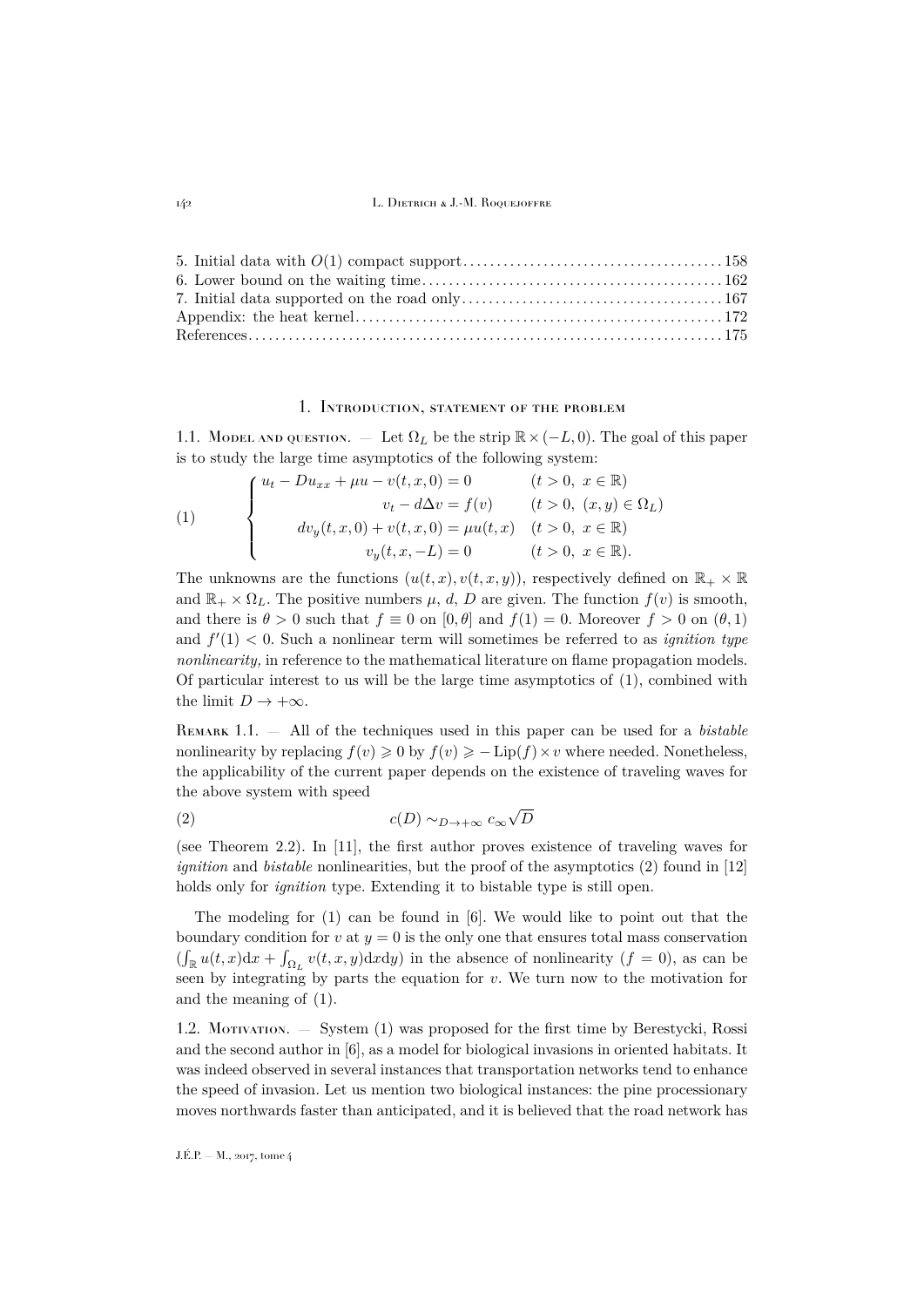a responsibility in the phenomenon, see for example [\[23\]](#page-35-4). The yellow-legged hornet has invaded the whole South West of France, as is reported in the maps provided in [\[24\]](#page-35-5): it first followed the main rivers, and from then colonized the inland areas.

Such boundary couplings between 3D-2D or 2D-1D equations to model transportation networks have been used extensively, see the introduction of [\[4\]](#page-35-6) for various examples.

In [\[6\]](#page-35-3),  $\Omega_L$  is replaced by the whole upper half-plane, and the nonlinearity f is a Fisher-KPP type nonlinearity  $(f(0) = f(1) = 0, f > 0$  concave between 0 and 1). The line  $\{y = 0\}$  is named 'the road', and the upper half-plane is named 'the field'. This terminology will be freely used here. The authors showed the dramatic effect of the road on the overall propagation: there is  $c_*(D) > 0$  such that, for all  $c < c_*(D)$ we have

$$
\lim_{t \to +\infty} \inf_{|x| \leqslant ct} u(t,x) = 1/\mu, \quad \lim_{t \to +\infty} \inf_{|x| \leqslant ct} v(t,x,y) = 1, \quad \text{locally uniformly in } y \in \mathbb{R},
$$

and, for all  $c > c_*(D)$  we have

$$
\lim_{t \to +\infty} \sup_{|x| \geqslant ct} u(t, x) = 0, \quad \lim_{t \to +\infty} \sup_{|x| \geqslant ct} v(t, x, y) = 0, \text{ uniformly in } y \in \mathbb{R}.
$$

Moreover, there is  $c_{\infty} > 0$  such that  $c_*(D) \sim c_{\infty}$ √ D, as  $D \to +\infty$ . Thus, the road enhances and leads the propagation in its direction, even far away in the field where the species diffuses only with a mobility  $d \ll D$ . This is in sharp contrast with the classical and homogeneous propagation results for reaction-diffusion equations, such as Aronson-Weinberger [\[2\]](#page-35-7).

One could question whether this effect is due to the special structure of the Fisher-KPP nonlinearity, or if it holds for more general terms  $f$ . Indeed, the Fisher-KPP assumption  $f'(0)v \leq f(v)$  enables to reduce the question of spreading speed to algebraic computations on the linearized equation near the  $(0, 0)$  state, whereas for more general nonlinearities no such computations are available (for an ignition type nonlinearity the linearized would just be the heat equation) and the dynamics have to be studied more carefully. This is the first motivation behind our choice for  $f$ . Moreover, f has also an ecological meaning by itself, which is that of a *weak Allee effect* (see [\[20,](#page-35-8) §2.2.1.1] for a precise description): broadly speaking, it models species for which the *per capita growth* is positive but lowest for lowest densities.

In [\[12\]](#page-35-2), the first author gives a first hint of the robustness of the phenomenon discussed above, by constructing traveling waves  $(\phi(x+ct), \psi(x+ct,y))$  to [\(1\)](#page-2-1) with ignition type nonlinearity whose speed c satisfies indeed  $c(D) \sim c_{\infty} \sqrt{D}$ , where  $c_{\infty} > 0$ is characterized in terms of a limiting problem obtained by rescaling x by  $\sqrt{D}$  and<br>is characterized in terms of a limiting problem obtained by rescaling x by  $\sqrt{D}$  and sending D to infinity. In order to confirm the phenomenon of [\[6\]](#page-35-3) for  $(1)$  with the ignition type nonlinearity, one should now understand whether, and how, those traveling waves attract the solutions of [\(1\)](#page-2-1). This is the aim of this paper. Instead of presenting the results now, we will show some numerical simulations, which reveal a transition phenomenon in the propagation that we had not expected.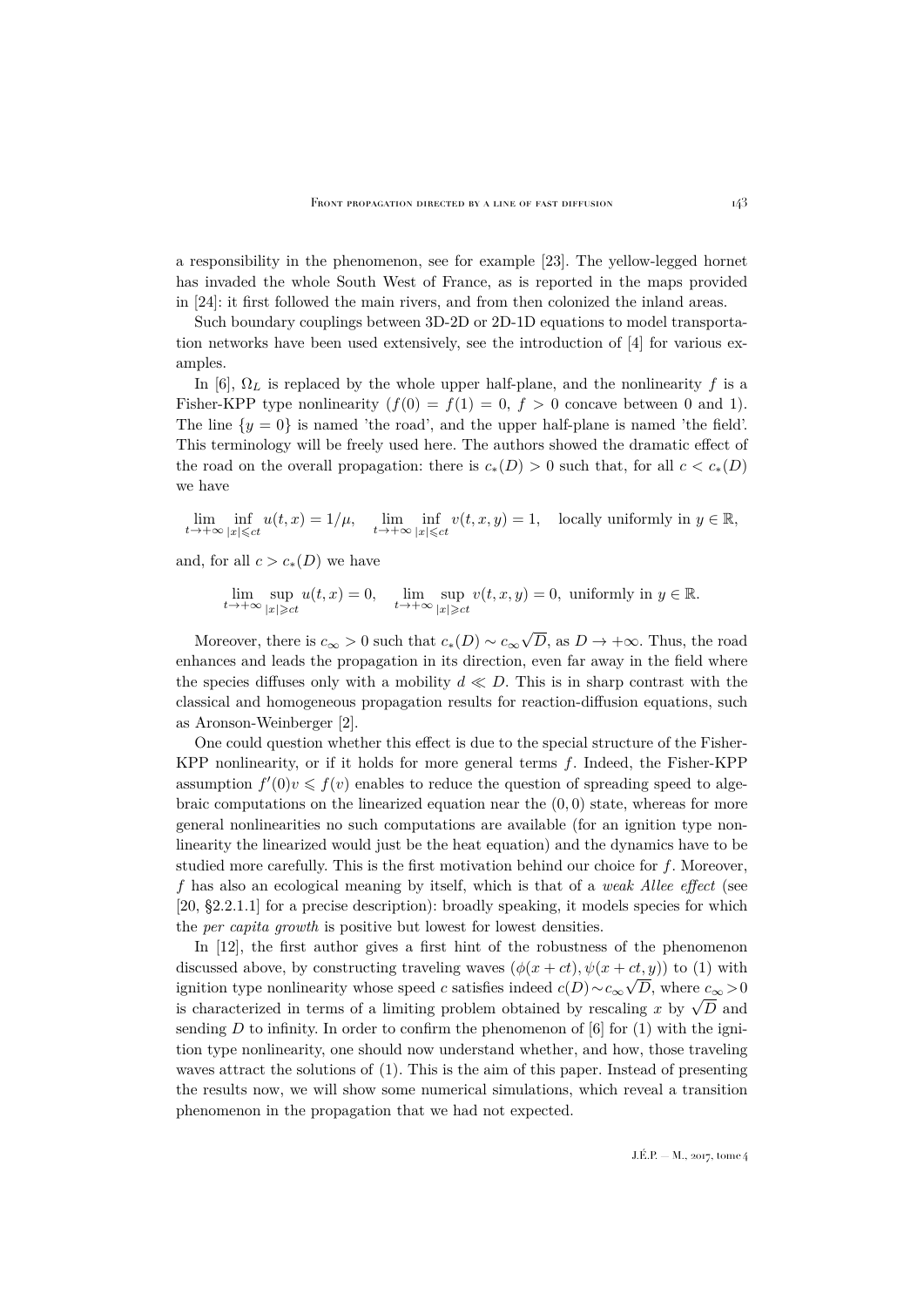1.3. Some numerical simulations. — These simulations were produced using FreeFem++. We used P2 finite elements on a mesh of  $400 \times 50$  points. The time scheme used is a two-step (to handle the coupling) explicit Euler, which seems quite sufficient in terms of accuracy and speed for our context. Neumann boundary conditions are imposed on the sides of a domain of size  $A \times L$  with  $A \gg L$ . Finally, we represented  $u$  as a function over the whole domain so that it is visible. The following parameters were used:

| $\mu u_0, v_0$   | $\mathbf{1}_{(-3,3)}(x)$                                  |  |  |
|------------------|-----------------------------------------------------------|--|--|
| $\boldsymbol{d}$ | 0.1                                                       |  |  |
| D                | 100                                                       |  |  |
| $\mu$            | 1.4                                                       |  |  |
| Ĥ                | 0.3                                                       |  |  |
| f(v)             | $10 \times \mathbf{1}_{v > \theta}(v - \theta)^2 (1 - v)$ |  |  |
| $\overline{A}$   | 500                                                       |  |  |
| L                | 50                                                        |  |  |
| $\Delta t$       | 0.1                                                       |  |  |



FIGURE 1. Scale.  $u, v$  are solutions of [\(1\)](#page-2-1).  $u$  is extended in a constant way over the all  $\Omega_L$  for a clearer representation and comparison with v.



FIGURE 5.  $t = 100\Delta t$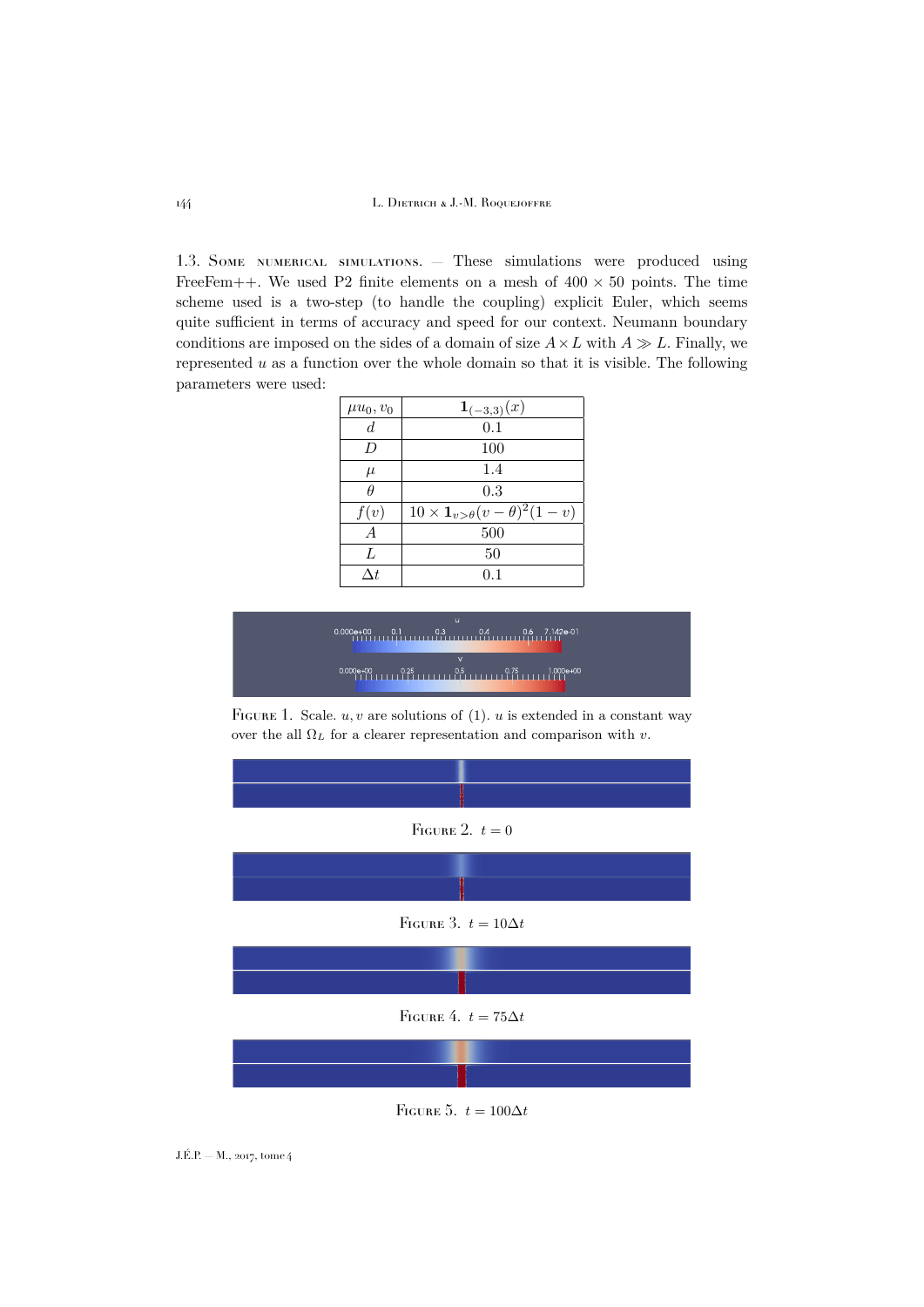<span id="page-5-4"></span>FRONT PROPAGATION DIRECTED BY A LINE OF FAST DIFFUSION 145



<span id="page-5-3"></span>

The scenario that we would expect is thus the following: due to the large diffusivity  $D, u$  is quickly spread on all  $\mathbb R$  and decays rapidly. Meanwhile, v grows slowly and transmits mass to  $u$ . At some point,  $u$  has recovered enough mass and starts to lead the propagation. The acceleration of the propagation is then transmitted downwards from the road to the bottom of the field, reaching the regime dictated by the traveling wave. The remainder of this paper is devoted to proving that this is indeed what happens.

## <span id="page-5-1"></span>2. Main results, discussion

<span id="page-5-0"></span>Let us reformulate System [\(1\)](#page-2-1) in the following way, we hope that it will help the reader visualize the problem.

(3)  
\n
$$
\frac{\partial_t u - D \partial_{xx}^2 u = v - \mu u}{\partial \partial_y v = \mu u - v}
$$
\n
$$
\partial_t v - d \Delta v = f(v)
$$
\n
$$
\partial_y v = 0
$$

We also want to study the behaviour for large D, so the renormalization  $(x \leftarrow x)$ √  $^{^{\prime }}D)$ will often be used:

<span id="page-5-2"></span>(4)  
\n
$$
\frac{\partial_t u - \partial_{xx}^2 u = v - \mu u}{\partial \partial_y v = \mu u - v}
$$
\n
$$
\frac{\partial_t v - \frac{d}{D} \partial_{xx}^2 v - d \partial_{yy}^2 v = f(v)}{\partial_y v = 0}
$$

Some results will be stated for Equation [\(3\)](#page-5-1) and some for [\(4\)](#page-5-2) and the proofs will juggle between the two. We would like to emphasize that uniqueness as well as many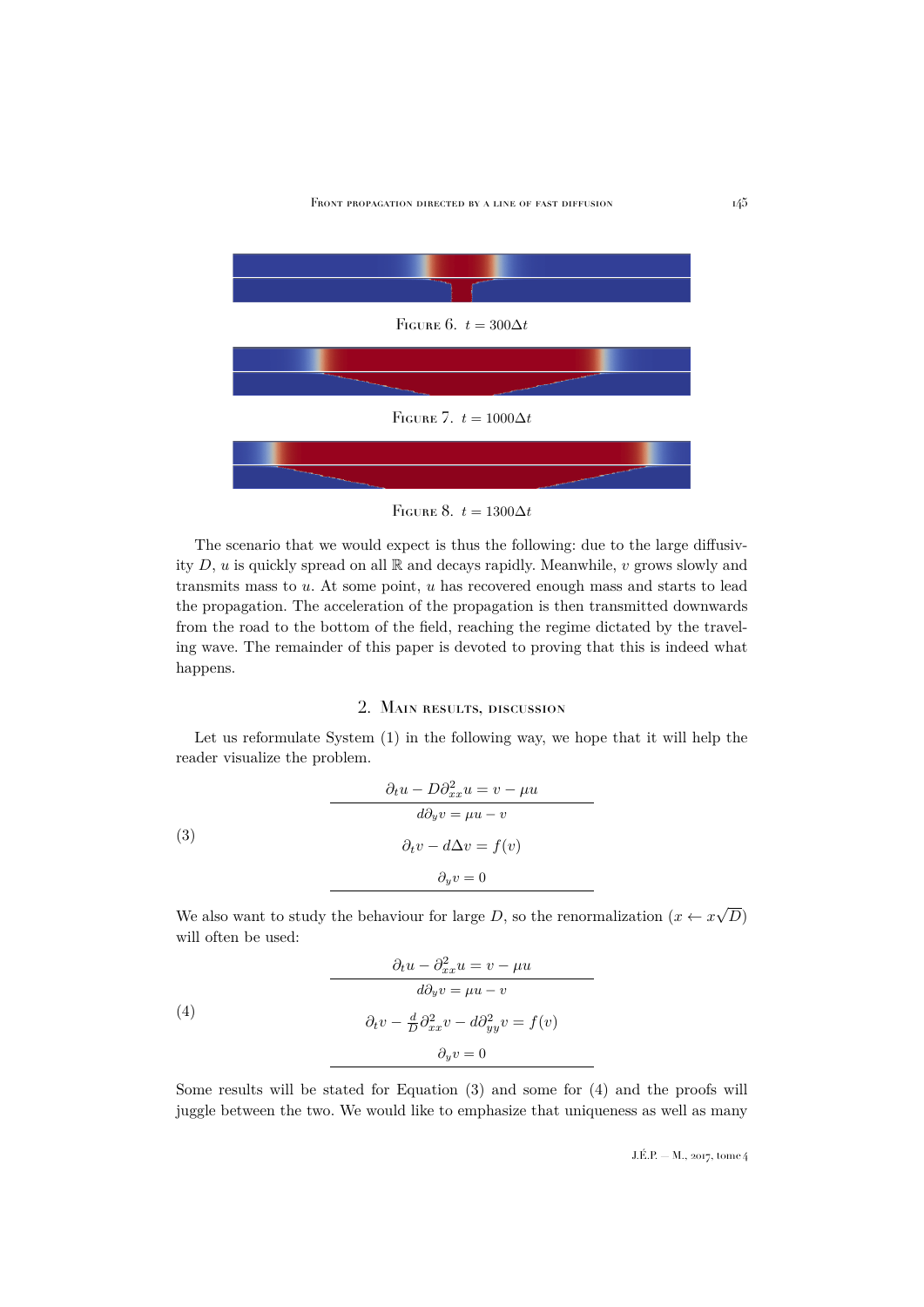properties of this system are a consequence of the monotone structure of [\(3\)](#page-5-1) inherited from the maximum principle investigated in [\[6,](#page-35-3) [11,](#page-35-1) [12\]](#page-35-2). The purpose of this paper is to investigate the large-time and large-diffusion asymptotics of this solution. We briefly mention existence and uniqueness of a solution and refer to [\[6\]](#page-35-3) for the proof (where the strip is replaced by a half-plane but the argument still holds).

THEOREM 2.1 (Stated for Equation [\(3\)](#page-5-1)). — Let  $(u_0, v_0) \in \mathcal{C}(\mathbb{R}) \times \mathcal{C}(\Omega_L)$ ,  $0 \leq \mu u_0$ ,  $v_0 \leq 1$ . There exists a global solution in the classical sense to [\(3\)](#page-5-1) with initial data  $(u_0, v_0)$ . This solution is unique in the class of bounded classical solutions and satisfies  $0 \leq \mu u(t, x), v(t, x, y) \leq 1$  *for all*  $t \geq 0, x \in \mathbb{R}, y \in \Omega_L$ .

As we will use them throughout the paper, we also mention the results of [\[11,](#page-35-1) [12\]](#page-35-2) about traveling waves.

<span id="page-6-0"></span>**THEOREM** 2.2.  $\blacksquare$  *There exists a unique speed*  $c > 0$  *and a unique pair of smooth increasing (in the x variable) profiles*  $\phi(x), \psi(x, y)$  *up to translation in the x-direction, connecting the states*  $(0,0)$  *and*  $(1/\mu, 1)$  *such that*  $(\phi(x+ct), \psi(x+ct, y))$  *is a traveling wave solution of* [\(3\)](#page-5-1)*. Moreover, there exists*  $c_{\infty} > 0$  *such that*  $c(D) \sim c_{\infty} \sqrt{D}$  *as*  $D \to +\infty$ *.* 

2.1. FIRST RESULTS.  $\overline{ }$  The following theorems are natural consequences of the stability of front-like initial data, using an argument initiated by [\[15\]](#page-35-9), and are not so unexpected. They will, nevertheless, be useful for later purposes. A specificity of the present computations is that they should be uniform in the large parameter  $D$ , this is why they are detailed.

<span id="page-6-1"></span>THEOREM 2.3 (Stated for Equation [\(3\)](#page-5-1)).  $=$  *Let*  $(u_0, v_0)$  *be a front-like initial datum for Equation* [\(4\)](#page-5-2)*, that is*  $(u_0, v_0) \in \mathcal{P}_{\alpha_0}$  *defined in the next section. There exists an exponent*  $\omega > 0$  *that depends on the initial data only through*  $\alpha_0$ *, and for all*  $\varepsilon > 0$ *small enough there exist two shifts*  $\xi_1^{\pm} \in \mathbb{R}$  *such that* 

$$
\mu\phi(x+c\xi_1^-+ct) - C\varepsilon e^{-\omega t} \le \mu u(t,x) \le \mu\phi(x+c\xi_1^++ct) + C\varepsilon e^{-\omega t}
$$
  

$$
\psi(x+c\xi_1^-+ct) - C\varepsilon e^{-\omega t} \le v(t,x,y) \le \psi(x+c\xi_1^++ct) + C\varepsilon e^{-\omega t},
$$

*where* C *is a constant that depends only on* f, d and L. Moreover,  $\omega$  does not depend *on*  $D > d$ *.* 

REMARK 2.1. — The previous theorem does not give the convergence towards traveling waves, but it gives a precise spreading velocity. In [\[21\]](#page-35-10), this is the starting point of an iterative argument showing a geometric decrease of the distance separating the two shifts with respect to a fixed time step. One could think of adapting the argument of [\[21\]](#page-35-10) to [\(4\)](#page-5-2), but this would not be uniform in  $D > d$ . We prefer to focus on the really new features of the model.

We now turn to what happens for compactly supported initial data.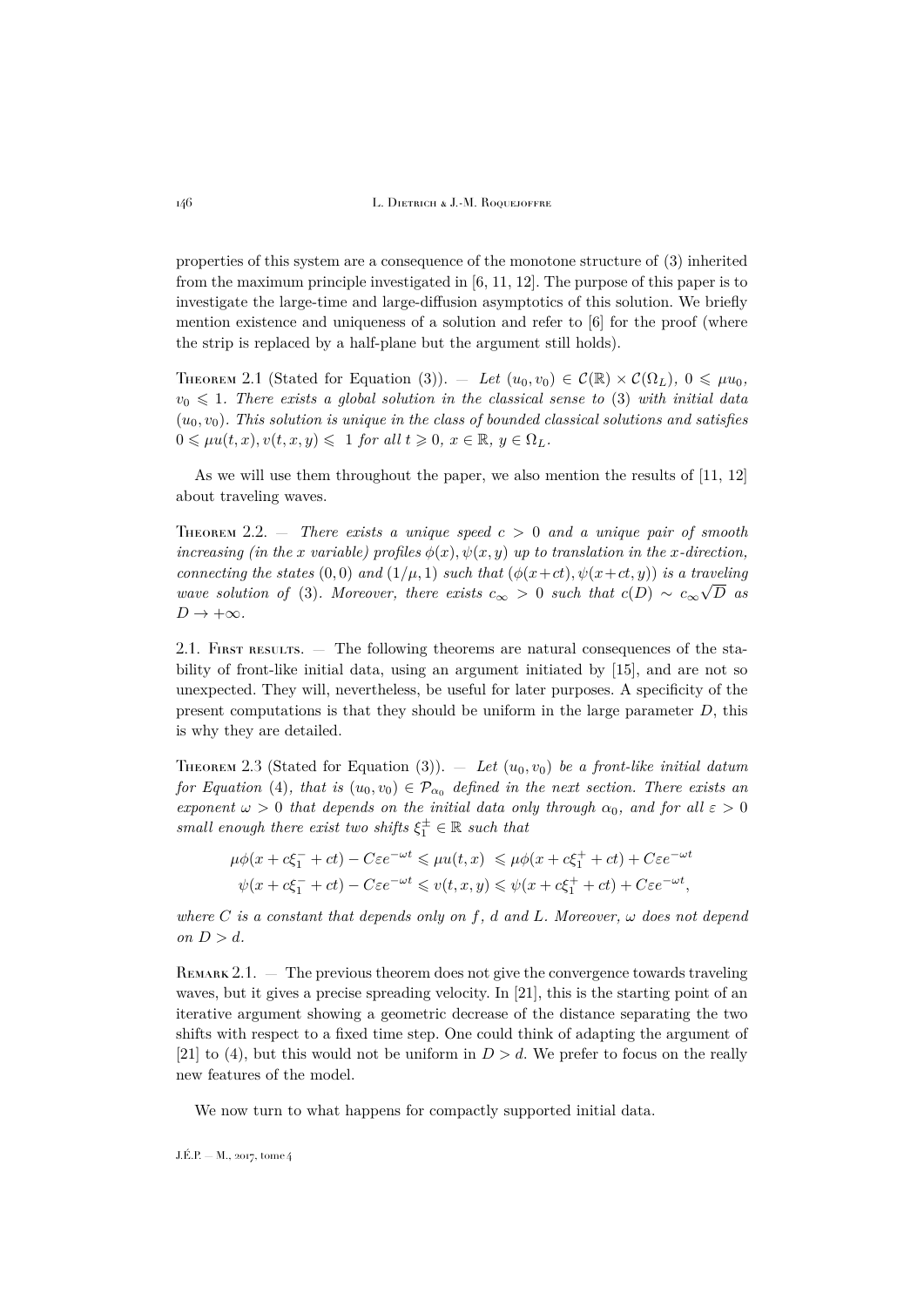<span id="page-7-0"></span>THEOREM 2.4 (Stated for Equation [\(3\)](#page-5-1)). — Let  $(u_0, v_0)$  be non-negative smooth com*pactly supported data. There exist*  $\delta > 0$  *and*  $M = O(\sqrt{D})$  *such that if*  $\mu u_0, v_0 > 1 - \delta$  $for (x, y) \in (-M, M) \times [-L, 0]$  *then*  $\mu u, v$  *stays trapped (in the sense of Theorem* [4.1](#page-16-0)*) up to an exponentially decaying error between two shifts of a pair of traveling waves evolving in both directions.*

2.2. DATA WITH  $O(1)$  support and additional effects.  $-$  Throughout the rest of the paper, *extinction* will mean convergence of the solution towards (0, 0) locally uniformly in space as  $t \to +\infty$  and *invasion* or *propagation*, convergence of the solution towards  $(1/\mu, 1)$  locally uniformly in space as  $t \to +\infty$ . This vocabulary is inspired by the ecological interpretation of the equations. Of special interest to us will be the description of *how* invasion happens when it does.

In this section we state the results that account for the above numerical simulations. This first result says that one only needs  $v_0$  to be close enough to 1 on a rectangle  $(-M', M') \times [-L, 0]$  independent of D to initiate propagation, and after a waiting time  $t_D$  one recovers fast propagation to the traveling wave speed as in Theorem [2.4.](#page-7-0)

<span id="page-7-1"></span>Theorem 2.5 (Stated for Equation [\(3\)](#page-5-1)). — *Let* L *be large enough (independently* of D). There exist  $M', \delta' > 0$  independent of  $D > d$  such that, if the initial datum  $0 \leq \mu u_0, v_0 \leq 1$  *satisfies* 

$$
v_0 > 1 - \delta' \quad \text{for } x \in (-M', M'),
$$

*then the following holds: let*  $h(D)$  *be any infinitely increasing function as*  $D \rightarrow \infty$ *; then after a time*  $t_D = D^{1/2}h(D) + O(1)$ *, the functions*  $\mu u$  *and v satisfy the assumptions of Theorem* [2.4](#page-7-0)*, in other words:*

$$
\mu u, v \geqslant 1 - \delta \quad \text{for } x \in (-M\sqrt{D}, M\sqrt{D}).
$$

As a consequence, starting from the time  $t = t_D$ , propagation occurs as described in Theorem [2.4.](#page-7-0) On the numerical simulations, this moment would be around  $1000\Delta t$ , see Figure [7,](#page-5-3) when the level lines of  $v$  are completely inclined. The solution actually starts to accelerate before that – see Figure [6,](#page-5-4) around  $300\Delta t$  – but this acceleration takes also some time to propagate from  $y = 0$  to  $y = -L$ . The waiting time  $t_D$ accounts for both the first slow propagation phase with flat level lines plus the time needed to fully transmit the acceleration from the road.

One could argue that this happens in a much smaller time. The next theorem shows that, even if the solution may not take all the time  $t_D$  to fall into the assumptions of Theorem [2.4,](#page-7-0) it stills needs a lot of time. To what extent the upper bound in the above theorem, and the lower bound in the next theorem, can be reconciled, is a very interesting question that we leave for future work.

<span id="page-7-3"></span>THEOREM 2.6 (Stated for Equation [\(3\)](#page-5-1)).  $-$  *Let*  $M', \delta' > 0$  *be as in Theorem* [2.5](#page-7-1)*. For every*  $0 < \kappa < 1/7$  *small, there exists*  $C_{\kappa} > 0$  *such that, if* 

<span id="page-7-2"></span>
$$
(5) \t t \leqslant C_{\kappa} D^{1/7 - \kappa},
$$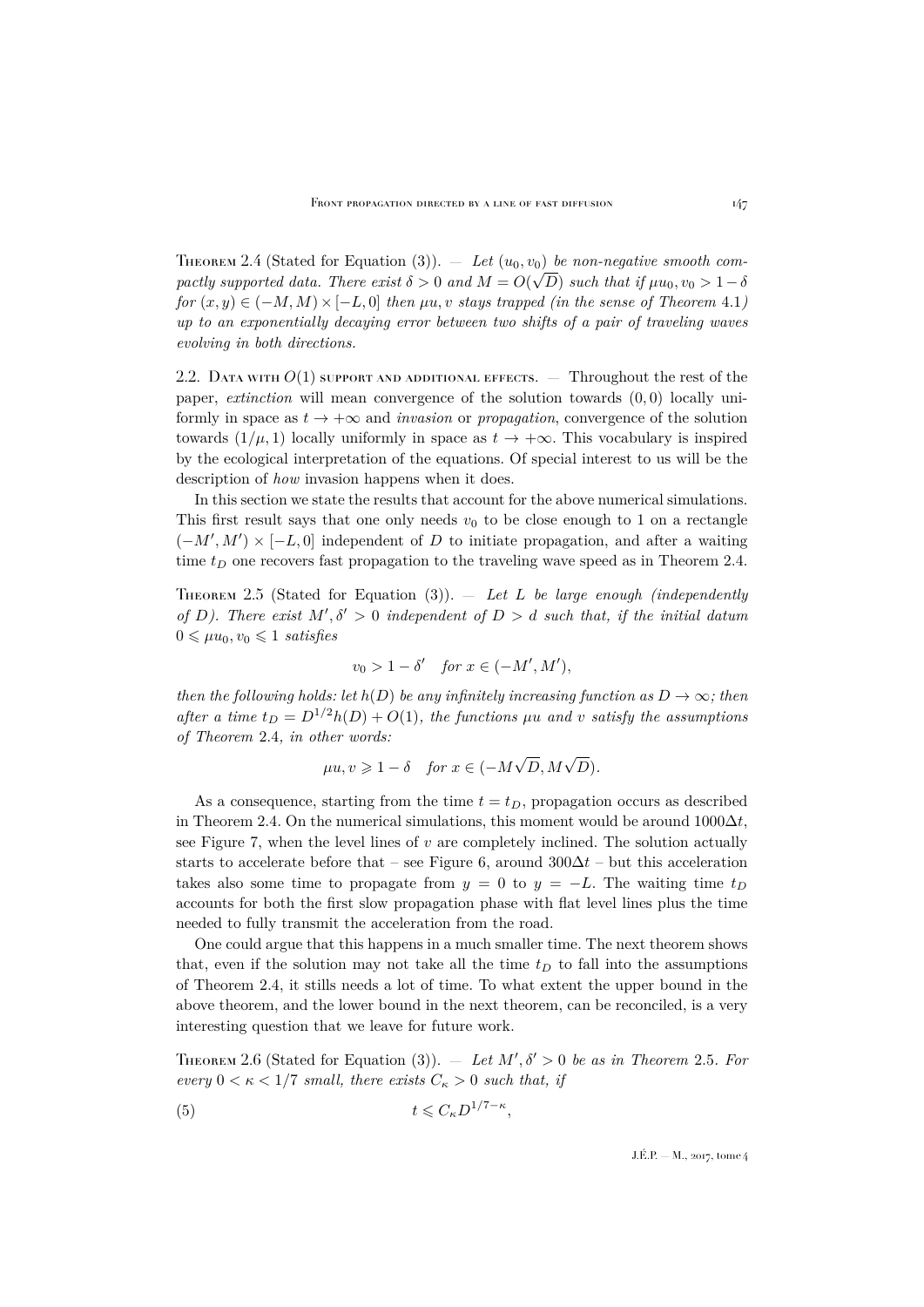*then*  $(\mu u(t, .), v(t, ., .))$  *does not satisfy the assumptions of Theorem [2.4](#page-7-0). More precisely we have, uniformly in* t *satisfying* [\(5\)](#page-7-2)*:*

$$
\lim_{D \to +\infty} ||u(t,.)||_{\infty} = 0, \qquad \lim_{D \to +\infty} \frac{\left| \{ (x,y) \in \Omega_L : v(t,x,y) \geq \theta \} \right|}{\sqrt{D}} = 0.
$$

Finally, we investigate the situation of an initial datum supported only on the road. The behaviour that we find does not at all look like what we have just discovered for initial data supported in the field. If  $\mu u_0 \leqslant 1$  has a support of size  $\leqslant C\sqrt{D}$  there will be extinction. On the other hand, we also provide conditions on  $\mu$  for invasion to happen.

<span id="page-8-0"></span>THEOREM 2.7 (Stated for Equation [\(4\)](#page-5-2)). — Let  $v_0 \equiv 0$  and  $\mu u_0 = \mathbf{1}_{(-a,a)}$  be initial *data for* [\(4\)](#page-5-2) *and* u, v *the associated solutions. We have the following :*

 $-$  *There exists*  $a_0 > 0$  *independent of* D *such that if*  $a < a_0$ ,  $\mu u$  *and* v *decay to* 0 *uniformly as*  $t \rightarrow +\infty$ *.* 

 $-$  *If*  $a = +\infty$  *there are thresholds*  $\mu^{\pm}$  *independent of D such that for*  $\mu < \mu^{-}$ *invasion occurs and for*  $\mu > \mu^+$ ,  $\mu u$  *and v converge uniformly to*  $1/(\mu(L+1/\mu)) \leq \theta$ *.* 

– *More generally, provided* µ < µ<sup>−</sup>*, there exists* a<sup>1</sup> > 0 *independent of* D *such that if*  $a > a_1$ *, invasion occurs.* 

REMARK 2.2.  $-$  It is quite natural that  $\mu$  too large leads to extinction: indeed, we normalized u so that  $u \leq 1/\mu$  and moreover  $\mu$  acts as a death rate in the equation on u. Meanwhile, v sees the same initial boundary Robin condition  $\equiv 1$  independently of  $\mu$ .

The case  $a = +\infty$  (fully crowded road) does not have much biological meaning by itself, but we use it as a tool to study the case of large  $a$ , as the associated solutions are close to each other in exponentially weighted spaces.

2.3. BIBLIOGRAPHICAL STUDY AND DISCUSSION.  $-$  The general issue of our work is that of speed-up versus quenching. The first contribution concerning the behaviour of compactly supported initial data in reaction-diffusion equation of ignition (or bistable) type can be found in Kanel' [\[18\]](#page-35-11). For the one dimensional equation

$$
\partial_t v - \partial_{xx}^2 v = f(v)
$$

the author shows the existence of two thresholds  $0 < L_0 \leq L_1 < +\infty$  such that if  $v_0 = \mathbf{1}_{(-l,l)}$  with  $l < L_0$ , v ends up below  $\theta$  in finite time (and as a consequence, decays to 0 uniformly) : we call this situation *quenching*. On the other hand, if  $l > L_1$ it is shown that  $v \to t \to +\infty$ 1 uniformly on compact sets. Zlatoš [\[26\]](#page-36-0) showed  $L_0 = L_1$ , and more generally Du and Matano [\[13\]](#page-35-12) showed the existence of such thresholds for general one-parameter families of initial data.

For equations in cylinders and in the presence of a parallel shear flow,

$$
\partial_t v + A\alpha(y)\partial_x v - \Delta v = f(v)
$$

an important issue is to understand how a large amplitude flow (i.e.,  $A \gg 1$ ) will enhance spreading. This has been studied in various papers starting from [\[3\]](#page-35-13), where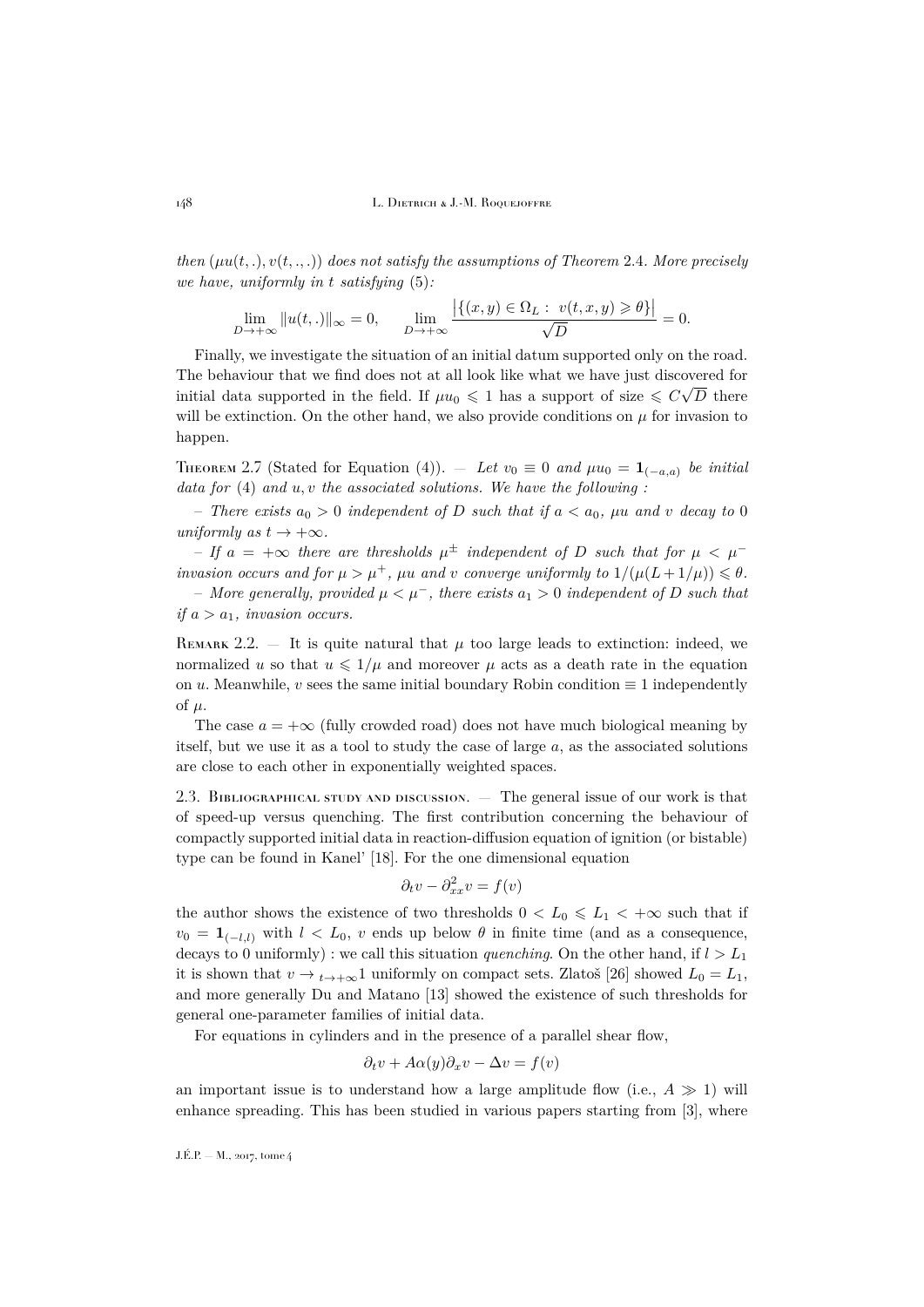it is shown in the case of a Fisher-KPP nonlinearity, a linear speed-up

$$
c_*(A) \underset{A \to +\infty}{\sim} kA.
$$

In a more general setting, let us quote Constantin-Kiselev-Oberman-Ryzhik [\[7\]](#page-35-14), who introduce the notion of *bulk burning rate*. For ignition type nonlinearities, the same result holds as proved by Hamel and Zlatoš [\[17\]](#page-35-15) (see [\[12\]](#page-35-2) for a comparison of their result with our situation). As for whether propagation or quenching holds, Constantin-Kiselev-Ryzhik [\[8\]](#page-35-16) and Kiselev-Zlatoš [\[19\]](#page-35-17) show that the price to pay for propagation (hence, speed-up) also is a linear scaling in  $A$  for the initial size of temperature distribution:

$$
L_0 \underset{A \to +\infty}{\sim} k_0 A
$$
,  $L_1 \underset{A \to +\infty}{\sim} k_1 A$ ,

provided that the flow is not constant on too large intervals. In other words, one trades a linear (in the amplitude of the flow) speed up of propagation for a similar linear growth in the critical size of initial data that leads to quenching.

In the case of cellular flows, the same phenomenon happens but with a scaling in  $A^{1/4}$  (up to a logarithmic factor): the speed-up property was proved by Novikov and Ryzhik [\[22\]](#page-35-18) for the KPP case and more recently by Zlatoš [\[27\]](#page-36-1) for combustion type nonlinearities. On the other hand, Fannjiang-Kiselev-Ryzhik [\[14\]](#page-35-19) proved (for flows with small enough cells) that if  $L^4 \ln(L) < kA$  – where L represents the size of the square supporting the initial datum – quenching happens. See also the numerical simulations of [\[25\]](#page-35-20).

A different type of mechanism is studied in Constantin-Roquejoffre-Ryzhik-Vladimora [\[9\]](#page-35-21) where the authors investigate a system coupling a reaction-diffusion equation and a Burgers equation. They show different quenching results with respect to a gravity parameter, one of them being that quenching happens independently of l when the gravity is large enough.

In the light of this section, Theorem [2.5](#page-7-1) may come up as a surprise since it shows a speed-up of the propagation (to an asymptotic speed  $c = c_{\infty} \sqrt{D}$ ) for free: D does not appear in the threshold size of the initial data  $v_0$  whereas in the above described context, the initial distribution of temperature really needs to be above a plateau large enough whose size scales as the amplitude of the flow to some power. The trade-off in our setting is the presence of a "two-speed" mechanism: propagation first happens at a small speed that does not depend on  $D$ , but accelerates towards the full speed  $c(D)$ . On the other hand, if one tries to initiate the invasion only thanks to  $\mu u_0 = \mathbf{1}_{(-l,l)}$ and  $v_0 \equiv 0$ , Theorem [2.7](#page-8-0) shows that quenching happens if  $l < a_0 D^{1/2}$  (from the point of view of  $(3)$ ).

2.4. ORGANIZATION OF THE PAPER. — Section [3](#page-10-0) is devoted to proving Theorem [2.3](#page-6-1) in the more precise form Theorem [3.1,](#page-12-0) Section [4](#page-15-0) provides the details for the proof of Theorem [2.4](#page-7-0) by proving the detailed Theorem [4.1.](#page-16-0) In section [5](#page-18-0) we prove Theorem [2.5,](#page-7-1) and we prove Theorem [2.6](#page-7-3) in Section [6.](#page-22-0) These two sections will describe more precisely the mechanism that is at work. Finally, the last section investigates the case of initial data supported on the road only.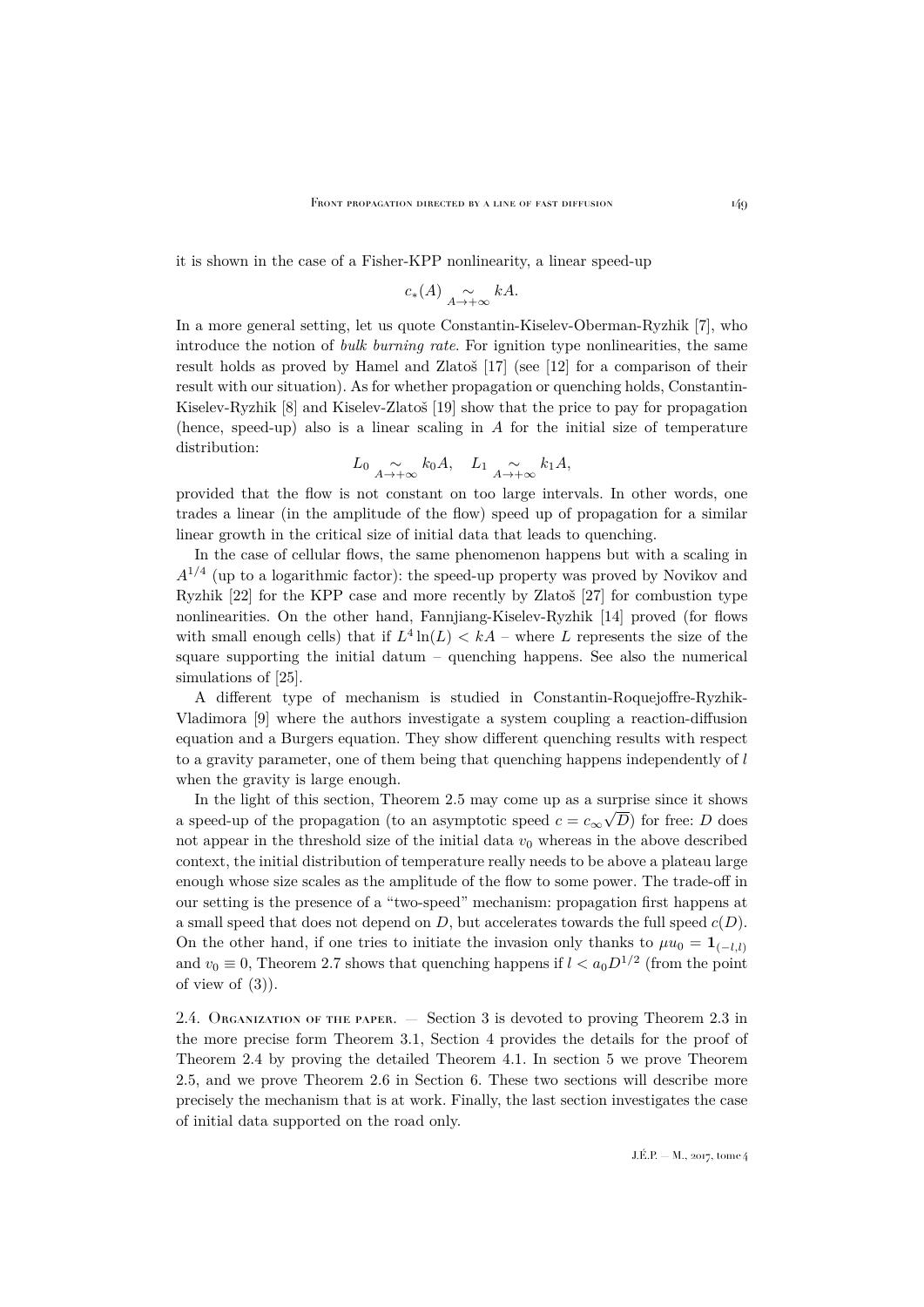## 3. Front-like initial data

<span id="page-10-0"></span>Let us first trap the initial data between functions that will evolve in sub and super-solutions traveling at the right speed.

3.1. Trapping the initial data. — We deal with bounded, uniformly continuous perturbations  $(\rho_1, \rho_2)$  such that there exist C and  $\alpha_0 > 0$  such that  $\rho_i(x) \leq C e^{\alpha_0 x}$ . Then we assume

<span id="page-10-1"></span>
$$
(6) \t\t 0 \leqslant \mu u_0, v_0 \leqslant 1
$$

<span id="page-10-2"></span>(7) 
$$
(u_0, v_0) = (\phi(x + \xi), \psi(x + \xi)) + (\rho_1, \rho_2)
$$

for some  $(\rho_1, \rho_2)$  of the above form and some translation  $\xi \in \mathbb{R}$ . Such initial data is said to be in the class  $\mathcal{P}_{\alpha_0}$ . In this subsection, we prove that such initial data can be trapped between two translates of the traveling front, which is conceptually simple but necessary. Due to the degeneracy of  $f(v)$  as  $v \le \theta$ , we will have to use the following weight function. Let  $L_0 > 3$  and

<span id="page-10-6"></span>
$$
0 < \alpha < \min(\alpha_0, c).
$$

Define  $\Gamma(x)$  to be a smooth non-decreasing function such that

(8) 
$$
\Gamma(x) = \begin{cases} 1 & \text{if } x > L_0 \\ e^{\alpha(x + L_0)} & \text{if } x < -L_0 - 1. \end{cases}
$$

We also recall the exponential convergence towards 0 or 1 as  $x \to \pm \infty$  proved in [\[11\]](#page-35-1), [\[12\]](#page-35-2): there exist  $\lambda, \lambda > 0$  (bounded from below uniformly in  $D > d$ ) and one can enlarge  $L_0 > 0$  so that

<span id="page-10-7"></span>(9) 
$$
\forall x < -L_0/2 \qquad \mu\phi, \psi \leq \frac{\theta}{2} e^{\lambda(x + L_0/2)} \leq \frac{\theta}{2}
$$

$$
\forall x > L_0/2 \qquad 1 - \mu\phi, 1 - \psi \leq \frac{1 - \theta_1}{2} e^{-\lambda(x - L_0/2)} \leq \frac{1 - \theta_1}{2}
$$

where  $\theta < \theta_1 < 1$  is chosen so that  $-f'(s) \geqslant -f'(1)/2 =: \beta > 0$  when  $s > \theta_1$ . That way, ahead of the front the system becomes linear and behind the front one controls the monotonicity of f. We now assert the following.

,

<span id="page-10-5"></span>Proposition 3.1.  $-$  *Assume* [\(6\)](#page-10-1), [\(7\)](#page-10-2)*. Then for any*  $\varepsilon > 0$ , there exist  $\xi_0^- < 0$  and  $\xi_0^+ > 0$  *large enough such that* 

<span id="page-10-3"></span>(10) 
$$
\mu\phi(x+\xi_0^-)-\varepsilon\Gamma(x+\xi_0^-)\leqslant\mu u_0(x)\leqslant\mu\phi(x+\xi_0^+)+\varepsilon\Gamma(x+\xi_0^+)
$$

<span id="page-10-4"></span>(11) 
$$
\psi(x+\xi_0^-,y)-\varepsilon\Gamma(x+\xi_0^-)\leq v_0(x,y)\leq \psi(x+\xi_0^+,y)+\varepsilon\Gamma(x+\xi_0^+).
$$

*Proof.* — We only prove [\(10\)](#page-10-3). [\(11\)](#page-10-4) is obtained simultaneously with the same arguments (y-uniform limits, y-uniform exponential decay) by taking  $|\xi_0^{\pm}|$  large enough. We start with the right inequality. Let  $\varepsilon > 0$ . Thanks to the uniform limit of  $\phi$  as  $x \to +\infty$ , there exists  $B_{\varepsilon}$  independent of  $\xi_0^+$  such that for  $x \geqslant -\xi_0^+ + L_0 + B_{\varepsilon}$ ,

$$
\mu\phi(x+\xi_0^+) + \varepsilon\Gamma(x+\xi_0^+) \geq 1-\varepsilon+\varepsilon = 1 \geq \mu u_0(x).
$$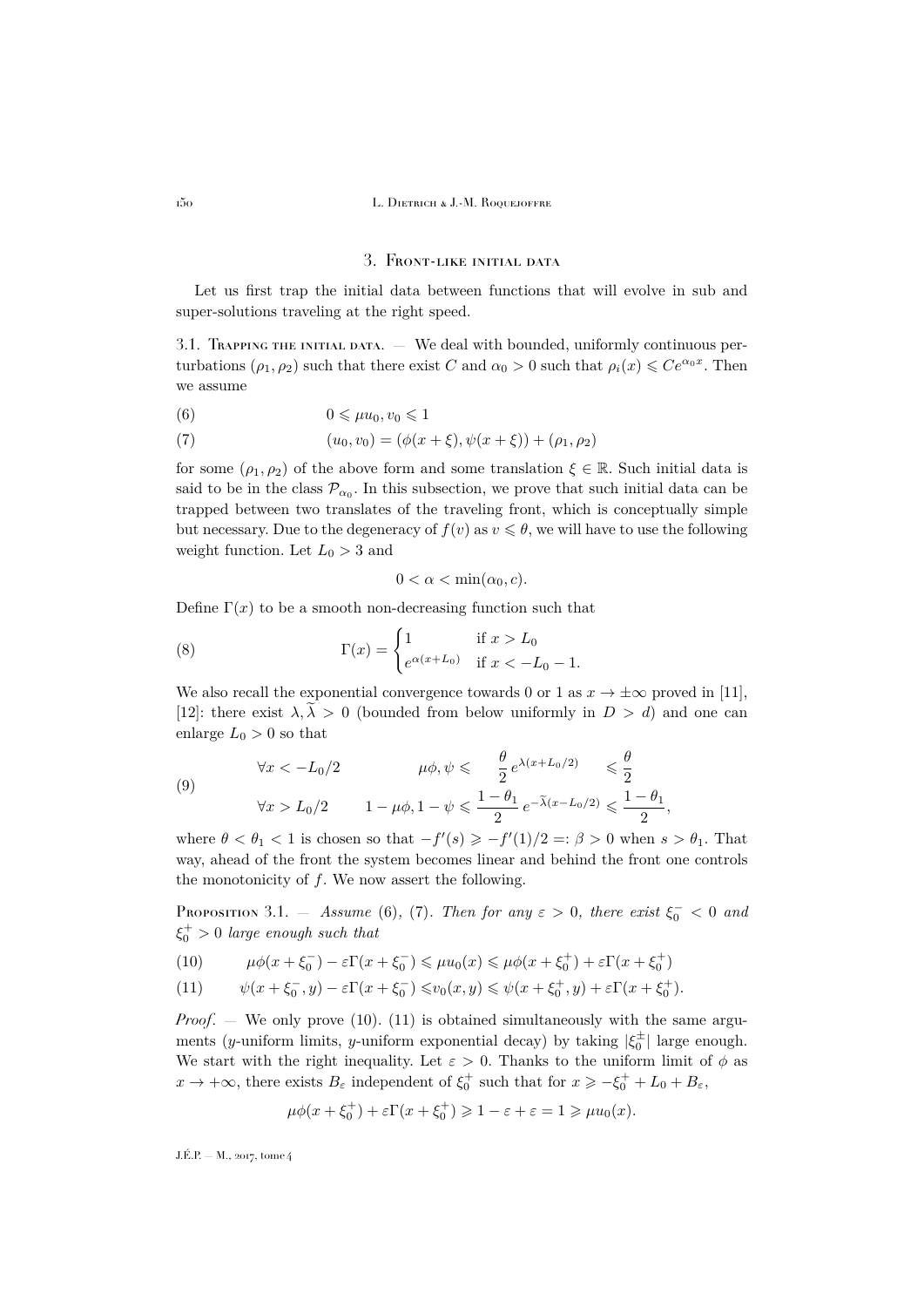On the other hand, when  $x \leq -\xi_0^+ - L_0 - 1$ ,  $\mu u_0(x) \leq Ce^{\alpha_0 x}$ , so here for the inequality to be true one needs  $\varepsilon e^{\alpha(x+\xi_0^+ + L_0)} \geq Ce^{\alpha_0 x}$ . But since  $x+\xi_0^+ + L_0 < 0$  and  $0 < \alpha < \alpha_0$ , one just needs  $\varepsilon e^{\alpha_0(x+\xi_0^+ + L_0)} \geqslant Ce^{\alpha_0 x}$ , which is ensured as soon as  $\xi_0^+ > \ln(C/\varepsilon) - L_0$ .

Now only the compact region  $x \in [-\xi_0^+ - L_0 - 1, -\xi_0^+ + L_0 + B_\varepsilon]$  remains. Observe that on this interval,  $\mu u_0(x)$  goes uniformly to 0 as  $\xi_0^+ \to \infty$ , whereas the right-hand side in [\(10\)](#page-10-3) has a fixed positive infimum, so that the desired order is obtained by enlarging  $\xi_0^+$ .

For the existence of  $\xi_0^-$ : observe that on  $x \geqslant -\xi_0^- + L_0 + 1$ 

$$
\mu\phi(x+\xi_0^-)-\varepsilon\Gamma(x+\xi_0^-)\leqslant 1-\varepsilon\leqslant \mu u_0(x),
$$

provided  $\xi_0^-$  is negative enough, thanks to the uniform limit of  $u_0$  as  $x \to +\infty$ . Now for the rest of the proof, we need on  $x \le -\xi_0^- + L_0 + 1$ 

$$
\varepsilon e^{\alpha(x+\xi_0^-+L_0)}\geqslant \mu \phi(x+\xi_0^-)-(\mu \phi(x)+\rho(x)).
$$

Because the exponential decay  $\lambda$  of  $\phi$  and  $\psi$  satisfies  $\lambda > c \geq \alpha$  (see [\[12\]](#page-35-2)) this is true on  $x \le -\xi_0^- - L_0 - B_\varepsilon$  with  $B_\varepsilon > 0$  large enough independent of  $\xi_0^-$  so that here

$$
\varepsilon e^{\alpha(x+\xi_0^-+L_0)}\geqslant \theta e^{\lambda(x+\xi_0^-)}\geqslant \mu \phi(x+\xi_0^-).
$$

Again, we cover the compact region left around the interface by enlarging  $-\xi_0^ \Box$ 

<span id="page-11-2"></span>3.2. Wave-like sub and supersolution. — We adapt the original result of Fife-McLeod [\[15\]](#page-35-9) using the simplified notation and generalization of Mellet-Nolen-Ryzhik-Roquejoffre [\[21\]](#page-35-10). The adaptation is computationally non trivial, so let us first explain the changes that we expect to happen. Our objective is to build a supersolution  $\overline{u}, \overline{v}$  to [\(4\)](#page-5-2) that is close to the front  $(\phi, \psi)$  (in the frame moving at speed c). In the homogeneous case and for generalized transitions fronts the authors of [\[21\]](#page-35-10) proposed  $\overline{v} = \psi(x + c\xi(t)) + q(t)\Gamma(x + c\xi(t))$ , where  $\psi$  is the front,  $\xi(t)$  is an increasing shift starting from the initial one and converging to some finite limit,  $q(t) = \varepsilon e^{-\omega t}$  and Γ is defined above: this is a necessary correction to take into account the initial perturbation and the degeneracy of f on  $v \le \theta$ . In our case, we will look for

<span id="page-11-0"></span>(12) 
$$
\begin{cases} \mu \overline{u} = \mu \phi(x + c\xi(t)) + q_u(t) \Gamma(x + c\xi(t)) \\ \overline{v} = \psi(x + c\xi(t), y) + q_v(t, y) \Gamma(x + c\xi(t)) \end{cases}
$$

and

(13) 
$$
\begin{cases} \mu \underline{u} = \mu \phi(x - c\xi(t)) - q_u(t) \Gamma(x - c\xi(t)) \\ \underline{v} = \psi(x - c\xi(t), y) - q_v(t, y) \Gamma(x - c\xi(t)) \end{cases}
$$

with  $\xi$  starting from  $\xi_0^{\pm}$ . We will also use the fact that

<span id="page-11-1"></span>
$$
\forall M > 0, \exists \delta_M > 0 \mid \partial_x \phi, \partial_x \psi > \delta_M \text{ when } x \in (-M, M).
$$

Now we reduce  $\alpha$  a bit more and set  $\alpha = \min(\alpha_0, c/5)$ , just so that the quantities

$$
\alpha c - d/D\alpha^2 \ge \alpha c - \alpha^2 > \alpha c/4 - \alpha^2 > 0
$$

 $J.E.P. = M$ , 2017, tome 4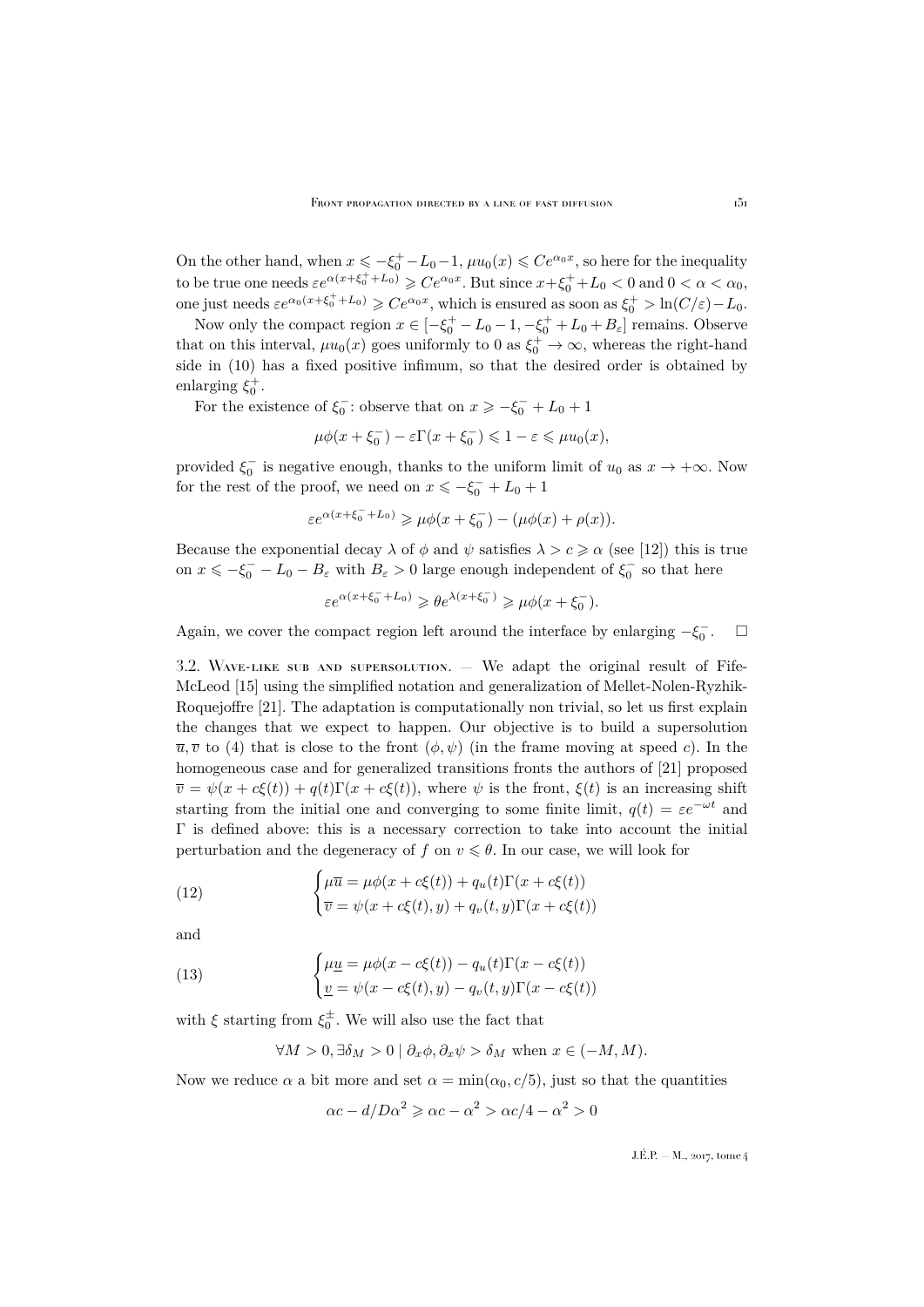cannot be zero. These quantities will play an important role in the following computations. Observe that this condition on  $\alpha$  means that the decay correction obtained through  $\Gamma$  is limited: solutions starting from large perturbations (i.e., small  $\alpha_0$ ) will be stabilized thanks to a correction with an  $\alpha_0$  decay also, but solutions from very small perturbations (i.e., very large  $\alpha_0$ ) will still need a  $c/5$  correction in the decay at  $-\infty$  to be stabilized.

<span id="page-12-3"></span>Since we still want an exponential decay of  $q_v(t)$  we look for

(14) 
$$
\begin{cases} q_u(t) = \varepsilon C e^{-\omega t} \\ q_v(t, y) = \varepsilon h(y) e^{-\omega t} \end{cases}
$$

with separate variables. The boundary conditions yield  $h'(-L)=0$  and  $h'(0)+h(0)=C$ so that we have a large choice for  $h$ . Nonetheless, it will become clear in the following computations that a good candidate is

<span id="page-12-4"></span>(15) 
$$
C = \cosh\left(\sqrt{\kappa/d} L\right) + \sinh\left(\sqrt{\kappa/d} L\right), \quad h(y) = \cosh\left(\sqrt{\kappa/d} \left(y + L\right)\right)
$$

with

 $\kappa = \min(\beta/2, (\alpha c - d/D\alpha^2)/2) > 0, \quad \omega = \min(G(\sqrt{\kappa/d} L), \beta/2, \text{Lip } f, \alpha c/4 - \alpha^2) > 0$ and  $G(x) = \mu \tanh(x)/(1 + \tanh(x))$ . The role of these conditions will be clear in the computations.

Observe that since  $G'(0) > 0$ , the decay exponent  $\omega$  is then linearly small as  $\beta$ or  $\alpha_0$  or  $\mu$  is small, but it should be noticed that it does not depend on  $D \geq d$ , and that it depends on the initial data only through  $\alpha_0$ . We can now state the following.

<span id="page-12-0"></span>Theorem 3.1. — *Assume* [\(6\)](#page-10-1)*,* [\(7\)](#page-10-2) *and let* u, v *denote the associated solutions of* [\(4\)](#page-5-2)*.* Let  $\varepsilon_0 = \min(\theta/4, (1-\theta_1)/4, \gamma_0)$  where

$$
\gamma_0 = \frac{1}{4B}
$$
,  $B = \left(\frac{3\operatorname{Lip} f + |\Gamma|_{C^2}}{c\delta_{L_0+2}}\right)C \max(1, 1/\mu).$ 

*There exists a constant*  $K_0$  *that depends on the initial data only through*  $\alpha_0$  *and such that if*  $\varepsilon \in (0, \varepsilon_0)$ *, there exists*  $\xi_1^{\pm}$  *with* 

(16) 
$$
\xi_1^+ \leq \xi_0^+ + \varepsilon K_0, \quad \xi_1^- \geq \xi_0^- - \varepsilon K_0
$$

*and for all*  $t \geqslant 0$ *,* 

<span id="page-12-2"></span><span id="page-12-1"></span>(17) 
$$
\phi(x + c\xi_1^-) - q_u(t)\Gamma(x + c\xi_1^-) \le \mu u(t, x - ct)
$$

$$
\le \mu \phi(x + c\xi_1^+) + q_u(t)\Gamma(x + c\xi_1^+)
$$
  
(18) 
$$
\psi(x + c\xi_1^-) - q_v(t, y)\Gamma(x + c\xi_1^-) \le v(t, x - ct, y)
$$

$$
\leqslant \psi(x+c\xi_1^+) + q_v(t,y)\Gamma(x+c\xi_1^+).
$$

*Proof*. — Inequations [\(17\)](#page-12-1), [\(18\)](#page-12-2) are stated in the moving frame with variables  $(t, x + ct)$ . As a consequence, in the computations one has to replace  $\partial_t$  by  $\partial_t + c\partial_x$ . We now want to show that  $\overline{u}, \overline{v}$  as defined in [\(12\)](#page-11-0) yields indeed a supersolution:

$$
\mathcal{N}\begin{pmatrix} \overline{u} \\ \overline{v} \end{pmatrix} \geqslant \begin{pmatrix} 0 \\ 0 \end{pmatrix},
$$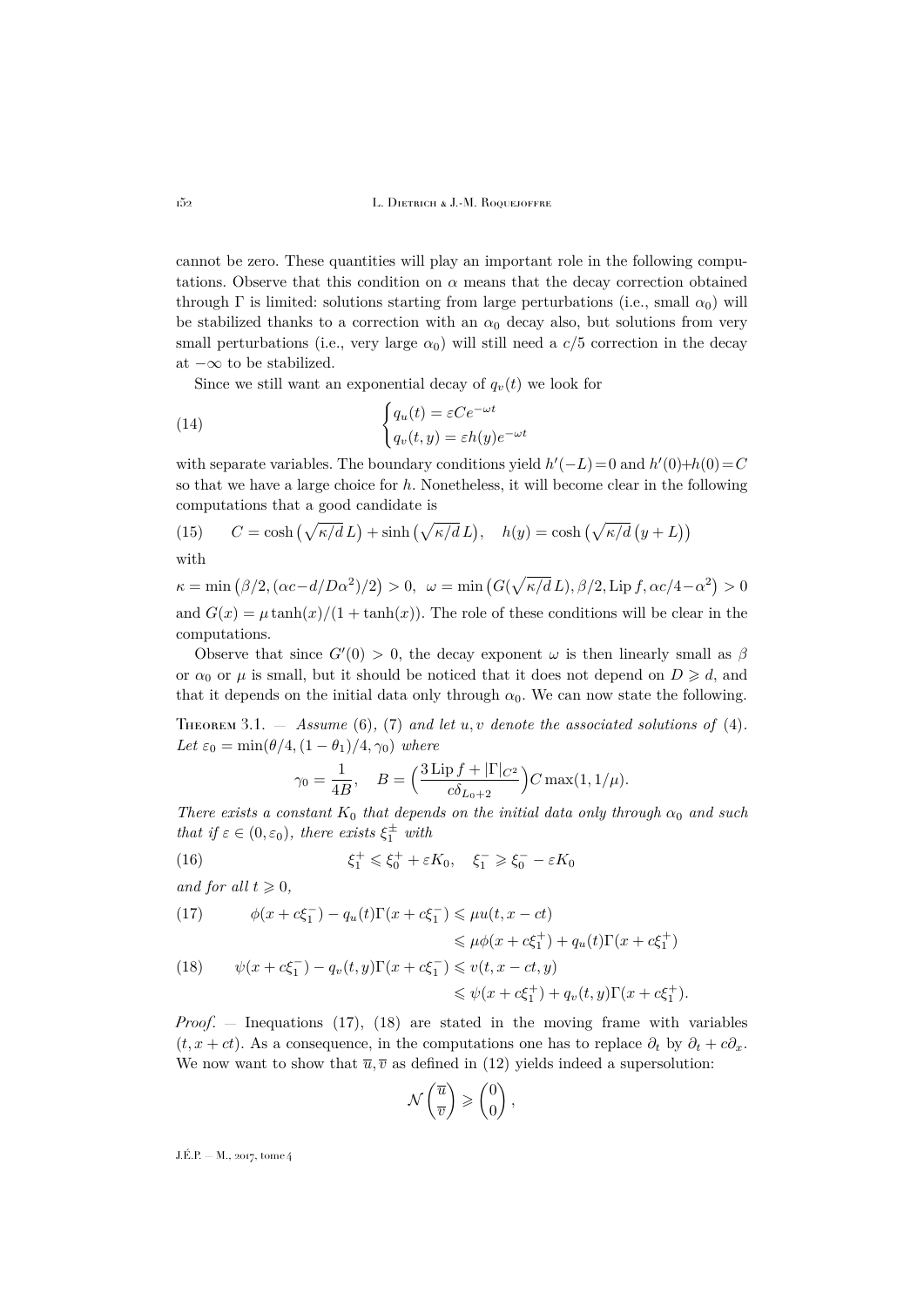

FIGURE 9. Trapping of the front-like data

where

$$
\mathcal{N}\begin{pmatrix}u\\v\end{pmatrix} = \begin{pmatrix}u_t - u_{xx} + cu_x + \mu u - v(\cdot, 0)\\v_t - \frac{d}{D}v_{xx} - dv_{yy} + cv_x - f(v)\end{pmatrix}
$$

and that  $u, v$  as defined in [\(13\)](#page-11-1) yields a subsolution. Then [\(17\)](#page-12-1), [\(18\)](#page-12-2) will follow by an application of the comparison principle, Proposition [3.1,](#page-10-5) and the monotonicity of  $\xi$ . Indeed, this will show that in the original frame  $u, v$  stays trapped between the fronts shifted initially by  $\xi_0^{\pm}$  and moving at speed resp.  $c(1\pm\dot{\xi})$  (or speed  $c\pm\dot{\xi}$  in the moving frame). This deformation becomes of course exponentially small over time due to the  $e^{-\omega t}$  factor. Observe also that  $\dot{\xi} \leq 1/4$  and is exponentially decaying over time, so  $u, v$ will propagate at least and at most with speed  $c + o(1)$ .

We divide this computation in three zones concerning  $x + \xi(t)$ . In the following,  $\phi$ and  $\psi$  will always mean  $\phi(x + c\xi(t))$  and  $\psi(x + c\xi(t), y)$ ,  $q_u$  will always mean  $q_u(t)$ ,  $q_v$  will mean either  $q_v(t, 0)$  or  $q_v(t, y)$  and Γ will always mean  $\Gamma(x+c\xi(t))$ , all of these functions being defined as above in  $(8)$  and  $(14)-(15)$  $(14)-(15)$  $(14)-(15)$ .

3.2.1. *Behind the front:* 
$$
x + \xi(t) > L_0 + 1
$$
. - Here  $\Gamma \equiv 1$  and  $\psi, \overline{v} \ge (1 + \theta_1)/2$ , so that  
\n
$$
\mathcal{N}\left(\frac{\overline{u}}{v}\right)_1 = c\dot{\xi}\phi_x + \dot{q}_u/\mu - \phi_{xx} + c\phi_x + \mu\phi + q_u - \psi - q_v(t,0)
$$
\n
$$
= c\dot{\xi}\phi_x + \dot{q}_u/\mu + q_u - q_v
$$
\n
$$
\ge \dot{q}_u/\mu + q_u - q_v
$$
\n
$$
= \varepsilon e^{-\omega t} \left( -Cw/\mu + C - \cosh(\sqrt{\kappa/d}L) \right)
$$
\n
$$
= \varepsilon e^{-\omega t} \left( -\left( \cosh(\sqrt{\kappa/d}L) + \sinh(\sqrt{\kappa/d}L) \right) w/\mu + \sinh(\sqrt{\kappa/d}L) \right) \ge 0
$$

The first inequality holds because we look for  $\dot{\xi} \geq 0$  and the last because  $\omega \leq G(\sqrt{\kappa} L)$ .

$$
\mathcal{N}\left(\overline{\overline{u}}\right)_2 = c\xi\psi_x + \dot{q}_v - d/D\psi_{xx} + c\psi_x - d\psi_{yy} - d\partial_{yy}^2 q_v - f(\psi) + f(\psi) - f(\overline{v})
$$
  
\n
$$
= c\xi\psi_x + \dot{q}_v + f(\psi) - f(\overline{v}) - d\partial_{yy}^2 q_v
$$
  
\n
$$
\geq \dot{q}_v - d\partial_{yy}^2 q_v + \beta q_v = \varepsilon e^{-\omega t} h(y)(-\omega - \kappa + \beta)
$$
  
\n
$$
\geq \varepsilon e^{-\omega t} h(y)(-\omega + \beta/2) \geq 0.
$$

The last inequality holds because  $w \le \beta/2$  and the next to last because  $\kappa \le \beta/2$ .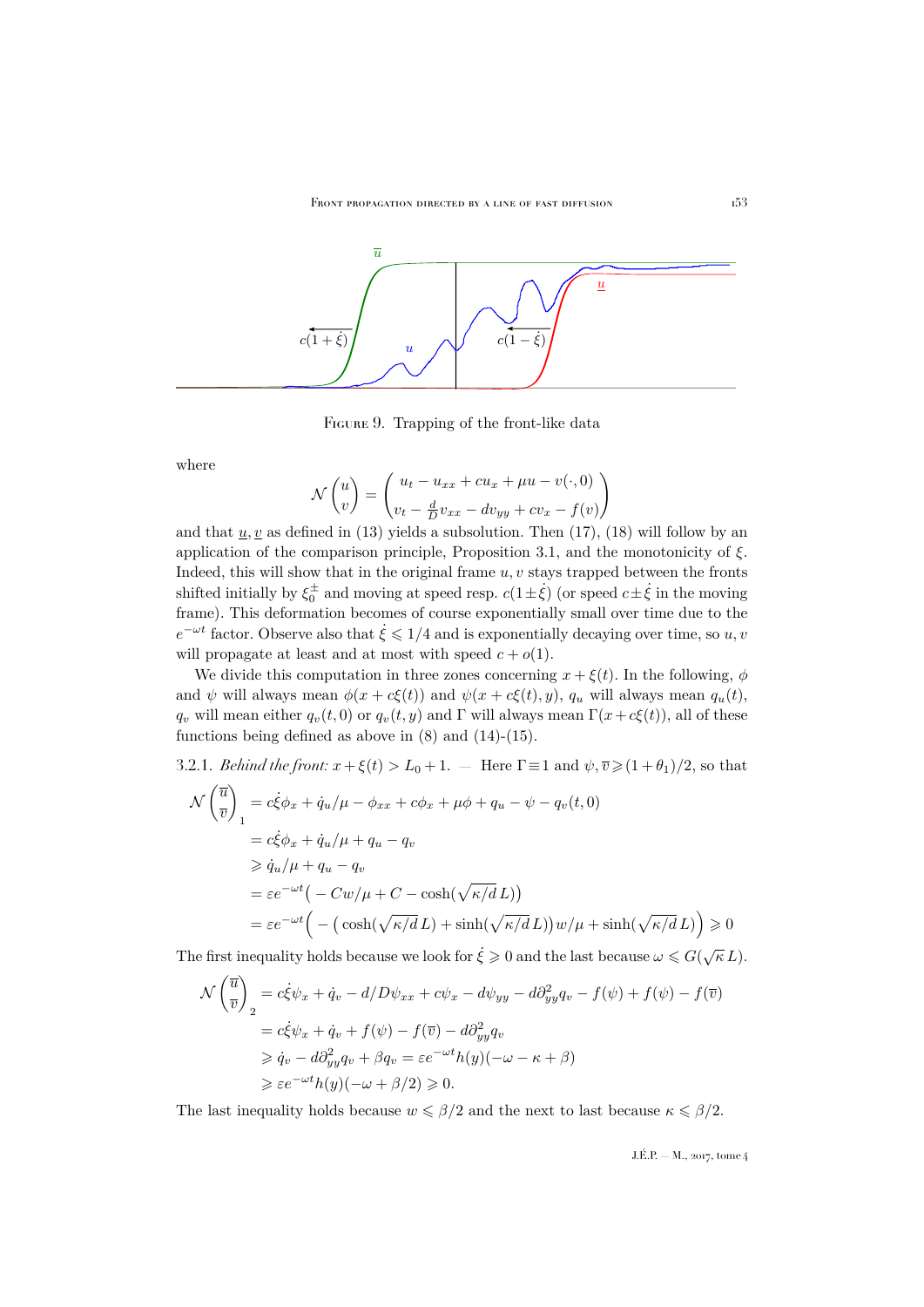3.2.2. *Ahead of the front:*  $x + \xi(t) < -L_0 - 1$ . – Heres  $\Gamma(x + \xi(t)) = e^{\alpha(x + \xi(t) + L_0)}$ ,  $\psi \leqslant \theta/2$  and  $\overline{v} \leqslant \psi + \varepsilon \leqslant 3\theta/4 \leqslant \theta$ , so  $f(\overline{v} \equiv 0$ .

$$
\mathcal{N}\left(\overline{\overline{u}}\right)_1 = c\dot{\xi}\phi_x + \left(\frac{\dot{q}_u}{\mu} + \frac{q_u}{\mu}\alpha c\dot{\xi} - \frac{q_u}{\mu}\alpha^2 + c\frac{q_u}{\mu}\alpha + q_u - q_v(\cdot, 0)\right)e^{\alpha(x+\xi+L_0)}
$$
  
\n
$$
\geq \frac{1}{\mu}(\dot{q}_u + q_u\alpha c\dot{\xi} - q_u\alpha^2 + c\alpha q_u)e^{\alpha(x+\xi+L_0)}
$$
  
\n
$$
\geq \frac{1}{\mu}\left(-\omega + \alpha c - \alpha^2\right)e^{\alpha(x+\xi+L_0)}q_u \geq 0.
$$

The last inequality holds because  $\omega \leqslant (\alpha c - \alpha^2)/2$ , and the first because  $q_u(t) \geqslant$  $q_v(t, 0)$ .

$$
\mathcal{N}\left(\overline{\overline{u}}\right)_2 = c\xi\psi_x + e^{\alpha(x+\xi+L_0)}\left(\dot{q}_v + q_v(\alpha(c\xi+c) - d/D\alpha^2) - d\partial_{yy}^2 q_v\right)
$$
  
\n
$$
\geq e^{\alpha(x+\xi+L_0)}q_v(-\omega + \alpha c\xi + \alpha c - d/D\alpha^2 - \kappa)
$$
  
\n
$$
\geq e^{\alpha(x+\xi+L_0)}q_v(-\omega + (\alpha c - d/D\alpha^2)/2) \geq 0.
$$

The last inequality holds because of the condition on  $\omega$ , and the next to last because of the condition on  $\kappa$  and because  $\dot{\xi} \geq 0$ .

<span id="page-14-2"></span>3.2.3. *The middle region:*  $|x + \xi(t)| < L_0 + 2$ . — We have

<span id="page-14-0"></span>
$$
\mathcal{N}\left(\frac{\overline{u}}{\overline{v}}\right)_1 = c\dot{\xi}\phi_x + \frac{\dot{q}_u}{\mu}\Gamma + c\dot{\xi}\frac{q_u}{\mu}\Gamma_x - \frac{q_u}{\mu}\Gamma_{xx} + c\frac{q_u}{\mu}\Gamma_x + (q_u - q_v)\Gamma
$$
  

$$
\geq c\dot{\xi}\phi_x + \frac{\dot{q}_u}{\mu}\Gamma - \frac{q_u}{\mu}\Gamma_{xx} \geq c\dot{\xi}\delta_{L_0+2} - (\omega + |\Gamma|_{C^2})\frac{q_u}{\mu} \geq 0,
$$

provided

(19) 
$$
\dot{\xi} \geqslant \frac{\omega + |\Gamma|_{C^2}}{c\delta_{L_0+2}} q_u.
$$

We also have

$$
\mathcal{N}\left(\overline{\overline{v}}\right)_2 \geqslant c\dot{\xi}\psi_x - q_v \operatorname{Lip} f + \dot{q}_v \Gamma + c\dot{\xi}q_v \Gamma_x - d/Dq_v \Gamma_{xx} + cq_v \Gamma_x - d\partial_{yy}^2 q_v \Gamma
$$
  

$$
\geqslant c\dot{\xi}\delta_{L_0+2} - q_v \operatorname{Lip} f - \omega q_v - d/D|\Gamma|_{C^2} q_v - \kappa q_v \geqslant 0,
$$

provided

(20) 
$$
\dot{\xi} \geqslant \frac{\text{Lip } f + \omega + d/D |\Gamma|_{C^2} + \kappa}{c \delta_{L_0+2}} q_v.
$$

We obtain conditions [\(19\)](#page-14-0), [\(20\)](#page-14-1) by remarking that  $\kappa \le \beta < \text{Lip}(f)$ ,  $\omega < \text{Lip}(f)$ and  $d/D < 1$  and then we take  $\dot{\xi}(t) = B\varepsilon e^{-\omega t}$ , so that

<span id="page-14-1"></span>
$$
\xi(t) = \xi_0^+ + \frac{B\varepsilon(1 - e^{-\omega t})}{\omega}, \quad K_0 = B/\omega
$$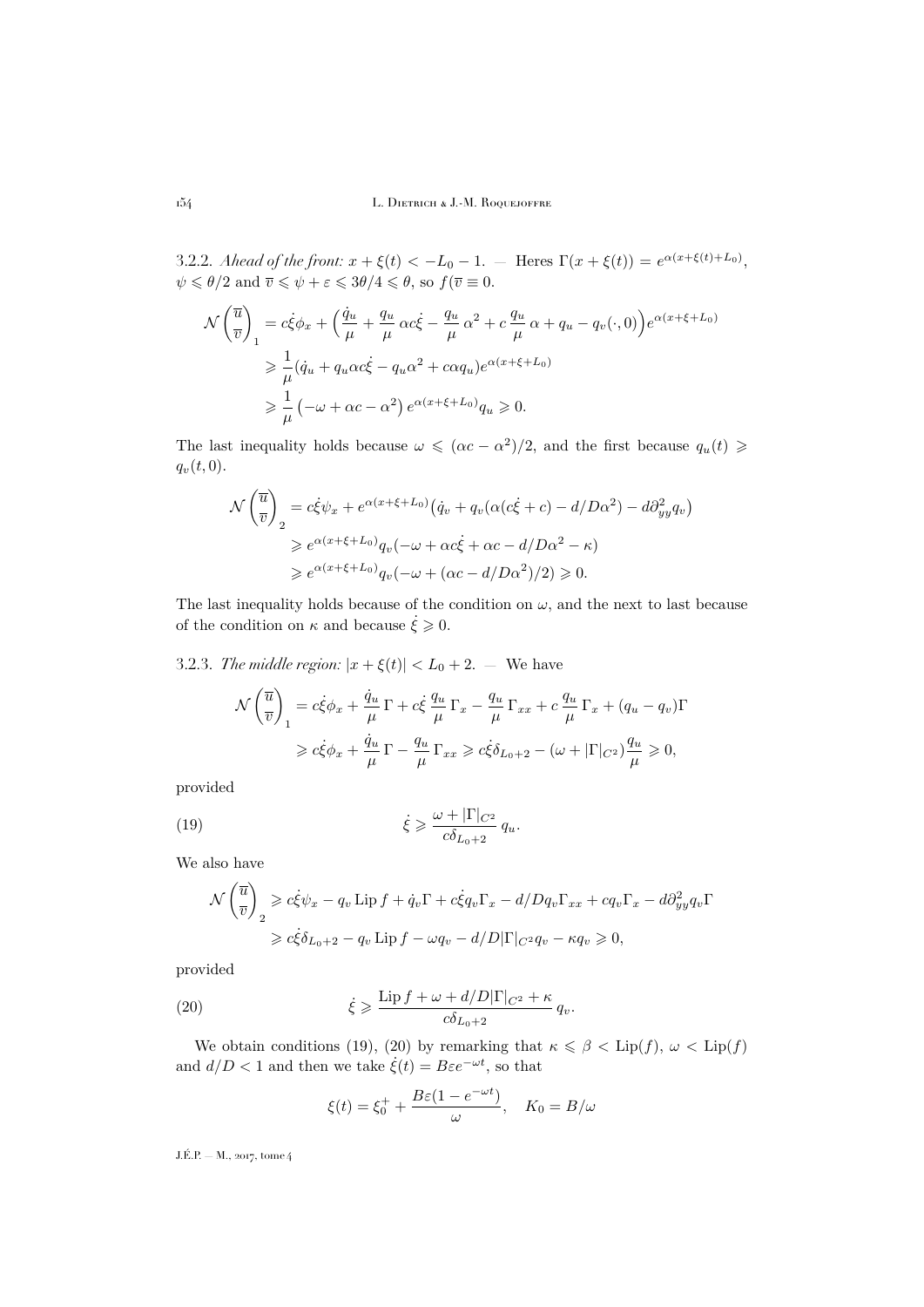answer our queries. One should observe that the condition  $B\epsilon \leq 1/4$  has not been used yet as well as  $\omega \leqslant c\alpha/4 - \alpha^2$  rather than just  $1/2(c\alpha - \alpha^2)$ . Observe that the computations concerning the subsolution [\(13\)](#page-11-1) with this time

$$
\xi(t)=-\xi_0^-+\frac{B\varepsilon(1-e^{-\omega t})}{\omega}
$$

are exactly symmetric, except for a  $c\alpha(1-\dot{\xi})$  term (instead of  $c\alpha(1+\dot{\xi})$ ) that appears ahead of the front and in the middle region, which is treated thanks to the above still unused assumptions:

$$
-\omega + c\alpha(1 - \dot{\xi}) - d/D\alpha^2 - \kappa \ge -\omega + \frac{3c\alpha}{4} - d/D\alpha^2 - \kappa
$$

$$
\ge -\omega + \frac{3c\alpha}{4} - \alpha^2 - \kappa
$$

$$
\ge -\omega + \frac{c\alpha}{4} - \frac{\alpha^2}{2}
$$

$$
\ge -\omega + \frac{c\alpha}{4} - \alpha^2 \ge 0.
$$

On the other hand, we have

$$
-\omega + c\alpha(1 - \xi) - \alpha^2 \ge -\omega + \frac{3c\alpha}{4} - \alpha^2 \ge -\omega + \frac{c\alpha}{4} - \alpha^2 \ge 0.
$$

This ends the construction.

## 4. Compactly supported initial data

<span id="page-15-0"></span>In this section, we go back to the fixed original frame. Seeing the problem in the light of [\[15\]](#page-35-9) it is natural to test:

$$
\begin{pmatrix} \underline{u} \\ \underline{v} \end{pmatrix} = \begin{pmatrix} \phi(x + ct + c\xi(t)) + \phi(-x + ct + c\xi(t)) - 1/\mu \\ \psi(x + ct + c\xi(t)) + \psi(-x + ct + c\xi(t)) - 1 \end{pmatrix}
$$

as a subsolution to [\(4\)](#page-5-2), i.e., a pair of waves evolving in opposite directions. Of course, in light of the previous section, for this to be a subsolution one needs a well chosen correction in time and in space (in the degeneracy regime of  $f$ ). Let us define the symmetrized fronts

$$
\widetilde{\phi}(\cdot) = \phi(-\cdot), \quad \widetilde{\psi}(\cdot) = \psi(-\cdot).
$$

In the sequel we will always use the following notation:

$$
\phi = \phi(x + ct + \xi_0 - c\xi(t)), \quad \widetilde{\phi} = \widetilde{\phi}(x - ct - \xi_0 + c\xi(t)),
$$

and the same will hold for  $\psi, \tilde{\psi}, \Gamma, \tilde{\Gamma}$ . Here  $\xi_0$  will be a large initial shift and  $\xi(t)$ a time-increasing shift with  $\xi(0) = 0$  and  $c\xi(+\infty) \leq 1$ , which will be realized as a smallness condition on  $\varepsilon_0$ . In this section we set

(21) 
$$
\alpha = \min(\lambda, \lambda, c/5),
$$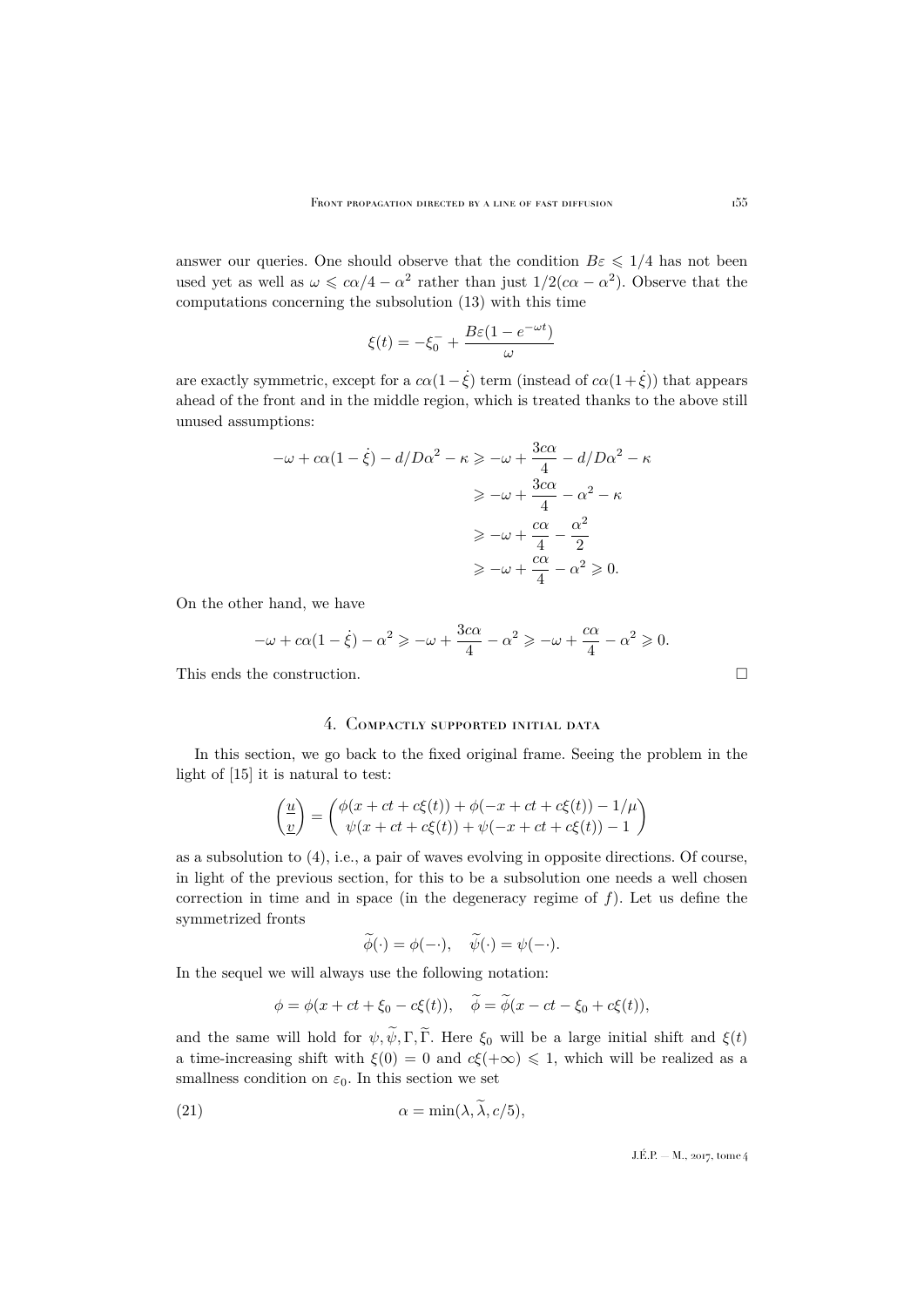where  $\lambda$  and  $\tilde{\lambda}$  are already defined in [\(9\)](#page-10-7) so that  $\alpha$  yields the same inequations as above and moreover  $\alpha < \lambda$ ,  $\tilde{\lambda}$ . Γ is defined as above, only with a little more margin. Precisely, let us set this time:

(22) 
$$
\Gamma(x) = \begin{cases} 1 & \text{if } x > L_0 - 1, \\ e^{\alpha(x + L_0)} & \text{if } x < -L_0 + 1. \end{cases}
$$

We will set the following:

$$
\underline{u} = \max (0, \phi + \widetilde{\phi} - 1/\mu - q_u(t)/\mu \min(\Gamma, \widetilde{\Gamma})),
$$
  

$$
\underline{v} = \max (0, \psi + \widetilde{\psi} - 1 - q_v(t, y) \min(\Gamma, \widetilde{\Gamma})).
$$

The proof will consist in adapting the previous computations. We shall see that  $(u, v)$ yields a subsolution provided only a size condition on the initial shift  $\xi_0$  (independently of  $D > d$ ). This condition is important, because then for the initial data to lie above  $(u(0), v(0))$  it has to be large enough on a large enough interval. Moreover, we would like to insist on the fact that to retrieve the original model [\(3\)](#page-5-1) one has to change the The consist of the fact that to retrieve the original model [\(3\)](#page-5-1) one has to change the variable  $x \leftarrow x/\sqrt{D}$ . As a consequence, when stated for (3), our result assumes that variable  $x \leftarrow x/\sqrt{D}$ . As a consequence, when stated for (3), our result assumes that  $u_0, v_0$  are large enough on an interval with length of order  $\sqrt{D}$ . Theorem [2.4](#page-7-0) will be proved as soon as we have proved the

#### <span id="page-16-0"></span>THEOREM 4.1

(1) *There exist*  $\varepsilon_0 > 0$  *small enough and two constants*  $B, \xi_0 > 0$  *large enough such that for all*  $0 < \varepsilon < \varepsilon_0$ *, there exist a small*  $\delta > 0$  *and*  $M > 0$  *such that if*  $0 \leq \mu u_0, v_0 \leq 1$  *satisfy*  $\mu u_0, v_0 > 1 - \delta$  *on*  $x \in (-M, M)$ *, then* 

$$
\underline{u} = \max(0, \phi + \widetilde{\phi} - 1/\mu - q_u/\mu \min(\Gamma, \widetilde{\Gamma})), \quad \underline{v} = \max(0, \psi + \widetilde{\psi} - 1 - q_v \min(\Gamma, \widetilde{\Gamma}))
$$

*where*  $q_u = \varepsilon C e^{-\omega t}$  *and*  $q_v = \varepsilon h(y) e^{-\omega t}$  *are defined as above and this time* 

$$
\xi(t) = \frac{B\varepsilon(1 - e^{-\omega t})}{\omega}
$$

*defines a subsolution to* [\(4\)](#page-5-2) *with initial data*  $u_0, v_0$  *for all times. By the comparison principle, we then have at all times*

$$
\underline{u} \leqslant u, \underline{v} \leqslant v.
$$

As a consequence, [\(4\)](#page-5-2) propagates the initial data  $u_0, v_0$  along the x-axis with speed at *least as*  $c + \underset{t \to +\infty}{o}(1)$  *in both directions.* 

([2](#page-5-0)) *Using the notation of Section* 2, we have the following: let  $\tilde{u}, \tilde{v}$  denote the same *functions as in* [\(12\)](#page-11-0) *with*  $\phi$ ,  $\psi$  *and*  $\Gamma$  *replaced by*  $\widetilde{\phi}$ ,  $\widetilde{\psi}$ ,  $\widetilde{\Gamma}$ *. As a consequence*,  $\widetilde{u}$ ,  $\widetilde{v}$  *will be a supersolution for decreasing front-like initial data. Up to enlarging the initial shifts, we assert that*

$$
(\min(\overline{u},\widetilde{u}),\min(\overline{v},\widetilde{v}))
$$

*is a supersolution to* [\(4\)](#page-5-2) *with initial data*  $u_0$ ,  $v_0$  *for all times. Again, this implies that* 

$$
u \leqslant \min(\overline{u}, \widetilde{u}), v \leqslant \min(\overline{v}, \widetilde{v})
$$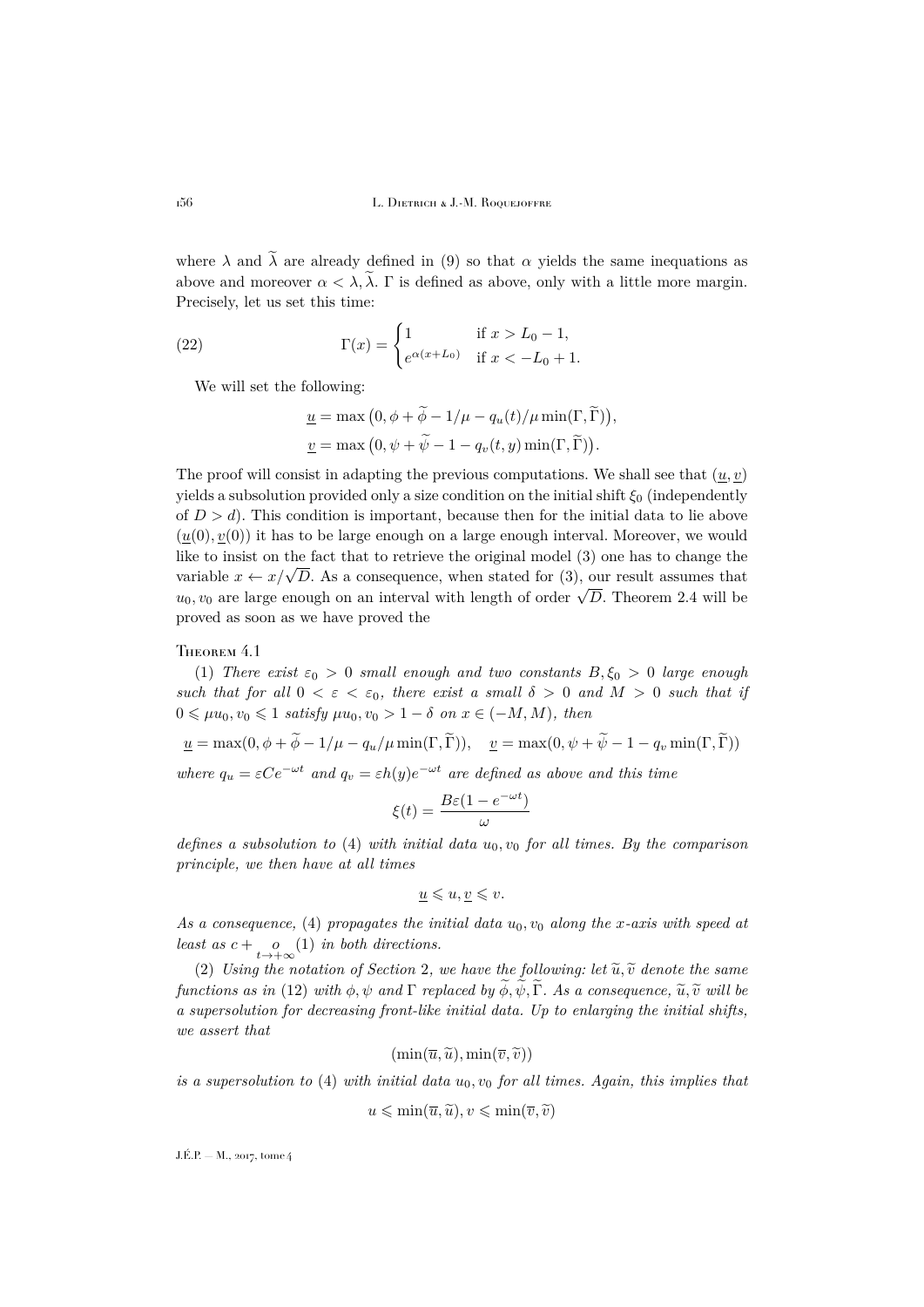*and so that the level lines of u, v propagate at most as*  $c+\dot{\xi} = c+o(1)$  *in both directions along the* x*-axis.*

#### REMARK 4.1

(i) As noticed above, observe that one needs to replace  $M \leftarrow M$ √ D when Theorem [4.1](#page-16-0) is stated for the original system [\(3\)](#page-5-1).

(ii) The size condition on  $u_0, v_0$  is far from optimal and ensures only that  $u_0 \geq$  $u(0), v_0 \geq v(0)$ . It could be sharpened by replacing  $1 - \delta$  with  $\theta$  and by waiting long enough for the reaction to put  $u, v$  above  $1 - \delta$ .



FIGURE 10. Trapping of the compactly supported data

*Proof.* — The second part of Theorem [4.1](#page-16-0) is easy because the minimum of two supersolutions is a supersolution and any front like initial data can be translated above any compactly supported initial data.

The first part is more intricate. Observe that  $u(0), v(0)$  are zero except on a set of length  $(-M, M)$  (with M proportional to  $\xi_0$ ) and that on  $(-M, M)$  they are less than some  $1 - \delta$ : this directly gives the largeness condition asked so that  $u_0 \geq u(0)$ ,  $v_0 \geq v(0)$ . We now detail the computation of  $\mathcal{N}(\underline{u}, \underline{v})$  in the following subsections by splitting the computations in three zones concerning  $x + ct + \xi_0$ .

4.1.  $x + ct + c\xi_0 < -L_0$ . — In this zone, one has necessarily  $x + ct + \xi_0 - \xi(t) < -L_0$ and also  $x-ct-\xi_0+\xi(t) < -L_0$  (by asking  $2\xi_0 \ge 1$ ). As a consequence, in this zone we have  $\mu\phi, \psi, \underline{v} \leq \theta/2$  and  $\mu\widetilde{\phi}, \widetilde{\psi} \geq (1+\theta_1)/2$ . Also  $\min(\Gamma, \widetilde{\Gamma}) \equiv \Gamma \equiv e^{\alpha(x+ct+\xi_0-\xi(t)+L_0)}$ will be denoted  $e^{\alpha(\cdots)}$  from now on. Then

$$
\mathcal{N}\left(\frac{u}{v}\right)_1 = -c\dot{\xi}\phi_x + c\dot{\xi}\tilde{\phi}_x - \frac{\dot{q}_u}{\mu}\tilde{\phi}_xe^{\alpha(\cdots)} - \frac{q_u}{\mu}c\alpha e^{\alpha(\cdots)} + \frac{q_u}{\mu}c\alpha \dot{\xi}e^{\alpha(\cdots)} + \frac{q_u}{\mu}\alpha^2 e^{\alpha(\cdots)} - q_u e^{\alpha(\cdots)} + q_v e^{\alpha(\cdots)} \n\leq -\frac{q_u}{\mu}e^{\alpha(\cdots)}\left(-\omega + c\alpha(1-\dot{\xi}) - \alpha^2\right) + (q_v - q_u)e^{\alpha(\cdots)}.
$$

Both terms are already negative thanks to the conditions stated in Section 2. Then a computation similar to the one in the previous section – thus not detailed here –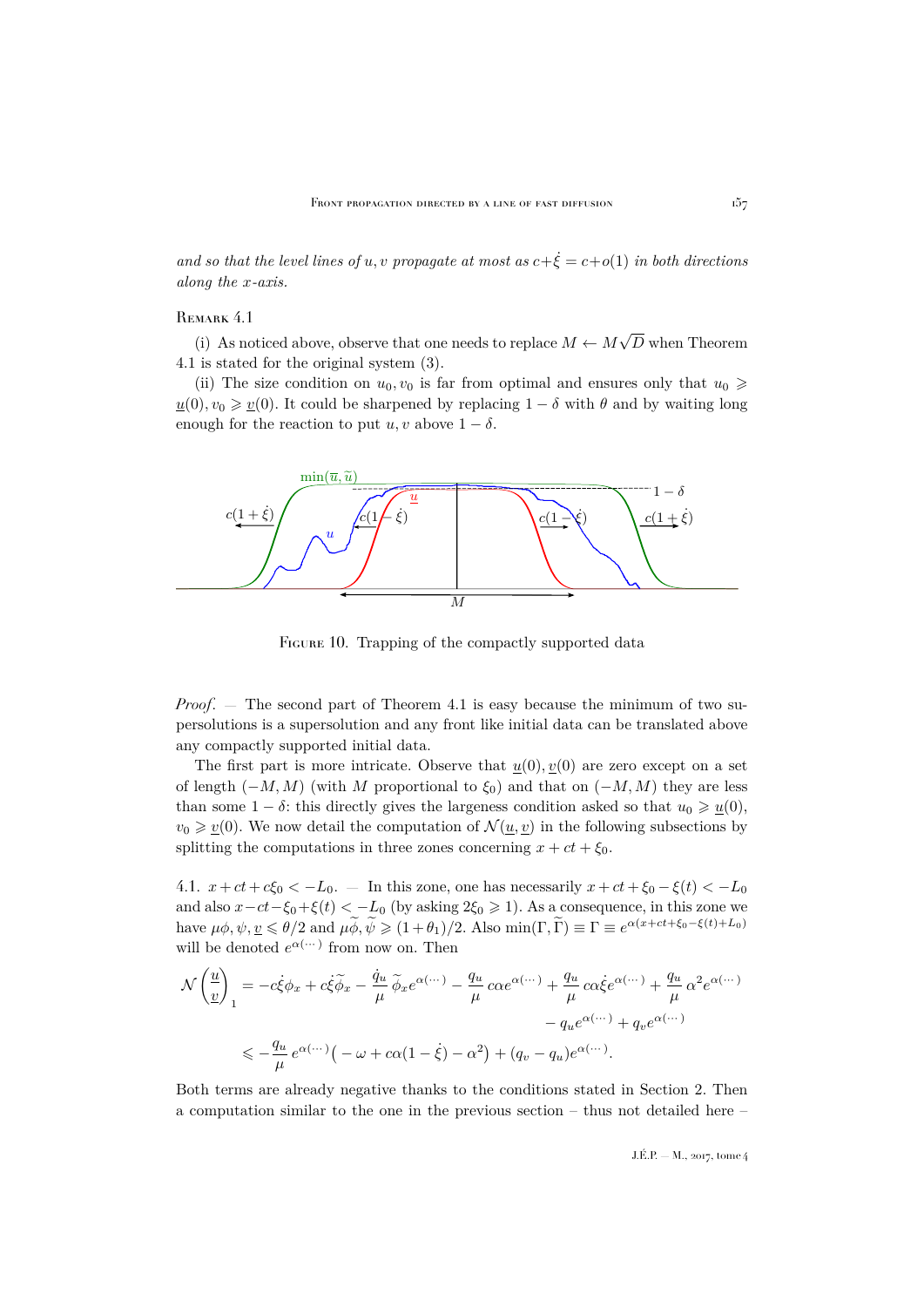leads to

$$
\mathcal{N}\left(\frac{u}{v}\right)_2 \leqslant -q_v e^{\alpha(\cdots)}\big(-\omega + c\alpha(1-\dot{\xi}) - d/D\alpha^2 - \kappa\big) + f(\widetilde{\psi}).
$$

This quantity can be made negative provided  $\omega \leq 2\alpha c$  (which is already the case): indeed, using the exponential decay of  $f(\psi)$  in this zone, the above expression can be factorized as  $-q_ve^{(\alpha(\cdots))}\times(\cdot)$  with  $(\cdot)$  having the sign of  $-\omega + c\alpha(1-\dot{\xi}) - d/D\alpha^2 - \kappa \geq 0$ provided only that  $\xi_0$  is large enough (but depending on the initial data only through  $\alpha_0$ ).

4.2.  $x + ct + \xi_0 \in (-L_0, L_0)$ . — First, we ensure  $c\xi \leq 1$  by asking that  $cB\varepsilon/\omega \leq 1$ so by taking  $\varepsilon_0 \leq \omega/cB$ . As a consequence,  $x + ct + \xi_0 - c\xi(t) \in (-L_0 - 1, L_0)$  and  $x - ct - \xi_0 + c\xi(t) < -L_0$ . Since  $\omega < 2\alpha c$ , the computations of Section [3.2.3](#page-14-2) still hold by enlarging the constant  $B$  enough.

4.3.  $x + ct + \xi_0 > L_0$ . — Here three subcases can appear concerning  $x - ct - \xi_0$ . By exchanging  $\phi, \psi$  and  $\phi, \tilde{\psi}$  and since  $\alpha < \lambda$ , the cases  $x - ct - \xi_0 \in (-L_0, L_0)$ and  $x - ct - \xi_0 > L_0$  are already covered by the computations above. Only the case  $x - ct - \xi_0 < -L_0$  remains. In this zone,  $x - ct - \xi_0 + c\xi(t) < -L_0 + 1$ , so here  $min(\Gamma, \Gamma) \equiv 1$  and both  $\psi$  and  $\psi$  are close to 1.

Observe that the computations of section 2 still hold by splitting this zone in two subzones:  $x < 0$  and  $x > 0$ . In the first one, one will bound  $f(\psi) + f(\psi) - f(\psi)$  by Lip  $f(1 - \psi) - \beta(1 - \widetilde{\psi} + q_v)$  and in the second one by Lip  $f(1 - \widetilde{\psi}) - \beta(1 - \psi + q_v)$ . Then, since  $\omega < \min(\lambda, \lambda)c$  there holds

$$
\mathcal{N}\left(\overline{\overline{u}}_{\overline{v}}\right)_2 \leqslant -q_v \times (\cdot),
$$

<span id="page-18-0"></span>with (·) being positive provided  $\xi_0$  is large enough. This proves Theorem [4.1.](#page-16-0)  $\Box$ 

## 5. INITIAL DATA WITH  $O(1)$  compact support

We now go back to the original Equation [\(3\)](#page-5-1) and state the following: if  $v_0$  is large enough, independently on  $D$ , then after a waiting time large enough that depends on  $D, (u, v)$  falls in the assumptions of the previous theorem.

<span id="page-18-1"></span>THEOREM 5.1.  $-$  Let L be large enough (independently of D). There exist  $M', \delta' > 0$ *independent of*  $D > d$  *such that if the initial data of* [\(3\)](#page-5-1) *satisfies* 

$$
v_0 > 1 - \delta' \quad \text{for } x \in (-M', M')
$$

*then after a finite time*  $t_D = D^{1/2}h(D) + O(1)$  *one has*  $\mu u$  *and* v *satisfying the assumptions of Theorem* [4.1](#page-16-0)*, i.e.,* √

$$
\mu u, v \geq 1 - \delta \quad \text{for all } x \in (-M\sqrt{D}, M\sqrt{D})
$$

As a consequence, starting from the time  $t = t_D$ , propagation occurs as described in *Theorem* [4.1](#page-16-0)*.*

We will divide the proof in several steps.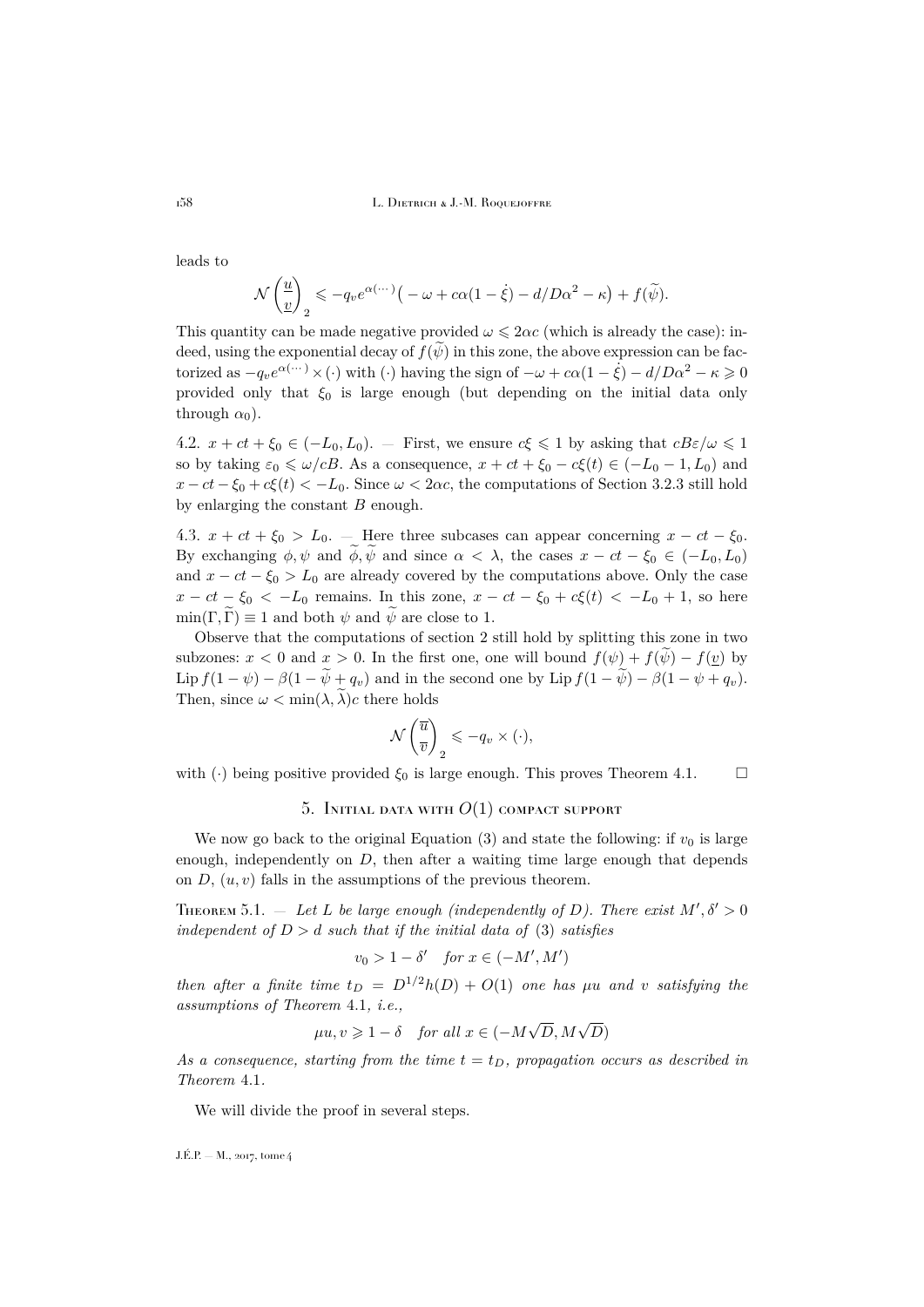*Step 1.* — Since  $D > d$  is ought to be large, u should be very small for small times. Thus we first investigate the equation for  $v$  in [\(3\)](#page-5-1) where  $u$  is replaced by 0, and we not only expect to use its solution as a subsolution but we really expect that it will reflect the dynamics of the full solution for some time:

<span id="page-19-0"></span>

|      | $d\partial_y \underline{v} + \underline{v} = 0$                        |
|------|------------------------------------------------------------------------|
| (23) | $\partial_t \underline{v} - d \Delta \underline{v} = f(\underline{v})$ |
|      | $\partial_{\mathbf{u}}\mathbf{v}=0$                                    |

*Step 2.* — Let  $p(y)$  be the largest y-dependent steady solution to [\(23\)](#page-19-0). The traveling wave for [\(23\)](#page-19-0) connecting 0 and  $p(y)$  will serve to build a subsolution for (23) prop-agating just as in Theorem [4.1](#page-16-0) but here at speed  $c_p = O(1)$ . This will give a lower bound on the boundary data  $v(x, -L) \geq v(x, -L) \geq \cdots$ . This will be the purpose of Lemma [5.2.](#page-19-1)

*Step 3*. — Using this lower bound, we then go back to [\(4\)](#page-5-2): we show that even without the reaction term, this lower bound suffices to have  $\mu u, v \geq 1 - \delta$  on  $(-M, M)$  within a finite time  $t_D$ . As a consequence, this is the case also for the nonlinear problem. This will be proved in a final step. Observe that here we use  $f \geqslant 0$ . If we were looking for instance at a bistable nonlinearity this would still be true but we would need to add a positive zero-order term in these computations.

We recall the following elementary fact, that we will freely use in the sequel.

LEMMA 5.1. — *There exists*  $L_0 > 0$  *such that if*  $L > L_0$ *, there exists a solution*  $p(y)$  *to* 

(24a)
$$
\int \frac{-dp'' = f(p)}{p'(-L) - 0}
$$

$$
\begin{cases}\n24b\n\end{cases}\n\left\{\n\begin{array}{c}\np'(-L) = 0\n\end{array}\n\right.
$$

(24c) 
$$
dp'(0) + p(0) = 0
$$

with  $p > 0$  *concave decreasing and*  $p(0) \geq p(-L) = 1 - \delta' > 1 - \delta$ . Moreover  $\delta'' \to 0$  $as L \rightarrow +\infty$ *.* 

Let us now prove the following:

<span id="page-19-1"></span>LEMMA 5.2.  $-$  Let v be a solution of [\(23\)](#page-19-0). There exist  $\delta', M' > 0$  independent of D such that if  $v_0 > 1 - \delta'$  for  $x \in (-M', M')$ , there holds

$$
v(t, x, -L) \geq (1 - \delta'')\varphi_t(x) - Ce^{-bt},
$$

where  $C, b > 0$  do not depend on D and  $(\varphi_t)$  is bounded in  $\mathcal{C}^3$  such that  $\varphi_t(x) = 1$  for  $|x| \leqslant \frac{c_p}{2}t$  and  $\varphi_t(x) = 0$  for  $|x| \geqslant c_p t$  for some speed  $c_p > 0$  independent of D.

*Proof.* – First, that there exists a traveling wave solution of [\(23\)](#page-19-0) with speed  $c_p > 0$ independent of D connecting 0 and  $p(y)$  has to be established: for this we refer to Berestycki-Nirenberg  $[5]$  which gives the existence of an increasing (in x) traveling front  $\psi(x, y)$  with exponential convergence towards 0 and  $p(y)$  as  $x \to \pm \infty$ .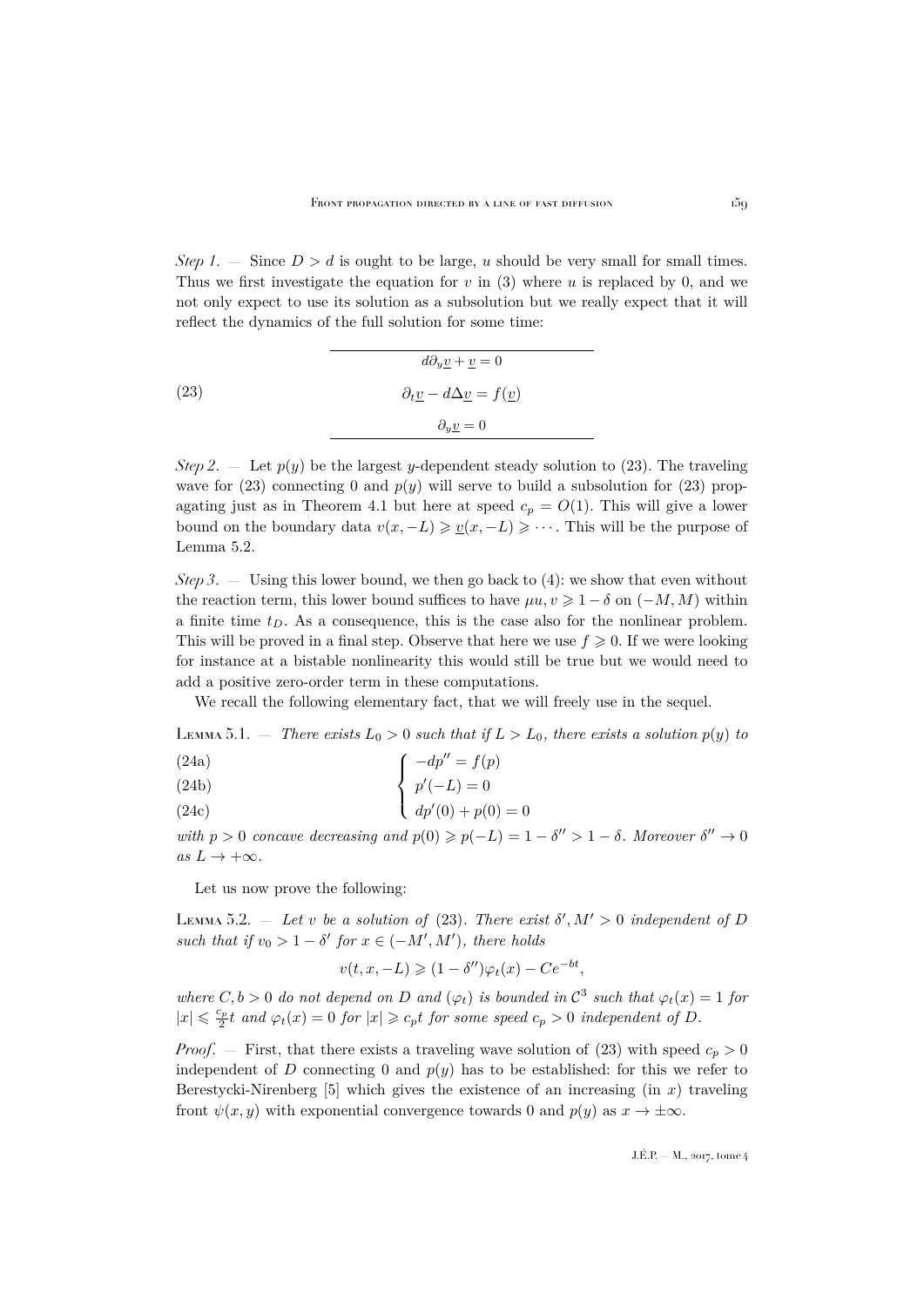Now we notice that the subsolution argument in Theorem [4.1](#page-16-0) can be used but in a simpler fashion for the Robin homogeneous boundary value problem [\(23\)](#page-19-0): on the one hand, the structure of the problem is simpler than the one studied in Theorem [4.1](#page-16-0) since here we deal with a single equation, the original construction of [\[15\]](#page-35-9) with  $q_v = \varepsilon e^{-\omega t}$ will suffice. On the other hand, 1 is not a steady state for the problem so one has to replace 1 by  $p(y)$  in the computations. Nonetheless, one can check that the above computations still hold with the suitable subsolution

$$
\psi + \psi - p - q_v \min(\Gamma, \Gamma).
$$

As a consequence, just as in Theorem [4.1,](#page-16-0) provided  $v_0$  is above an initial shift of a pair of waves – hence the existence of  $\delta'$  and  $M'$  – its level lines will be pushed by below by the pair of waves traveling as  $\pm c_p t \mp O(1)$ . This implies the desired bound.  $\square$ 

*End of the proof of Theorem* [5.1.](#page-18-1)  $-$  Let  $(u^D, v^D)$  be the solution of [\(4\)](#page-5-2) starting from compactly supported  $0 \leq \mu u_0, v_0 \leq 1$  and let  $v_0$  satisfy the rescaled assumptions of Theorem [5.1.](#page-18-1) First, let  $h(D)$  be any positive function such that  $h(D)$  grows to infinity as  $D \to \infty$ , and set  $T_D = D^{1/2}h(D)$ . We now show the following

<span id="page-20-0"></span>(25) 
$$
\liminf_{t \to +\infty} \inf_{D > d} \min_{(x,y) \in \overline{\Omega_{L,M}}} \{ \mu u^D(T_D + t, x), v^D(T_D + t, x, y) \} \ge 1 - \delta'' > 1 - \delta,
$$

where  $\Omega_{L,M} = (-M, M) \times (-L, 0)$ . First, it is an easy but tedious exercise to see that the left hand-side of [\(25\)](#page-20-0) can be characterized as the limit as  $n \to +\infty$  of some  $\mu u^{D_n}(T_{D_n}+t_n,x_n)$  or  $v^{D_n}(T_{D_n}+t_n,x_n,y_n)$ , where  $t_n \to +\infty$ ,  $D_n > d$ ,  $(x_n,y_n) \in$  $\overline{\Omega_{L,M}}$ . We then extract from  $(t_n, D_n, x_n, y_n)$  a subsequence so that  $x_n \to x_\infty$  and  $y_n \to y_\infty$ . Our objective is to extract from  $(u, v)$  a subsequence converging to some limiting  $(u_{\infty}, v_{\infty})$  to which the maximum principle will apply and force the above limit to be  $\geq 1-\delta''$ . The difficulty comes from the fact that  $(D_n)$  might be unbounded, so that standard parabolic estimates and the usual maximum principle might fail at the limit. Two cases can appear.

*Case 1.* ( $D_n$ ) *is unbounded.* — Then we extract again so that  $D_n \to +\infty$ . Let

$$
u_n(t,x) := u^{D_n}(t_{D_n} + t_n + t, x_{\infty} + x), \quad v_n(t,x,y) := v^{D_n}(t_{D_n} + t_n + t, x_{\infty} + x, y).
$$

Since  $f \geq 0$  and thanks to Lemma [5.2](#page-19-1) above, the comparison principle implies that  $(u_n, v_n) \geqslant (\underline{u}_n, \underline{v}_n)$ , where  $(\underline{u}_n, \underline{v}_n)$  is the solution of

<span id="page-20-1"></span>(26)  
\n
$$
\frac{\partial_t \underline{u}_n - \partial_{xx}^2 \underline{u}_n = \underline{v}_n - \mu \underline{u}_n}{d \partial_y \underline{v}_n = \mu \underline{u}_n - \underline{v}_n}
$$
\n
$$
\frac{\partial_t \underline{v}_n - \frac{d}{D_n} \partial_{xx}^2 \underline{v}_n - d \partial_{yy}^2 \underline{v}_n = 0}{\underline{v}_n = (1 - \delta'') \varphi_{T_{D_n} + t_n} (x_\infty + x) - C e^{-b(t_n + t)}}
$$

with any initial data compatible with the boundary conditions and below the one of  $(u_n, v_n)$ .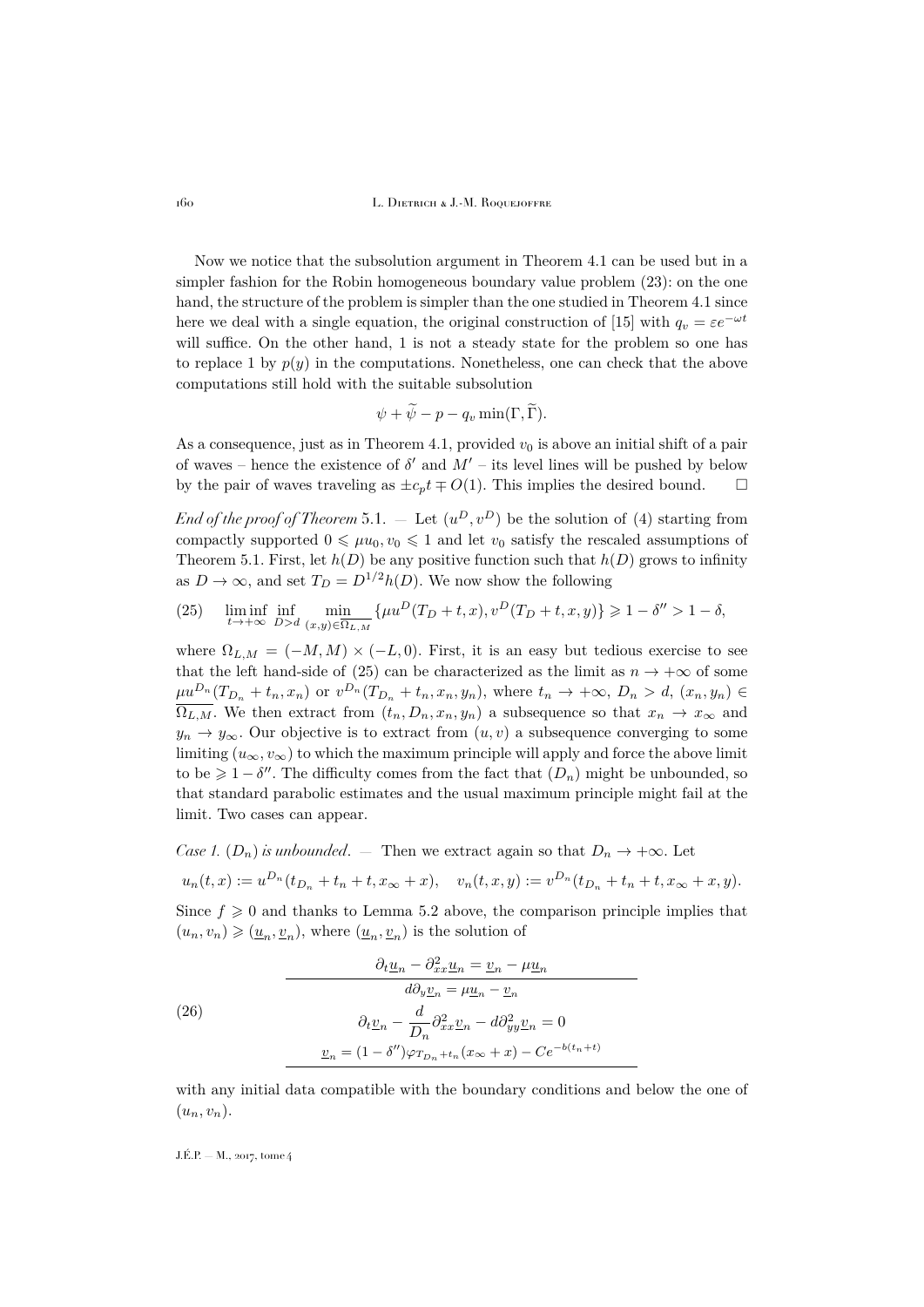Since  $d/D_n \to 0$ , the standard parabolic estimates (see [\[16,](#page-35-23) Chap. 6]) applied to  $v_n$ will fall concerning the x-derivatives. We overcome this difficulty since Equation  $(26)$  is linear and the boundary data  $\underline{v}_n(t, x, -L)$  is bounded in  $\mathcal{C}^3$ : the maximum principle applied to x-derivatives of  $(u_n, v_n)$  up to order 3 gives that they are all bounded independently of n:

$$
|\partial_{xx}^2 \underline{u}_n|_{\infty}, \ |\partial_{xxx}^3 \underline{u}_n|_{\infty}, \ |\partial_{xx}^2 \underline{v}_n|_{\infty}, \ |\partial_{xxx}^3 \underline{v}_n|_{\infty} \leq C_1
$$

Now concerning the y-derivatives, even though  $d/D_n \to 0$  the standard estimates hold: indeed since  $\underline{v}_n \leq 1$ , standard  $L^p$  parabolic estimates (see [\[16,](#page-35-23) Chap. 9.5]) with p large enough applied to  $\underline{u}_n$  give that  $\underline{u}_n$  is bounded in  $\mathcal{C}^{\alpha,1+\alpha}$  by some  $C_2$ . Now rescale by  $x \leftarrow x\sqrt{D_n}$  so that  $|\underline{u}_n(t, x/\sqrt{D_n})|_{C^{\alpha,1+\alpha}} \leq C_3$  (the semi-norms of the derivatives even go to zero since  $1/D_n \to 0$ ). Moreover, under this rescaling  $-d/D_n \partial_{xx}^2 - d \partial_{yy}^2$ becomes  $-d\Delta$ , so that standard parabolic estimates up to the Robin boundary apply becomes  $-u\Delta$ , so that standard parabolic estimates up to the Robin boundary apply<br>and give that  $|v_n(t, x/\sqrt{D_n}, y)|_{C^{1+\alpha/2, 2+\alpha}} \leq C_4$ . Since this rescaling does not impact  $\partial_y$ or  $\partial_t$ , this gives

$$
|\partial_t \underline{v}_n|_{\alpha/2}, \ |\partial_y \underline{v}_n|_{\alpha}, \ |\partial_{yy}^2 \underline{v}_n|_{\alpha} \leqslant C_4
$$

The bound on  $\partial_{xy}^2 \underline{v}_n$  follows by combining the two arguments above, and finally by plugging the estimate on  $v$  in the equation for  $u$ , standard Schauder estimates yield that  $\underline{u}_n$  is bounded in  $C^{1+\alpha/2,2+\alpha}$ . In the end one can extract from  $(\underline{u}_n, \underline{v}_n)$  some subsequence converging in  $\mathcal{C}^{1,2}_{loc}$  to some  $(u_\infty, v_\infty)$  global in time (since  $t_n \to +\infty$ ) solving

(27)  
\n
$$
\frac{\partial_t u_{\infty} - \partial_{xx}^2 u_{\infty} = v_{\infty} - \mu u_{\infty}}{d \partial_y v_{\infty} = \mu u_{\infty} - v_{\infty}}
$$
\n
$$
\partial_t v_{\infty} - d \partial_{yy}^2 v_{\infty} = 0
$$
\n
$$
v_{\infty} = (1 - \delta'')
$$

Indeed,  $v_{\infty}(t, x, -L) \equiv 1 - \delta''$  since

$$
1-\delta''\geqslant \underline{v}_n(t,x,-L)\geqslant 1-\delta''-Ce^{-b(t_{D_n}+t_n+t)}
$$

for  $x \in (-\frac{c_p}{2}h(D_n), \frac{c_p}{2}h(D_n))$  by Lemma [5.2](#page-19-1) above and by use of  $T_{D_n}$ .

Since  $(u_{\infty}, v_{\infty})$  are global in time, there is no initial data anymore and the maximum principle applies to give

$$
\mu u_{\infty}, v_{\infty} \equiv 1 - \delta''.
$$

Indeed, no value different than  $1 - \delta''$  can be reached, because then  $(u, v)$  would have an infimum smaller or a supremum larger than  $1-\delta''$ . By translating over time (which is possible since the solution is global) this infimum or supremum would become a minimum or maximum, that cannot be reached by u because of the strong parabolic maximum principle, and neither by  $v$  by the strong parabolic maximum principle and Hopf's lemma applied to the suitable y-slice.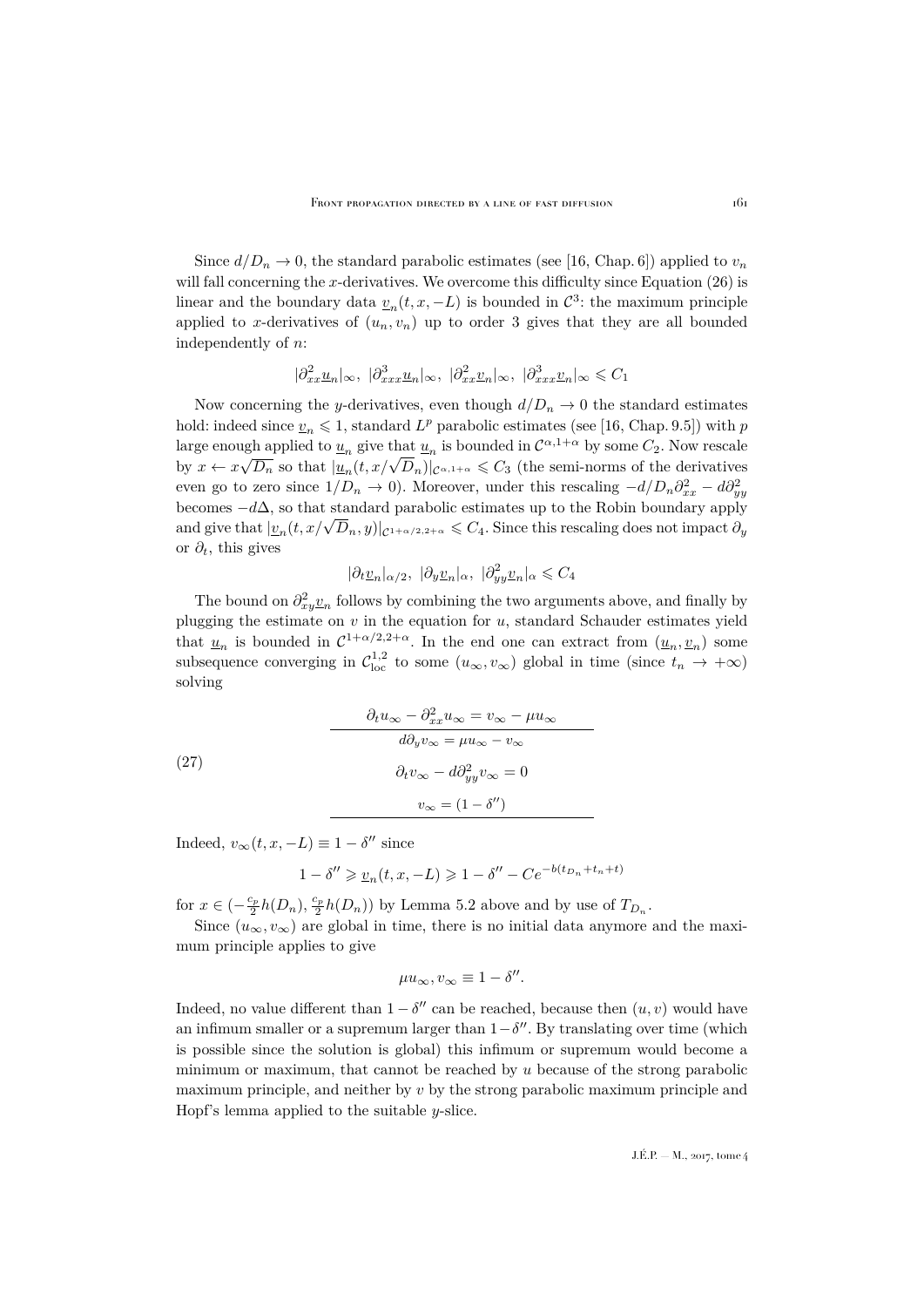*Case 2.*  $(D_n)$  *is bounded.* — Then one extracts so that  $D_n \to D_\infty > d$  and the above proof is much simpler since standard regularity and maximum principle apply. Moreover  $T_D$  is not necessary.

In both cases, the liminf above is  $\geqslant u_{\infty}(0,0) = 1 - \delta''$  or  $\geqslant v_{\infty}(0,0,y_{\infty}) = 1 - \delta''$ , thus [\(25\)](#page-20-0) holds. Theorem [5.1](#page-18-1) follows easily: indeed, there exists  $t_1$  independent of D such that after  $t_D = T_D + t_1$ ,  $\mu u, v > 1 - \delta$  on  $(-M, M)$ .

## 6. Lower bound on the waiting time

<span id="page-22-0"></span>In this subsection,  $(u, v)$  denotes the solution of [\(4\)](#page-5-2). Let  $\varepsilon := D^{-1/2}$  and  $v^0$  solve

(28) 
$$
d\partial_y v^0 + v^0 = 0
$$

$$
\partial_t v^0 - d\varepsilon^2 \partial_{xx}^2 v^0 - d\partial_{yy}^2 v^0 = f(v^0)
$$

$$
\partial_y v^0 = 0
$$

sharing the same initial data as  $v: v^0(0) = v_0$  with  $0 \le v_0 \le 1$ . Observe that  $v^0$  is the rescaling of the subsolution  $\underline{v}$  already introduced in Equation [\(23\)](#page-19-0). The aim of this subsection is to give an estimate on the time during which  $v$  is close to  $v^0$ . More precisely we will show the following.

<span id="page-22-2"></span>THEOREM  $6.1.$  – Let  $\alpha \in (0,1)$  and define

$$
T_{\alpha,\varepsilon} := \sup \{ T > 0 \mid |v - v^0| < \varepsilon^{\alpha} \text{ for all } 0 < t < T \text{ and } (x, y) \in \Omega_L \}.
$$

*Then for all*  $0 < \delta < \min(\alpha, 2/7, \frac{2}{5}(1-\alpha))$  *one has* 

$$
\lim_{\varepsilon\to 0}\varepsilon^\delta T_{\alpha,\varepsilon}=+\infty.
$$

REMARK 6.1. – We would like to insist on the fact that  $v^0$  is not the initial data here but the solution of the above described problem. The limiting case is  $\delta = \alpha = 2/7$ . Indeed, picking  $\alpha = 2/7 + \kappa$ , we can chose  $\delta$  lower and as close to  $2/7 - \kappa$  as we want. This theorem thus states that for every small  $\kappa > 0$ , by waiting a time of order  $\varepsilon^{-2/7+\kappa} = D^{1/7-\kappa/2}$  we are still as close as we want to  $v^0$  – which propagates at a speed independent from  $D$  – and  $u$  is as close as we want to zero. This is Theorem [2.6.](#page-7-3)

<span id="page-22-1"></span>Let us define  $w = v - v^0$ . Observe that  $(u, w)$  solves

(29)  
\n
$$
\frac{\partial_t u - \partial_{xx}^2 u + \mu u - w = v^0}{d\partial_y w + w = \mu u}
$$
\n
$$
\partial_t w - d\varepsilon^2 \partial_{xx}^2 w - d\partial_{yy}^2 w = f'(\cdot)w
$$
\n
$$
\partial_y w = 0
$$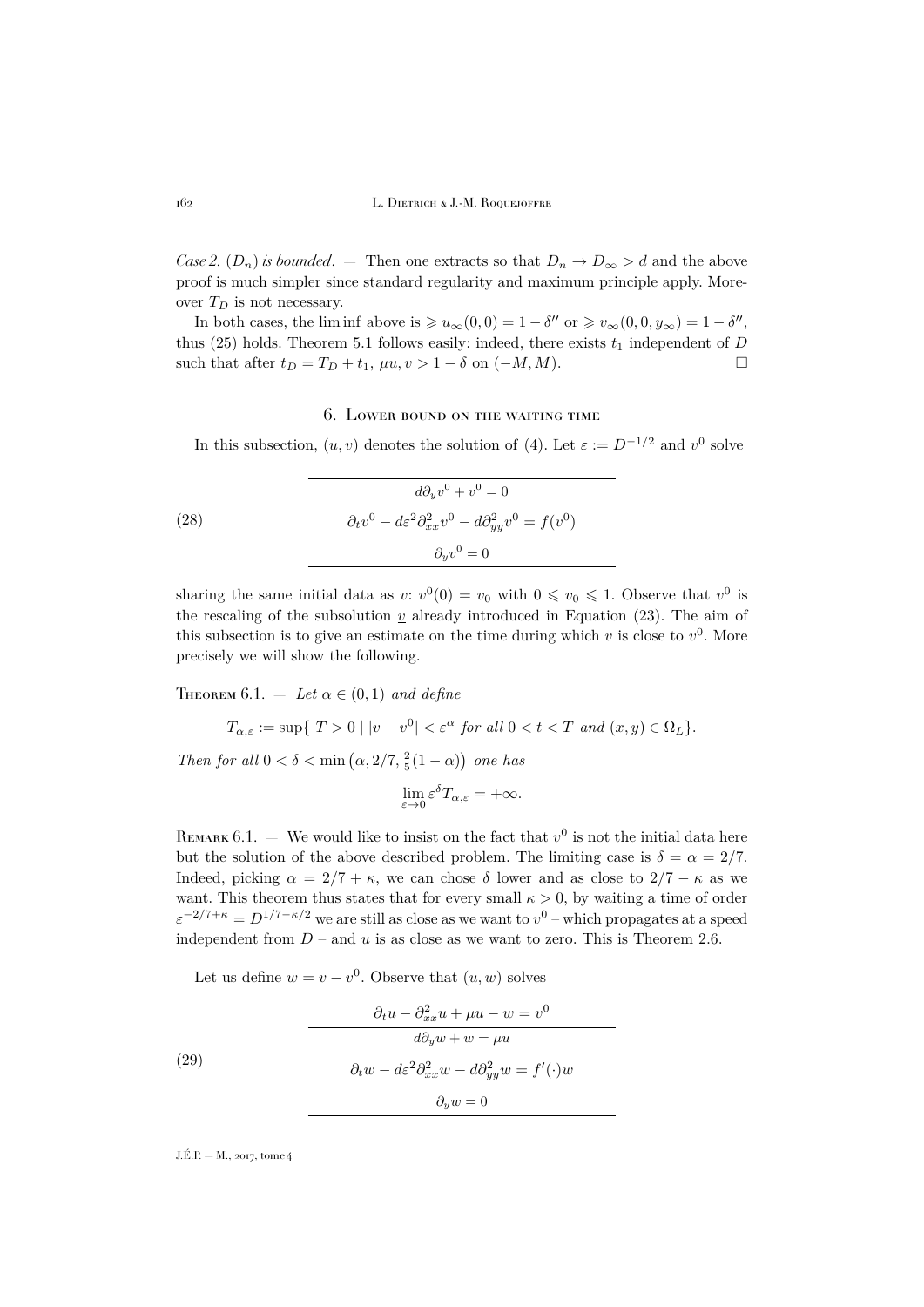where  $\cdot \in [v, v^0] \cup [v^0, v]$  (by Taylor's formula). The idea of the proof is to decouple Equation [\(29\)](#page-22-1) by decomposing w in two parts. Let us set  $w = w^1 + \overline{w}$ , where

<span id="page-23-0"></span>(30) 
$$
d\partial_y w^1 + w^1 = 0
$$

$$
\partial_t w^1 - d\varepsilon^2 \partial_{xx}^2 w^1 - d\partial_{yy}^2 w^1 = f'(\cdot)w
$$

$$
\partial_y w^1 = 0
$$

and

<span id="page-23-3"></span>(31)  
\n
$$
\frac{\partial_t u - \partial_{xx}^2 u + \mu u - \overline{w} = w^1 + v^0}{d\partial_y \overline{w} + \overline{w} = \mu u}
$$
\n
$$
\frac{\partial_t \overline{w} - d\varepsilon^2 \partial_{xx}^2 \overline{w} - d\partial_{yy}^2 \overline{w} = 0}{\partial_y \overline{w} = 0}
$$

Observe that  $T_{\varepsilon,\alpha}$  exists by continuity. We now work by contradiction to show that if  $T_{\alpha,\varepsilon} = (1/\varepsilon)^{\delta}$ , then  $|w|$  stays of order less than  $\varepsilon^{\alpha'}$  with  $\alpha' > \alpha$ . During the rest of the proof, this will be abbreviated with " $\ll \varepsilon^{\alpha}$ ".

The scheme is as follows. First, we derive an  $L^1$  estimate on  $w^1$  by Duhamel's formula. This, inserted in estimate [\(51\)](#page-32-1), yields the desired estimate on  $u$  and then on  $\overline{w}$ . We then go back to  $w^1$  to obtain the desired estimate, by a more intricate supersolution argument.

6.1.  $L^1$  bound on  $w^1$ . – By definition, up to time  $T_{\varepsilon,\alpha}$  one has  $|w| \leq \varepsilon^{\alpha}$ . By Duhamel's formula and the maximum principle for Equation [\(30\)](#page-23-0), this yields

(32) 
$$
|w^1| \leq \varepsilon^{\alpha} \int_0^t e^{d\varepsilon^2 (t-s) \partial_{xx}} e^{d(t-s) \partial_{yy}^{NR}} f'(\cdot) ds,
$$

where  $\partial_{yy}^{NR}$  denotes  $\partial_{yy}$  endowed with the Neuman-Robin boundary condition of [\(30\)](#page-23-0). Since  $\cdot \leq v^0 + \varepsilon^{\alpha}$ , using the above results and rescaling them, one knows that  $v^0 \leq \theta$ for  $x \leqslant (a + c_p t)\varepsilon$  for some constant  $a > 0$ . As a consequence,

<span id="page-23-1"></span>
$$
|f'(\cdot)| \leqslant \text{Lip } f \times \mathbf{1}_{\left((-a-c_ps)\varepsilon,(a+c_ps)\varepsilon\right)}.
$$

Also, by the maximum principle, there exist  $C(d) > 0$  and  $\lambda_1(d) > 0$  such that

$$
e^{d(t-s)\partial_{yy}^{NR}}\mathbf{1}_{\left((-a-c_ps)\varepsilon,(a+c_ps)\varepsilon\right)} \leqslant Ce^{-\lambda_1(t-s)}\mathbf{1}_{\left((-a-c_ps)\varepsilon,(a+c_ps)\varepsilon\right)}.
$$

Using both estimates in [\(32\)](#page-23-1), the maximum principle yields

(33) 
$$
|w^1| \leq C \operatorname{Lip} f \varepsilon^{\alpha} \int_0^t e^{d\varepsilon^2 (t-s) \partial_{xx}} e^{-\lambda_1 (t-s)} \mathbf{1}_{((-a-c_p s)\varepsilon, (a+c_p s)\varepsilon)} ds.
$$

Since  $e^{d\varepsilon^2(t-s)\partial_{xx}}$  preserves the  $L^1$  norm, this gives the estimate, for some constants  $C_1, C_2$  that do not depend on  $\varepsilon$ :

<span id="page-23-2"></span>(34) 
$$
|w^1(\cdot, y)|_{L^1(\mathbb{R})} \leq C \operatorname{Lip} f \varepsilon^{\alpha} \int_0^t e^{-\lambda_1(t-s)} 2(c_p s + a) \varepsilon ds = \varepsilon^{\alpha+1} (C_1 + C_2 t) \ll \varepsilon^{\alpha},
$$
  
since  $\delta < 1$ .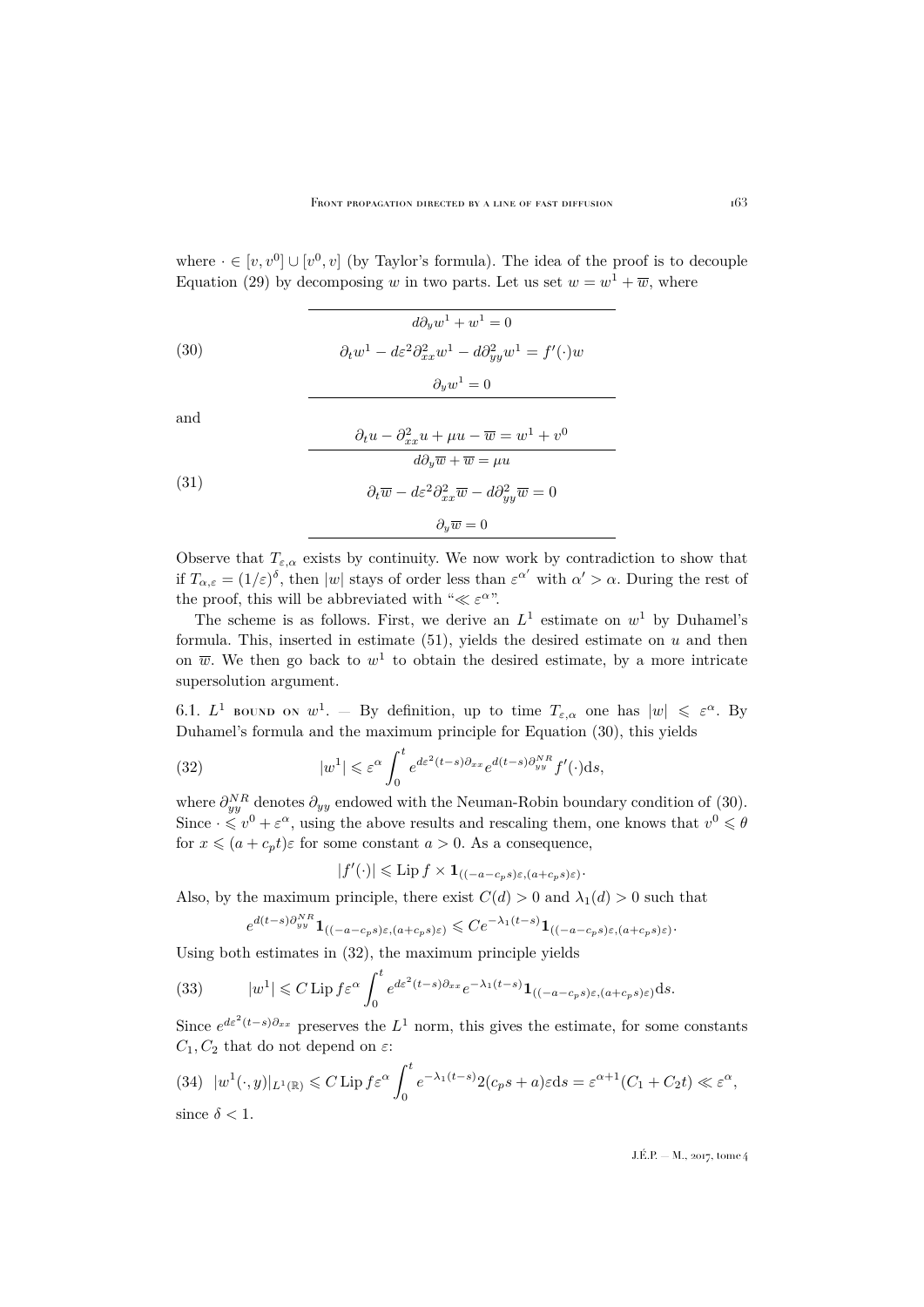6.2. ESTIMATE ON U AND  $\overline{w}$ . — Using the appendix estimate [\(51\)](#page-32-1) and Duhamel's formula one gets

<span id="page-24-1"></span>(35) 
$$
|u| \leq C_3 \int_0^t \bigg( \int_{\mathbb{R}} \frac{e^{-(x'-x)^2/(4a(t-s))}}{\sqrt{4\pi a(t-s)}} |w^1 + v^0|(s, x', 0) dx' \bigg) ds
$$

<span id="page-24-0"></span>(36) 
$$
+ C_4 \int_0^t e^{-\omega(t-s)} |(w^1 + v^0)(s, \cdot, 0)|_{L^1(\mathbb{R})} ds.
$$

First observe that due to the above results and the rescaling, one has

$$
|v^{0}(s,\cdot,y)|_{L^{1}} \leqslant (C_{5}+c_{p}s)\varepsilon.
$$

Using this and estimate [\(34\)](#page-23-2), we deal with the second term:

$$
(36) \leq C_4 \int_0^t e^{-\omega(t-s)} \left( \varepsilon^{\alpha+1} (C_1 + C_2 s) + \varepsilon (C_5 + c_p s) \right) ds \leq (C_6 + C_7 t)(\varepsilon^{\alpha+1} + \varepsilon) \ll \varepsilon^{\alpha}
$$

since  $1 - \delta > \alpha$ . We now deal with the first term:

$$
(35) \leq C_3 \int_0^t \frac{1}{\sqrt{4\pi a(t-s)}} \, |(w^1+v^0)(s,\cdot,0)|_{L^1(\mathbb{R})} \mathrm{d}s \leq (C_8 t^{1/2} + C_9 t^{3/2}) (\varepsilon^{\alpha+1} + \varepsilon) \ll \varepsilon^{\alpha}
$$

since  $1 - \frac{3}{2}\delta > \alpha$ . As a consequence,  $|u| \ll \varepsilon^{\alpha}$ . Now seeing Equation [\(31\)](#page-23-3) as a boundary value problem for  $\overline{w}$ , we see that the above estimate on  $\mu u$  provides an easy supersolution that stays above  $\overline{w}$ , that is

$$
\overline{w} \le \mu \left( C_6 + C_7 t + C_8 t^{1/2} + C_9 t^{3/2} \right) \left( \varepsilon^{\alpha+1} + \varepsilon \right) \ll \varepsilon^{\alpha}.
$$

6.3. BACK TO  $w^1$ . – Using  $w = w^1 + \overline{w}$  we rewrite Equation [\(30\)](#page-23-0) as a linear nonhomogeneous problem:

(37) 
$$
d\partial_y w^1 + w^1 = 0
$$

$$
\partial_t w^1 - d\varepsilon^2 \partial_{xx}^2 w^1 - d\partial_{yy}^2 w^1 - f'(\cdot) w^1 = f'(\cdot)\overline{w}
$$

$$
\partial_y w^1 = 0
$$

Since  $w^1(0) = 0$ , Duhamel's formula gives

<span id="page-24-2"></span>(38) 
$$
w^{1}(t) = \int_{0}^{t} w_{h}^{s}(t-s)ds
$$

where  $w_h^s$  solves

(39) 
$$
d\partial_y w_h^s + w_h^s = 0
$$

$$
\mathcal{L}w_h^s := \partial_t w_h^s - d\varepsilon^2 \partial_{xx}^2 w_h^s - d\partial_{yy}^2 w_h^s - f'(\cdot)w_h^s = 0
$$

$$
\partial_y w_h^s = 0
$$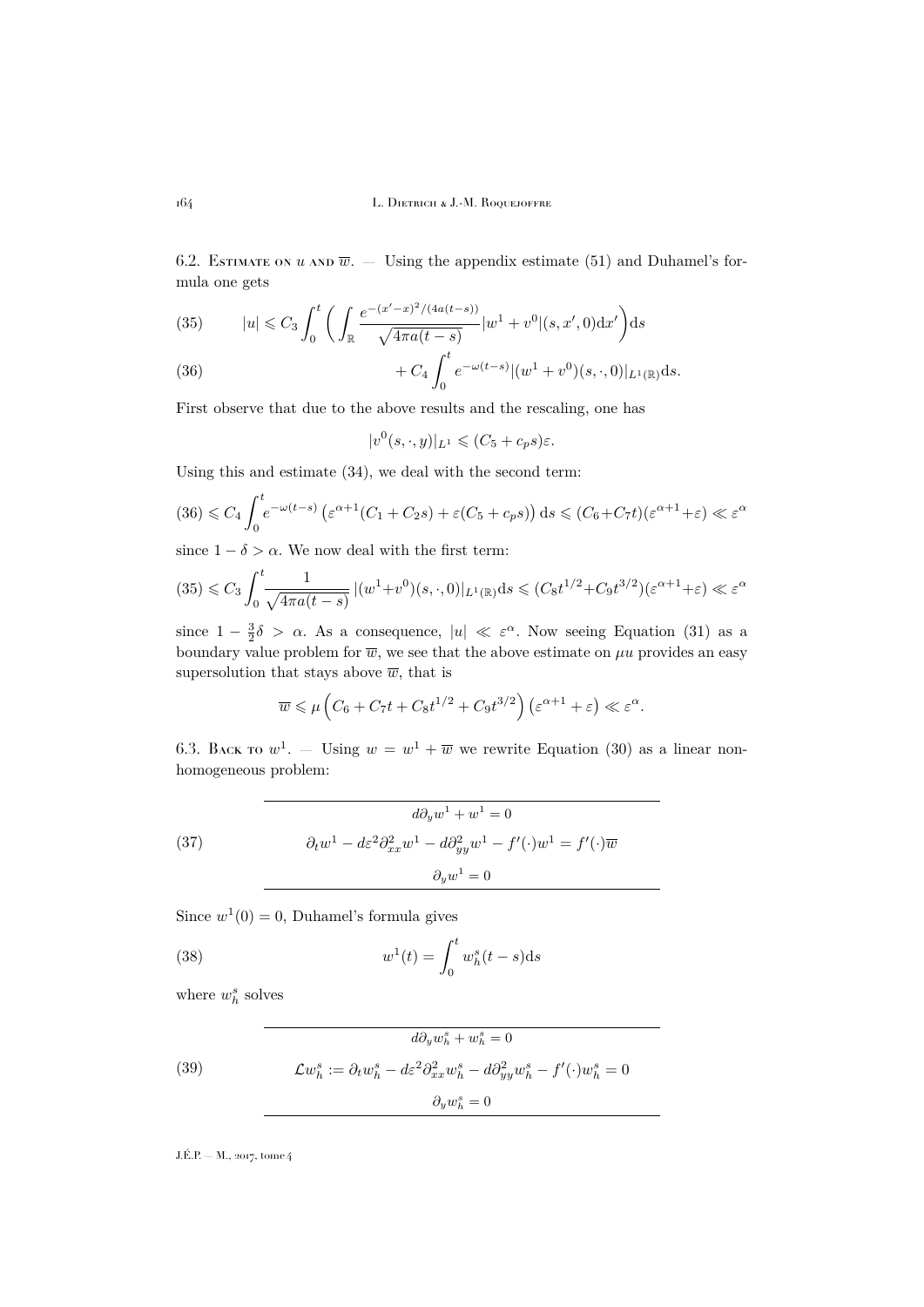along with the initial condition  $w_h^s(0) = (f'(\cdot)\overline{w})(s)$ . Inspired by the linearization and a rescaling of the supersolution to the non-linear equation in the previous section, and using the same notation as in it, we look for a supersolution with the form

$$
\overline{w_h^s}(t) = \xi(t)\partial_x\psi(x + c_p\varepsilon t + x_0^s) - \xi(t)\partial_x\widetilde{\psi}(x - c_p\varepsilon t - x_0^s) + Ce^{-\omega t}\min(\Gamma, \widetilde{\Gamma})
$$

for some  $\xi(t)$  increasing in time and initial shift  $x_0^s$ . First of all, we need to ensure ordering of the initial data. That is:  $\overline{w_h^s}(0) \geqslant (f'(\cdot)\overline{w})(s)$ , which is obtained provided

<span id="page-25-2"></span>
$$
\overline{w_h^s}(0) \geqslant \text{Lip}\, f \varepsilon^{\alpha+\nu} \mathbf{1}_{\left((-a-c_ps)\varepsilon, (a+c_ps)\varepsilon\right)}
$$

for some  $\nu < 1 - 3/2\delta - \alpha$  (since  $\overline{w} \leqslant K \varepsilon^{1-\frac{3}{2}\delta}$  thanks to the computations above). We achieve this by asking

(40) 
$$
C = (\text{Lip } f) \varepsilon^{\alpha + \nu}, \quad x_0^s > (a + c_p) s \varepsilon + L_0.
$$

We will also see below that we need  $\delta < \nu$ . Combining both these conditions imposes  $\delta < 1 - \frac{3}{2}\delta - \alpha$ , i.e., the assumption  $\delta < \frac{2}{5}(1 - \alpha)$  of Theorem [6.1.](#page-22-2)

Now, straightforward computations give

$$
\mathcal{L}\overline{w_h^s} = \xi f'(\psi)\partial_x\psi - \xi f'(\widetilde{\psi})\partial_x\widetilde{\psi} + \dot{\xi}\partial_x\psi - \dot{\xi}\partial_x\widetilde{\psi} - f'(\cdot)(\xi\partial_x\psi - \xi\partial_x\widetilde{\psi})
$$
  

$$
- \omega Ce^{-\omega t} \min(\Gamma, \widetilde{\Gamma}) + Ce^{-\omega t}\partial_t \min(\Gamma, \widetilde{\Gamma})
$$
  

$$
+ Ce^{-\omega t}\partial_{xx} \min(\Gamma, \widetilde{\Gamma}) - f'(\cdot)Ce^{-\omega t} \min(\Gamma, \widetilde{\Gamma}).
$$

As in Section [3.2,](#page-11-2) we analyze the sign of this quantity in three separate zones. Observe that due to the rescaling between [\(3\)](#page-5-1) and [\(4\)](#page-5-2), decay exponents  $\Theta$ ,  $\Theta_0$  (resp. the  $\alpha$  and  $\alpha_0$  from Sec. [3.2\)](#page-11-2) and  $\lambda$ ,  $\tilde{\lambda}$  scale here as  $1/\varepsilon$  as well as the lower bounds on the derivatives  $\delta_L$ . Remember also that we are looking only at times  $t \leq \varepsilon^{-\delta}$ , so we only need to find a supersolution up to this time. We also reinitialize the constants  $C_i$ and  $K_i$  which will be positive constants independent of  $\varepsilon$ .

6.3.1.  $x + c_p \varepsilon t + x_0^s < -L_0$ . As before, in this zone we have  $\psi \le \theta/2$ ,  $\widetilde{\psi} \ge (1+\theta_1)/2$ ,  $\psi, \partial_x \psi \leqslant C_1 e^{-\lambda(x + c_p \varepsilon t + x_0^s + L_0)}, \ 1 - \widetilde{\psi}, \partial_x \widetilde{\psi} \leqslant C_1 e^{-\widetilde{\lambda}(x - c_p \varepsilon t - x_0^s + L_0)} \text{ and } \min(\Gamma, \widetilde{\Gamma}) \equiv$  $\Gamma = e^{\Theta(x + c_p \varepsilon t + x_0^s)} =: e^{\Theta(\cdots)}$ . As a consequence and since  $\Theta < \tilde{\lambda}$ , one has

$$
\mathcal{L}\overline{w_h^s} \ge \dot{\xi}\partial_x\psi - \dot{\xi}\partial_x\widetilde{\psi}
$$
  
+ Lip  $f\varepsilon^{\alpha+\nu}e^{-\omega t}e^{\Theta(\cdots)}\Big[\left(-\omega + c_p\Theta\varepsilon + \Theta^2\right) - \frac{\xi}{\varepsilon^{\alpha+\nu}}e^{(\omega-2\Theta c_p\varepsilon)t}e^{-2x_0^s\Theta}\Big].$ 

The first term inside the brackets is positive provided  $\omega < \Theta^2$  (which is not a constraint since  $\Theta$  grows as  $1/\varepsilon$ ) and we can make the whole bracket positive provided

<span id="page-25-0"></span>
$$
(41)\t\t\t\t\omega<2\Theta c_p\varepsilon
$$

(observe that the right-hand side in [\(41\)](#page-25-0) is bounded from above and below by positive constants that do not depend on  $\varepsilon$ ) by taking

<span id="page-25-1"></span>(42) 
$$
x_0^s > -\frac{1}{2\Theta} \ln \left( \left( -\omega + c_p \Theta \varepsilon + \Theta^2 \right) \frac{\varepsilon^{\alpha+\nu}}{\xi(\varepsilon^{-\delta})} \right).
$$

This will be a constraint on our future choice of  $\xi(t)$ , to be kept in mind.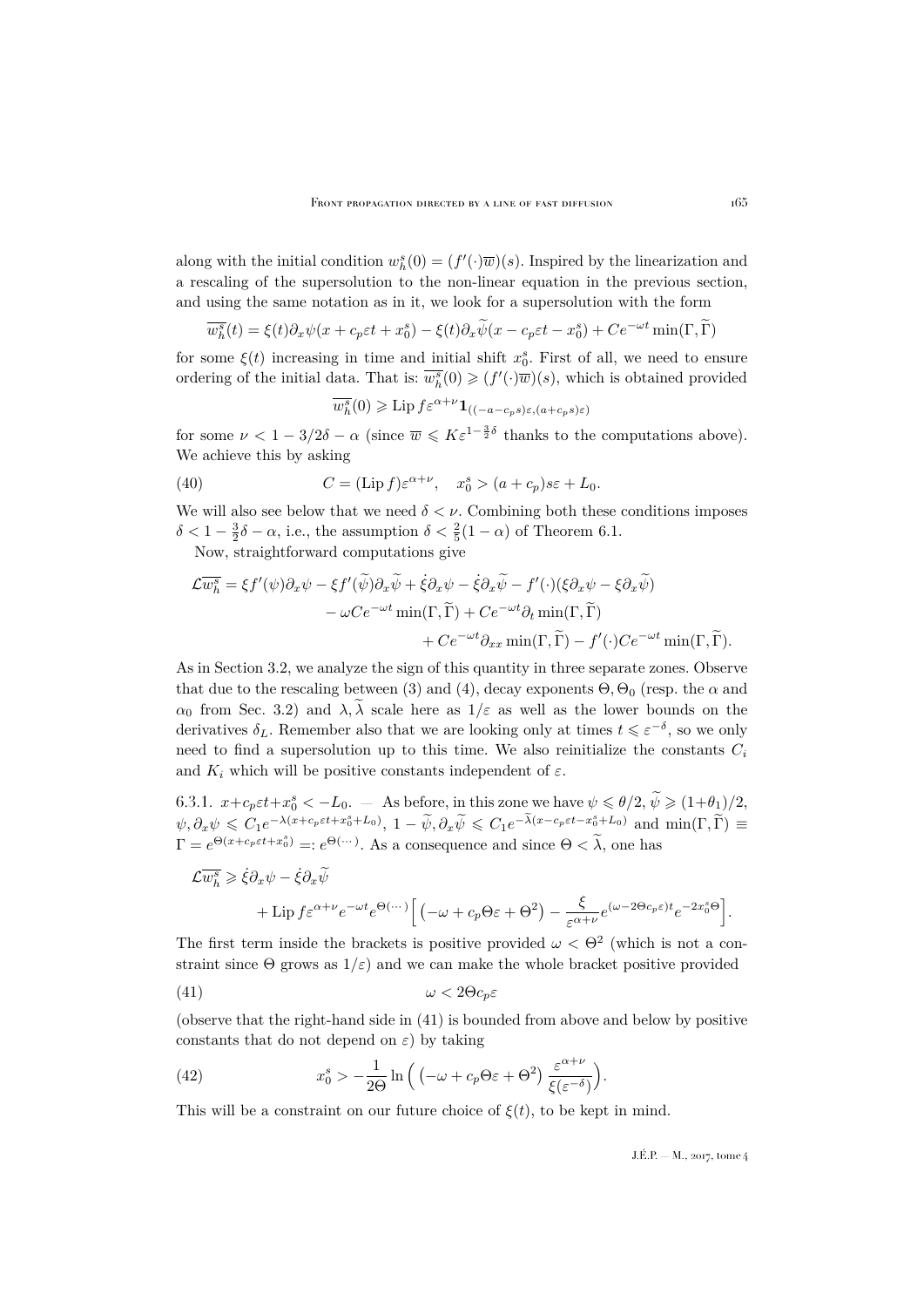6.3.2. 
$$
x + c_p \varepsilon t + x_0^8 \in (-L_0, L_0)
$$
. - Here  $x - c_p \varepsilon t - x_0^8 < -L_0$ , and  $\tilde{\psi} \ge (1 + \theta_1)/2$ ,  
\n $1 - \tilde{\psi}, \partial_x \tilde{\psi} \le C_2 e^{-\tilde{\lambda}(x - c_p \varepsilon t - x_0^8 + L_0)}, f'(\tilde{\psi}) \le -\beta$  and  $\min(\Gamma, \tilde{\Gamma}) = \Gamma$ .  
\n $\mathcal{L} \overline{w_h^s} \ge \xi f'(\psi) \partial_x \psi - \xi f'(\tilde{\psi}) \partial_x \tilde{\psi} + 2 \delta_{2L_0} \dot{\xi} - \varepsilon^{\alpha + \nu} e^{-\omega t} (\omega + |\Gamma|_{\mathcal{C}^2})$   
\n $- f'(\cdot) \left[ \xi \partial_x \psi - \xi \partial_x \tilde{\psi} \right] - f'(\cdot) \varepsilon^{\alpha + \nu} e^{-\omega t} \Gamma$   
\n $\ge \xi f'(\psi) \partial_x \psi - \xi f'(\tilde{\psi}) \partial_x \psi + 2 \delta_{2L_0} \dot{\xi} - \varepsilon^{\alpha + \nu} e^{-\omega t} \underbrace{(\omega + |\Gamma|_{\mathcal{C}^2} + \text{Lip}(f')|\Gamma|_{\mathcal{C}^2})}_{C_3}$   
\n $- f'(\cdot) \left[ \xi \partial_x \psi - \xi \partial_x \tilde{\psi} \right].$ 

We make this positive by counterbalancing the negative terms thanks to  $\delta_{2L_0}\dot{\xi}$ , by asking

(43) 
$$
\dot{\xi} \geqslant \frac{2}{\delta_{2L_0}} \varepsilon^{\alpha+\nu} e^{-\omega t} C_3 =: K_1 \varepsilon^{\alpha+\nu+1} e^{-\omega t}.
$$

Moreover by using  $\Theta < \tilde{\lambda}$ ,  $\omega < 2\Theta c_p \varepsilon$  and the previous expression of  $e^{-2\Theta x_0^s}$  one obtains

<span id="page-26-0"></span>
$$
-\xi f'(\cdot)\partial_x \widetilde{\psi}, \ -\xi f'(\widetilde{\psi})\partial_x \widetilde{\psi} \ge -\varepsilon^{\alpha+\nu}C_4 e^{-\omega t},
$$

so that we ask also for

$$
\dot{\xi} \geqslant K_2 \varepsilon^{\alpha+\nu+1} e^{-\omega t},
$$

which is implied by [\(43\)](#page-26-0) by taking  $K_1$  large enough. The last term to counterbalance is

 $\xi \partial_x \psi[f'(\psi) - f'(\cdot)] \geqslant -\xi \partial_x \psi \operatorname{Lip}(f) \left( |v_0 - \psi| + \varepsilon^{\alpha} \right)$ 

by the triangle inequality and the definition of  $\cdot$ . But we also know that

$$
|\psi - v_0| \le |\psi - (\psi + \widetilde{\psi} - 1)| + |(\psi + \widetilde{\psi} - 1) - v_0| \le |1 - \widetilde{\psi}| + C_5 e^{-\omega_0 t}
$$

by Section [5](#page-18-0) for some  $C_5, \omega_0 > 0$  independent of  $\varepsilon$ . Now just as above, one can use the exponential decay of  $1 - \tilde{\psi}$  in the current zone to prove that there exists  $C_6 > 0$ such that  $|1 - \widetilde{\psi}| \leqslant C_6 e^{-\omega t}$ . In the end

$$
\xi \partial_x \psi[f'(\psi) - f'(\cdot)] \geq -\text{Lip}(f)\xi \partial_x \psi \left[ C_6 e^{-\omega t} + C_5 e^{-\omega_0 t} + \varepsilon^{\alpha} \right].
$$

We can reduce  $\omega$  and change the constants so that

<span id="page-26-1"></span>
$$
\xi \partial_x \psi[f'(\psi) - f'(\cdot)] \ge -\text{Lip}(f)\xi \partial_x \psi \left[C_7 e^{-\omega t} + \varepsilon^{\alpha}\right]
$$

and we counterbalance this term by asking (remember the additional power of  $\varepsilon$  factor due to the scaling of  $\delta_{2L_0}$ )

(44) 
$$
\dot{\xi} \geqslant K_2 \varepsilon \xi e^{-\omega t}, \quad \dot{\xi} \geqslant K_3 \xi \varepsilon^{\alpha+1}.
$$

We now have to find a suitable increasing function  $t \mapsto \xi(t)$  satisfying [\(43\)](#page-26-0), [\(44\)](#page-26-1) and that should not increase too much so that  $w^1(\varepsilon^{-\delta}) \ll \varepsilon^{\alpha}$ . Since the order between the right-hand sides in [\(44\)](#page-26-1) changes at some point in time, we define  $\xi$  in two parts as a continuous but only piecewise  $\mathcal{C}^1$  function. This is not a problem since one can apply the maximum principle a second time starting from the junction. We propose

$$
\xi(t) := \begin{cases} \varepsilon^{\alpha + \nu} e^{-K_2(\varepsilon/\omega)e^{-\omega t}} & \text{if } t < \frac{1}{\omega} \ln\left(\frac{K_3}{K_2} \varepsilon^{-\alpha}\right) \\ B(\varepsilon) \varepsilon^{\alpha + \nu} e^{K_3 \varepsilon^{\alpha + 1} t} & \text{if } t \geqslant \frac{1}{\omega} \ln\left(\frac{K_3}{K_2} \varepsilon^{-\alpha}\right), \end{cases}
$$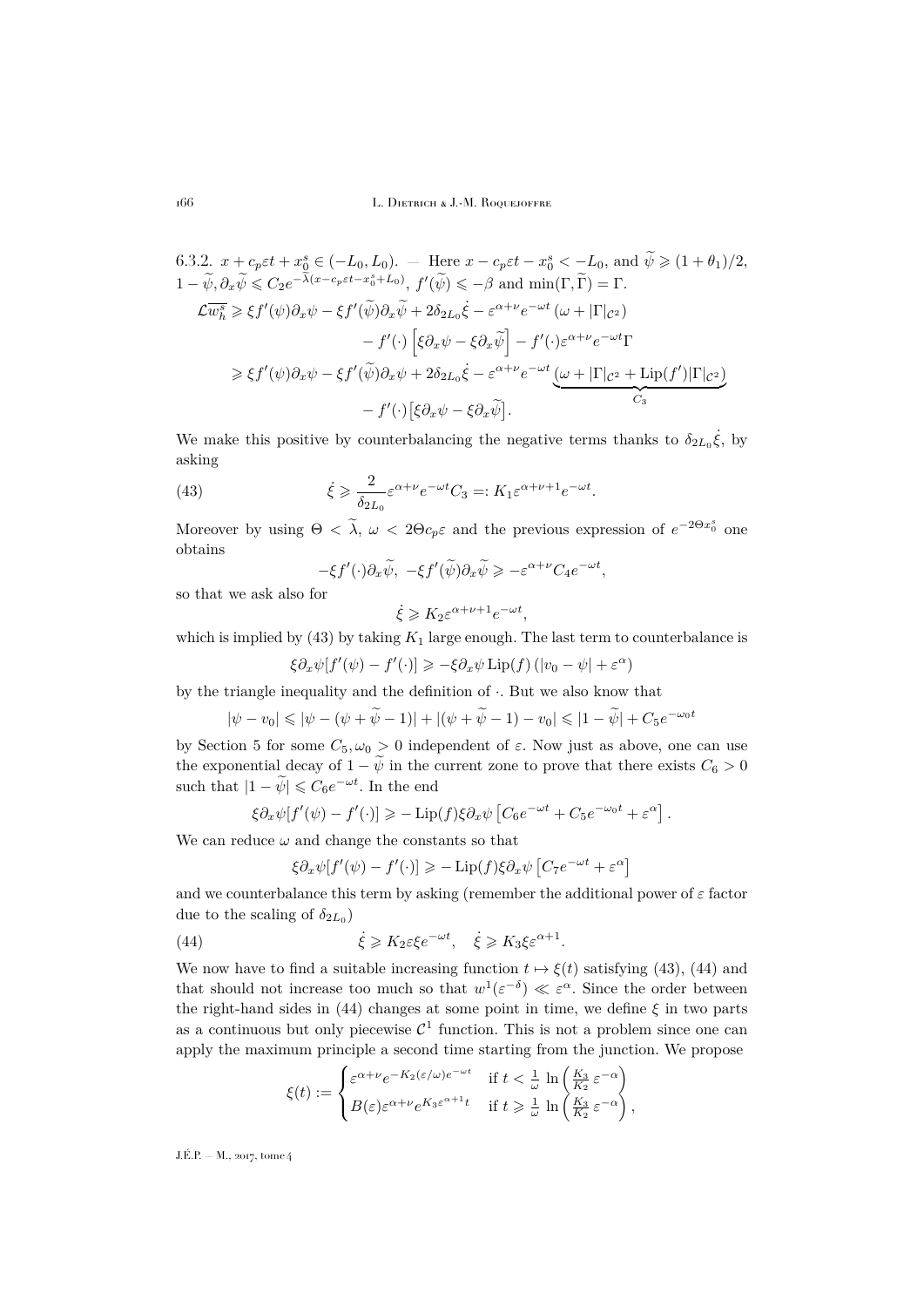with  $B(\varepsilon) > 0$  uniformly bounded from above and by below in  $\varepsilon$  is chosen so that  $\xi$ is continuous:

$$
B(\varepsilon) = e^{K_3 \varepsilon^{\alpha+1} (1/\omega) \ln \left(\frac{K_3}{K_2} \varepsilon^{-\alpha}\right)} e^{K_2(\varepsilon/\omega) \frac{K_2}{K_3} \varepsilon^{\alpha}}.
$$

Observe that [\(44\)](#page-26-1) is automatically satisfied since we just integrated the stronger differential equation between the two on the associated time-intervals. Observe that [\(43\)](#page-26-0) is indeed satisfied provided  $K_2, K_3 > K_1$  and  $\varepsilon$  is small.

Now with this choice of  $\xi$  – since  $\xi \ll \varepsilon^{\alpha+\nu}$  up to time  $\varepsilon^{-\delta}$  – observe that the remaining condition on  $x_0^s$  [\(42\)](#page-25-1) is void since  $x_0^s > 0$  and it reduces to the initial one [\(40\)](#page-25-2). Finally, the only condition on  $\omega$  is [\(41\)](#page-25-0).

6.3.3.  $x + c_p \varepsilon t + x_0^s \geq L_0$ . – As before, we deal with this last zone by using symmetry and by repeating the arguments above: no stronger condition appears and the computations above hold (by eventually changing the constants).

6.4. END OF THE PROOF OF THEOREM [6.1.](#page-22-2) — We now estimate  $w_1$  thanks to the super-solution. Coming back to [\(38\)](#page-24-2) with  $t = \varepsilon^{-\delta}$  one gets

$$
w_1(t) \leq K_6 \int_0^t \xi(s)ds + K_7 \int_0^t \varepsilon^{\alpha+\nu} e^{-\omega s} ds.
$$

The second term is bounded by  $K_7\varepsilon^{\alpha+\nu}/\omega \ll \varepsilon^{\alpha}$ . For the first term, we divide the integral in two parts. Call

$$
t_j = \frac{1}{\omega} \ln \left( \frac{K_3}{K_2} \varepsilon^{-\alpha} \right)
$$

the junction time.

$$
\int_0^t \xi(s)ds \leqslant \int_0^{t_j} \xi(s)ds + \int_{t_j}^t \xi(s)ds \leqslant K_8 \varepsilon^{\alpha+\nu} \ln(\varepsilon^{-\alpha}) + \frac{B\varepsilon^{\alpha+\nu}}{K_3 \varepsilon^{\alpha+1}} \left[ e^{K_3 \varepsilon^{\alpha+1} t} - 1 \right]
$$

by using a crude upper bound for the first part in the definition of  $\xi(t)$ . Now since  $\delta < \alpha + 1$ ,

$$
\frac{B\varepsilon^{\alpha+\nu}}{K_3\varepsilon^{\alpha+1}}\left[e^{K_3\varepsilon^{\alpha+1}t}-1\right]\underset{\varepsilon\rightarrow 0}{\sim}B\varepsilon^{\alpha+\nu}t=B\varepsilon^{\alpha+\nu-\delta}\ll \varepsilon^\alpha
$$

because  $\nu > \delta$ . In the end, both  $\overline{w}$  and  $w_1$  are  $\ll \varepsilon^{\alpha}$  up to time  $t = \varepsilon^{-\delta}$  so we have a contradiction.

#### 7. Initial data supported on the road only

<span id="page-27-0"></span>In this section we investigate the behaviour of solutions starting from  $(u_0, v_0) =$  $(1_{(-a,a)}, 0)$ . We still denote  $\varepsilon := 1/\sqrt{D}$ .

## 7.1. a is small

<span id="page-27-1"></span>THEOREM 7.1. – *There exists*  $a_0 > 0$  *such that for*  $a < a_0$ *, the solution of* [\(4\)](#page-5-2) *starting*  $from \left( \mathbf{1}_{(-a,a)}, 0 \right)$  *decays to* 0 *uniformly.*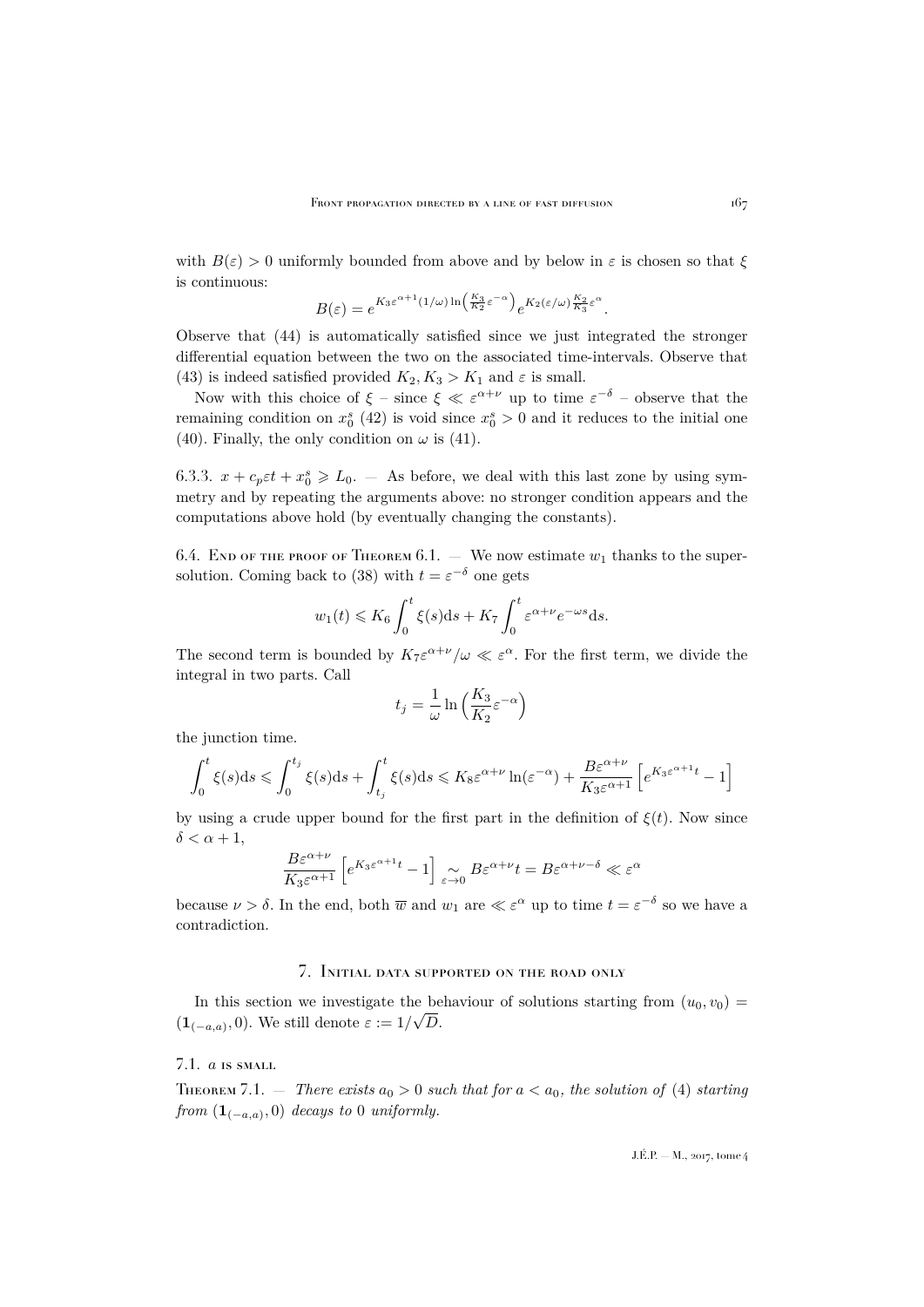The proof relies on a suitable reformulation of Equation [\(3\)](#page-5-1) and a crude bound on f. Observe that, if we replace v by its even extension on  $\mathbb{R} \times [-L, L]$ , we have

(45) 
$$
\begin{cases} \partial_t v - d\varepsilon^2 \partial_{xx}^2 v - d\partial_{yy}^2 v = f(v) + 2d(\mu u - v)(x, 0) d\lambda_{y=0} \\ \partial_t u - \partial_{xx}^2 u + \mu u = v(x, 0) \end{cases}
$$

where  $d\lambda_{y=0}$  denotes the Lebesgue measure on the line  $\{y=0\}$ .

<span id="page-28-1"></span>LEMMA 7.1. – Let 
$$
C = max(Lip f, 2d)
$$
. Then  

$$
v(t, x, y) \leq C(t + 2C' \sqrt{2c}).
$$

where  $C'$  is a constant that depends only on d and L.

*Proof.* — This is basically an Aronson type inequality (see [\[1\]](#page-35-24)), we give a quick computation here. By Duhamel's formula,

 $(t),$ 

<span id="page-28-0"></span>(46) 
$$
v(t, x, y) = \int_0^t e^{s\Delta d, \varepsilon^N} [f(v(t-s, x, y)) + 2d(\mu u - v)(t-s, x, 0)d\lambda_{y=0}] ds,
$$

where  $\Delta_{d,\varepsilon}^N = d\varepsilon^2 \partial_{xx}^2 + d\partial_{yy}^2$  endowed with Neumann boundary conditions on  $y = \pm L$ . Since  $\mathbb{R} \times (-L,L)$  is a product domain and since  $\partial_{xx}^2$  and  $\partial_{yy}^2$  commute, we can compute this heat kernel as follows. Denote  $\lambda_k = d(k\pi/(2L))^2$  the eigenvalues of  $d\partial_{yy}^2$ on  $(-L, L)$  with Neumann conditions and  $\phi_k$  the associated eigenfunctions. Then the heat kernel is

$$
K_2(t, y, y') = \sum_{k \geqslant 0} e^{-\lambda_k t} \phi_k(y) \phi_k(y').
$$

For  $d\varepsilon^2 \partial_{xx}^2$  on R the heat kernel is

$$
K_1(t, x, x') = \frac{1}{\sqrt{4\pi d\varepsilon^2 t}} e^{-(x-x')^2/(4d\varepsilon^2 t)}.
$$

As a consequence,

$$
e^{s\Delta d,\varepsilon^N} \mathrm{d}\lambda_{y=0} = \int_{\mathbb{R}} K_1(s,x,x') K_2(s,y,0) \mathrm{d}x' = \sum_{k \geqslant 0} e^{-\lambda_k s} \phi_k(y) \phi_k(0),
$$

which of course depends only on y and is even in y (the  $\phi_k$  being even or odd). Observe that this is nothing more than the fundamental solution of the diffusion equation in  $y$ on  $(-L, L)$ . Because the  $\phi_k$  are uniformly bounded by C' depending only on d and L one gets

$$
e^{s\Delta d, \varepsilon^N} \mathrm{d}\lambda_{y=0} \leqslant C' \sum_{k\geqslant 0} e^{-\lambda_k s} \leqslant C'/\sqrt{s}
$$

for another constant C'. The last inequality comes from the growth of  $\lambda_k$  as  $Ck^2$ .

Going back to [\(46\)](#page-28-0) and using  $f(v) \leq \text{Lip } f$  as well as  $\mu u - v \leq 1$  and the positivity of the integral, one gets

$$
v(t, x, y) \leq C \int_0^t (1 + C'/\sqrt{s}) ds \leq C(t + 2C'\sqrt{t}),
$$

which implies the lemma.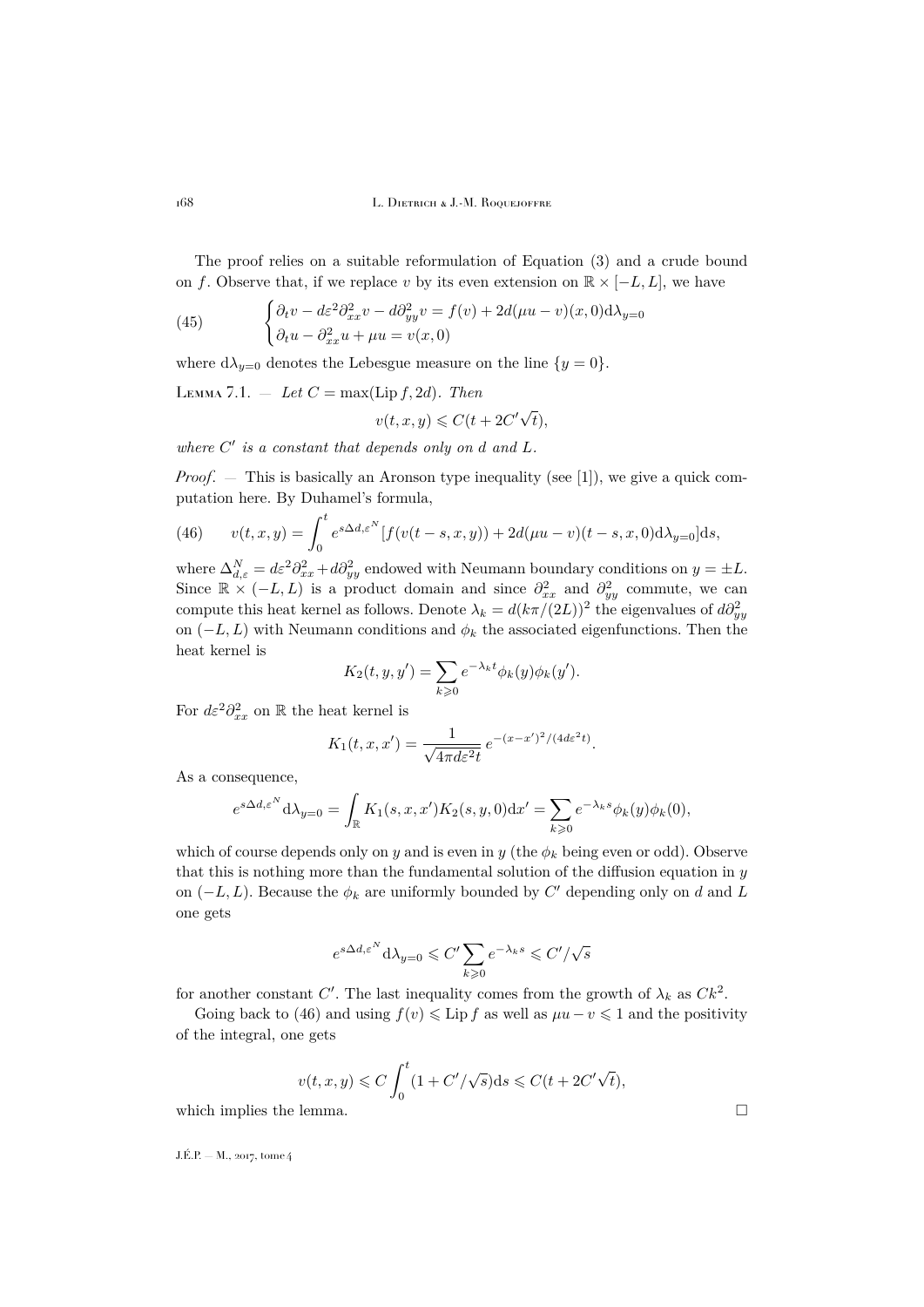Lemma 7.2. — *We have*

$$
u(t,x) \leq \frac{2e^{-\mu t}}{\sqrt{4\pi t}} a + \frac{Ct^2}{2} + \frac{4CC'}{3} t^{3/2}.
$$

*Proof.* — We insert the previous estimate on  $v(t, x, 0)$  in the equation satisfied by u and solve it using Duhamel's formula. By the maximum principle, this gives the following upper bound:

$$
u(t,x) \leq e^{-\mu t} e^{t\partial_{xx}^2} u_0 + C \int_0^t e^{-\mu(t-s)} e^{(t-s)\partial_{xx}^2} (s + 2C'\sqrt{s}) ds
$$
  
=  $e^{-\mu t} \int_{-a}^a \frac{1}{\sqrt{4\pi t}} e^{-(x-x')^2/4t} dx' + C\left(\frac{t^2}{2} + \frac{4}{3}C't^{3/2}\right)$ 

which gives the desired result.  $\Box$ 

*Proof of Theorem* [7.1.](#page-27-1) – Chose  $t_1'$  such that  $C(t_1'^2 + 2C't_1'^{3/2}) = \theta/2$  and set  $t_1 =$ max $(1, t'_1)$ . As a consequence, at time  $t = t_1$  one has  $v \le \theta/2$  and

$$
\mu u(t,x)\leqslant 2e^{-\mu t_1}\frac{1}{\sqrt{4\pi t_1}}\,a+\frac{\theta}{2}\leqslant \frac{2\theta}{3},
$$

if  $a < a_0$  for some  $a_0$ . Then the maximum principle yields that from this time  $\mu u, v$ will always stay below the constant solution  $2\theta/3$  of [\(3\)](#page-5-1). And so,  $\mu u$  and v will tend to  $0.$ 

7.2. Best case scenario:  $a = +\infty$ . — In this subsection we take  $\mu u_0 \equiv 1$ . Since both the initial data and Equation  $(4)$  enjoy here a translation invariance in the x direction,  $u$  and  $v$  do not depend on  $x$ . We prove the following

<span id="page-29-0"></span> $T_{\text{HEOREM}}$  7.2.  $-$  *There exist*  $\mu^{\pm} > 0$  *such that:* 

- (a) If  $\mu > \mu^+$ ,  $\mu u$  and v converge uniformly to  $1/(\mu(L+1/\mu))$  as  $t \to +\infty$ .
- (b) If  $\mu < \mu^-$ ,  $\mu u$  and v converge uniformly to 1 as  $t \to +\infty$ .

*Proof of (a).* – Using Lemma [7.1](#page-28-1) one gets, for  $t \leq 1$ :  $v(t, x, y) \leq C\sqrt{2}$ t (for some constant  $C$  different than the  $C$  in the afore mentioned Lemma). Using this in the equation for  $u$ , one gets

$$
\mu u(t, x) \le e^{-\mu t} + C\mu \int_0^t e^{-\mu(t-s)} \sqrt{s} ds \le e^{-\mu t} + C\mu t^{3/2}.
$$

So, at  $t_\mu = (\theta/(2C)/\mu)^{2/3}$ , provided  $\mu$  is large enough so that  $e^{-\mu t_\mu} \leq \theta/2$  and  $v \leq \theta$ , i.e.,

$$
\mu \geqslant \max \Big(\left(2C/\theta\right)^2 |\ln(\theta/2)|^3, \frac{1}{2}\left(C/\theta\right)^2\Big)=:\mu^+,
$$

one has  $\mu u, v \le \theta$ . By the comparison principle, this will hold for all  $t > t_{\mu}$  and v never gets above  $\theta$  anywhere. As a consequence,  $\mu u(t)$ ,  $v(t, y)$  converge to a common limit  $l \leq \theta$  satisfying  $(L + 1/\mu)l = 1/\mu$  (conservation of mass).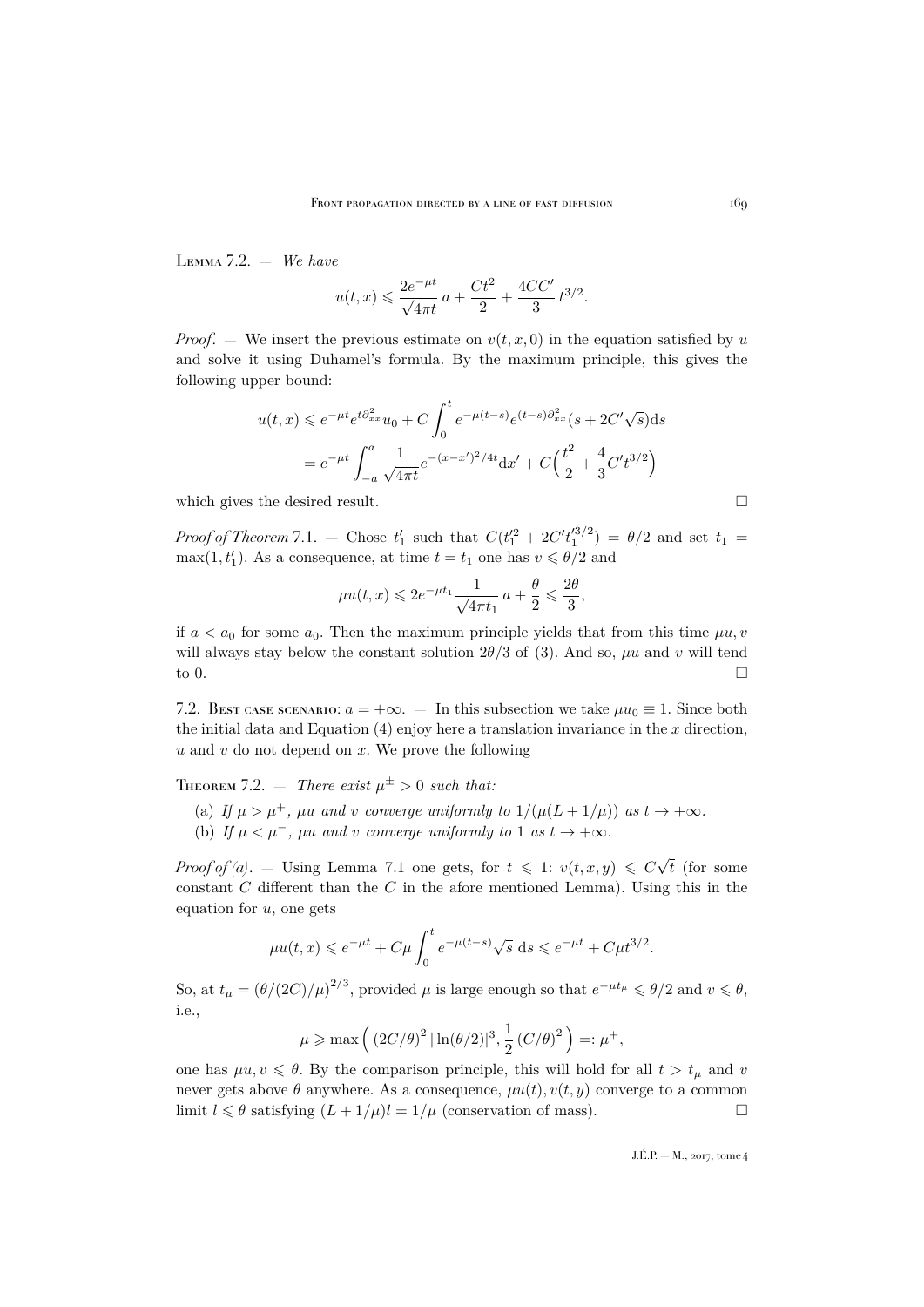*Proof of*  $(b)$ *.* — The idea of the proof is simple: we investigate whether the sole diffusion is able to transfer enough mass from u to v so that in finite time v is above  $\theta$  on a large enough interval  $(-L_0, 0)$ . The quantity  $L_0$  is linked to Kanel' and Aronson-Weinberger [\[18,](#page-35-11) [2\]](#page-35-7). Using  $v \ge 0$  and the strong parabolic maximum principle one gets  $\mu u \geqslant e^{-\mu t}$ . So that setting  $\theta' = (1+\theta)/2$  and  $t_M = \frac{1}{\mu} \ln(1/\theta')$  one has  $\mu u \geqslant \theta'$  while  $t \leq t_M$ , so that, by the maximum principle, Hopf's lemma and the positivity of f, up to time  $t_M$  we have  $v \geq v$  the solution of

(47) 
$$
d\partial_y \underline{v} + \underline{v} = \theta'
$$

$$
\partial_t \underline{v} - d\partial_{yy}^2 \underline{v} - d\varepsilon^2 \partial_{xx}^2 \underline{v} = 0
$$

$$
\partial_y \underline{v} = 0
$$

starting from  $\underline{v}_0 = 0$ . Observe that  $\underline{v}$  is independent of x, so we will call it  $\underline{v}(t, y)$  from now on. The function  $w = \theta' - \underline{v}$  is easily decomposed as

$$
w(t,y) = \sum_{k\geqslant 0} e^{-\lambda_k t} \widetilde{w}_k(0) \cos \left(\sqrt{\lambda_k/d} \left(y+L\right)\right),\,
$$

where the  $\lambda_k/d > 0$  solve  $\sqrt{x} = \cotan(\sqrt{x} L)$  and  $\sum \widetilde{w}_k(0) \cos(\sqrt{\lambda_k/d}(y+L)) = \theta'.$ By the maximum principle we have, for  $y \in (-L_0, 0)$ :

$$
w \leqslant \theta' e^{-\lambda_1 t} \frac{\cos\left(\sqrt{\lambda_1/d} \ (L - L_0)\right)}{\cos\left(\sqrt{\lambda_1/d} \ L\right)} =: K e^{-\lambda_1 t},
$$

so that for  $y \in (-L_0, 0)$ ,  $v(t_M, y) \ge \theta' - Ke^{-\lambda_1 t_M} \ge (1 + 3\theta)/4$  provided

(48) 
$$
\mu \leq \lambda_1 \frac{\ln(1/\theta')}{\ln(4K/(1-\theta))} =: \mu^-
$$

Chose  $L_0$  large enough in the beginning so that an initial condition  $\mu u(t_M)$ ,  $v(t_M, y) \geq$  $(1+3\theta)/4$ , for all  $y \in (-L_0,0)$ , leads to invasion:  $\mu u, v \to 1$  as  $t \to \infty$ . The existence of such an  $L_0$  follows from Kanel', Aronson-Weinberger [\[18,](#page-35-11) [2\]](#page-35-7) on R. In our context, it is in fact simpler since total mass is confined in  $(-L, 0)$  and a single point whereas in [\[18,](#page-35-11) [2\]](#page-35-7) it can be spread on all  $\mathbb{R}$ .

7.3. LARGE  $a < +\infty$ . — We use the best case scenario described above to prove the existence of large but finite a that will lead to invasion. Our proof relies on the fact that  $\mathbf{1}_{(-a,a)}$  and  $\mathbf{1}_{(-\infty,\infty)}$  are close in  $L^{\infty}$  weighted by some  $\rho(x)$  with tails  $e^{-|x|}$  and that such a weight preserves the semi-linear parabolic and monotone structure of the system [\(4\)](#page-5-2). In particular, the "weighted equation" will have a locally (in time) Lipschitz continuous flow. Going back to the original solutions, this Lipschitz continuity becomes a uniform continuity on every compact subset.

<span id="page-30-0"></span>LEMMA 7.3. — *There exists a smooth weight*  $\rho(x) > 0$  *such that*  $\rho(x) = e^{-|x|}$  for  $|x| > 1$ *and such that the following holds. Denote*  $||(f,g)||_X = \max (||\rho f||_{L^{\infty}(\mathbb{R})}, ||\rho g||_{L^{\infty}(\Omega_L)}).$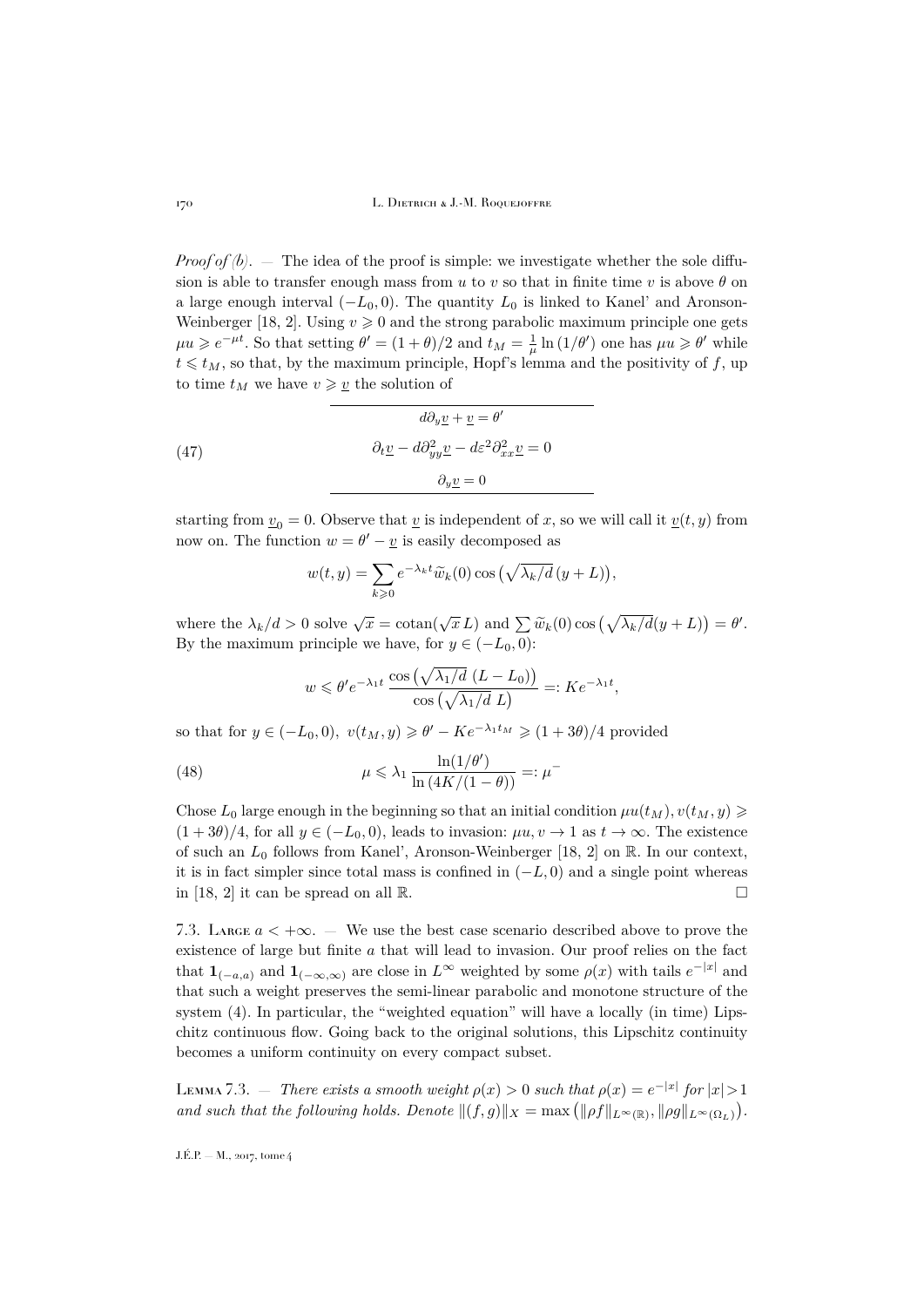*For every*  $T, M > 0$ *, there is*  $C_{T,M} > 0$  *independent of* D *such that* 

$$
\sup_{\substack{0 \le t \le T \\ x \in (-M,M)}} (|u - \widetilde{u}| + |v - \widetilde{v}|) \le C_{T,M} ||(u_0 - \widetilde{u}_0, v_0 - \widetilde{v}_0)||_X
$$

*for every*  $(u, v)$  *and*  $(\widetilde{u}, \widetilde{v})$  *solutions of* [\(4\)](#page-5-2) *starting from respectively*  $(u_0, v_0)$  *and*  $(\widetilde{u}_0, \widetilde{v}_0).$ 

REMARK 7.1. – Observe that the above Lemma could be stated for any  $\rho_{\alpha}(x)$  =  $e^{-\alpha|x|}$  (with  $\alpha > 0$ ) by changing the constants: this is due to the scaling invariance  $(t, x, y) \rightarrow (\Lambda t, \sqrt{\Lambda}x, \sqrt{\Lambda}y)$  of Equation [\(4\)](#page-5-2); indeed,  $\rho_{\alpha}$  becomes  $\rho_1$  in the rescaling by  $\Lambda = \alpha^2$ .

*End of the proof of Theorem* [2.7.](#page-8-0) — Once Lemma [7.3](#page-30-0) is proved, the end of Theorem [2.7](#page-8-0) follows easily. Indeed, let  $u_0 = \mathbf{1}_{(-a,a)}$  and  $v_0 = 0$  as well as  $\widetilde{u}_0 = \mathbf{1}_{(-\infty,+\infty)}$  and  $\widetilde{v}_0 = 0$ . Observe that if  $a > 1$ , we have

$$
||(u_0 - \widetilde{u}_0, v_0 - \widetilde{v}_0)||_X = e^{-a}.
$$

Moreover, since  $\mu < \mu^-$ , by Theorem [7.2](#page-29-0) above, there exists  $T > 0$  such that

$$
\mu \widetilde{u}(T, x), \widetilde{v}(T, x, y) \geq 1 - \delta/2,
$$

with  $\delta$  as in Theorem [4.1.](#page-16-0) By choosing

$$
a > \max\{1, -\ln(\delta/(2C_{T,M}))\} =: a_1
$$

(which does not depend on D), and applying Lemma [7.3](#page-30-0) on  $[0, T] \times [-M, M]$  (with M as in Theorem [4.1\)](#page-16-0), one has

$$
|\mu u(T, x) - \mu \widetilde{u}(T, x)| + |v(T, x, y) - \widetilde{v}(T, x, y)| \le \delta/2 \quad \text{for all } -M < x < M.
$$
  
As a consequence,  $\mu u(T, x), v(T, x, y) \ge 1 - \delta$  for all  $-M < x < M$ .

*Proof of Lemma* [7.3.](#page-30-0) — The proof relies only on the parabolic maximum principle applied to a weighted equation. Let  $\rho(x)$  define a positive  $\mathcal{C}^2$  function such that  $\rho(x) = e^{-|x|}$  for  $|x| \geq 1$ . Let  $(u, v)$  solve system [\(4\)](#page-5-2). Observe that  $(u, v) := (\rho u, \rho v)$ satisfies

<span id="page-31-0"></span>(49) 
$$
\frac{\partial_t \mathbf{u} + 2(\rho'/\rho)\partial_x \mathbf{u} - \partial_{xx}^2 u = \mathbf{v} - (\mu + (\rho''/\rho) - 2(\rho'/\rho)^2) \mathbf{u}}{d\partial_y \mathbf{v} = \mu \mathbf{u} - \mathbf{v}}
$$
  
(49) 
$$
\frac{\partial_t \mathbf{v} + 2(d\rho'/D\rho)\partial_x \mathbf{v} - (d/D)\partial_{xx}^2 \mathbf{v} - d\partial_{yy}^2 \mathbf{v}}{d\rho} = \rho f(\mathbf{v}/\rho) - (d/D) ((\rho''/\rho) - 2(\rho'/\rho)^2) \mathbf{v}
$$

$$
\partial_y \mathbf{v} = 0
$$

Equation [\(49\)](#page-31-0) is a semilinear parabolic system, and thanks to the definition of  $\rho$ , has bounded coefficients. Moreover, the non-linearity  $g(\mathfrak{v}) := \rho f(\mathfrak{v}/\rho)$  is Lipschitz with Lipschitz constant Lip  $f$ . Let

$$
C := \operatorname{Lip} f - \inf_{\mathbb{R}} \left( \left( \rho''/\rho \right) - 2 \left( \rho'/\rho \right)^2 \right) > \operatorname{Lip} f - \frac{d}{D} \inf_{\mathbb{R}} \left( \left( \rho''/\rho \right) - 2 \left( \rho'/\rho \right)^2 \right)
$$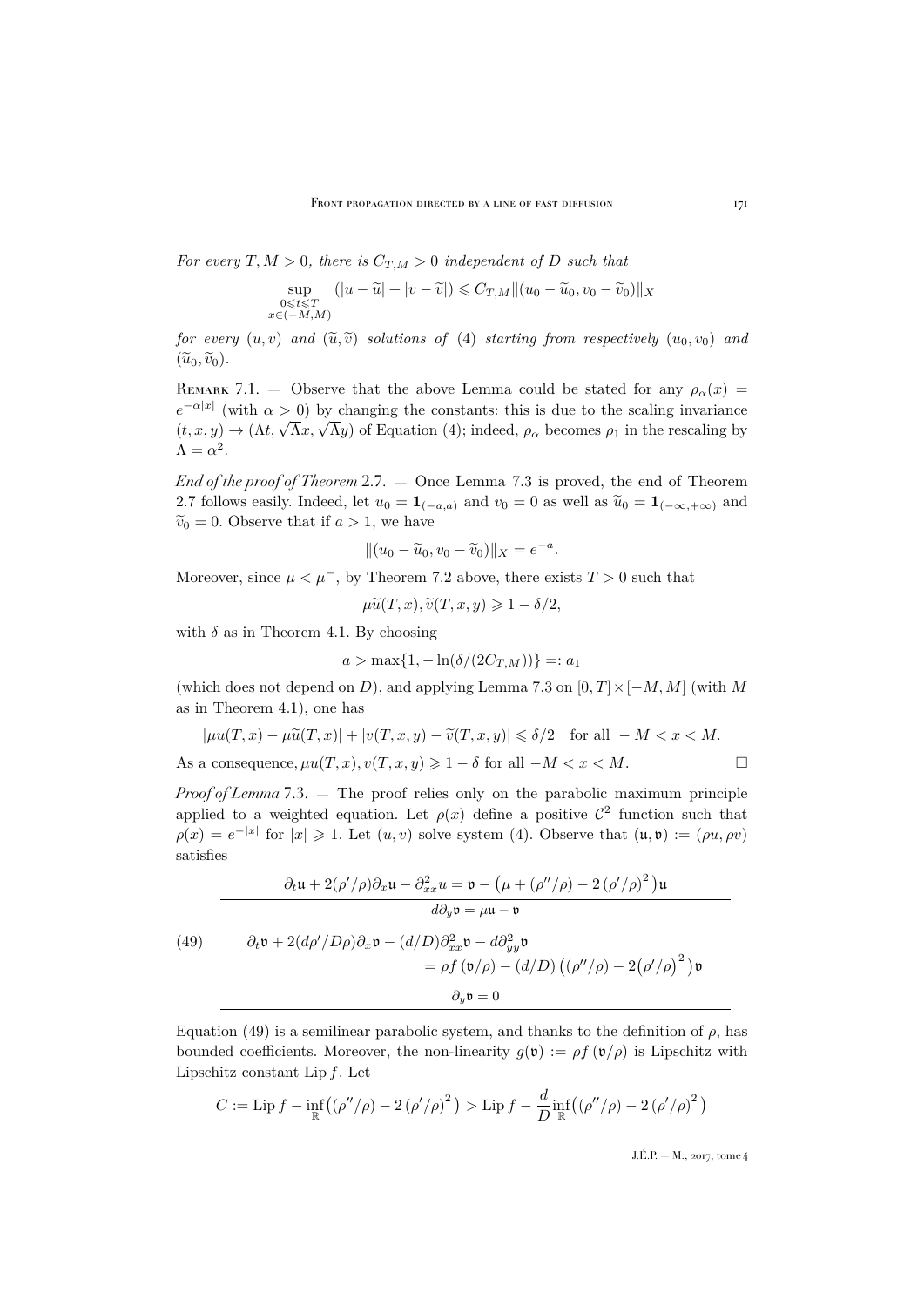Now define similarly  $(\widetilde{\mathfrak{u}}, \widetilde{\mathfrak{v}}) = (\rho \widetilde{u}, \rho \widetilde{v})$  and let

$$
\mathfrak{U} := e^{-Ct} \left( \mathfrak{u} - \widetilde{\mathfrak{u}} \right), \quad \mathfrak{V} := e^{-Ct} \left( \mathfrak{v} - \widetilde{\mathfrak{v}} \right).
$$

Observe that  $(\mathfrak{U}, \mathfrak{V})$  satisfies

<span id="page-32-2"></span>
$$
\frac{\partial_t \mathfrak{U} + 2(\rho'/\rho)\partial_x \mathfrak{U} - \partial_{xx}^2 \mathfrak{U} = \mathfrak{V} - \mu \mathfrak{U} - ((\rho''/\rho) - 2(\rho'/\rho)^2 + C)\mathfrak{U}}{d\partial_y \mathfrak{V} = \mu \mathfrak{U} - \mathfrak{V}}
$$
\n
$$
(50) \qquad \partial_t \mathfrak{V} + 2(d\rho'/D\rho)\partial_x \mathfrak{V} - (d/D)\partial_{xx}^2 \mathfrak{V} - d\partial_{yy}^2 \mathfrak{V} + ((d/D)((\rho''/\rho) - 2(\rho'/\rho)^2) + \frac{g(\mathfrak{v}) - g(\tilde{\mathfrak{v}})}{\mathfrak{v} - \tilde{\mathfrak{v}}} + C\mathfrak{V} = 0
$$
\n
$$
\partial_y \mathfrak{V} = 0
$$

By choice of  $C$ , the 0-order terms in parentheses in Equation [\(50\)](#page-32-2) are positive, thus Equation [\(50\)](#page-32-2) enjoys the maximum principle and the maximum and minimum values of  $(\mu\mathfrak{U}, \mathfrak{V})$  are reached at initial time. Indeed, as usual if the maximum is reached by  $\mathfrak{V}$ , then either it is reached at initial time or it has to be reached on  $y = 0$  but there Hopf's lemma gives the contradiction  $\mu\mathfrak{U} > \mathfrak{V}$ . It  $\mathfrak{U}$  reaches it, a contradiction is obtained at this point by seeing that the left-hand side in the equation satisfied by U is non-negative: thus  $\mathfrak{V} > \mu \mathfrak{U}.$  In the end we have for all  $0 \leqslant t < T:$ 

$$
\max(||(\mathfrak{u}-\widetilde{\mathfrak{u}})(t)|_{L^{\infty}(\mathbb{R})}, |(\mathfrak{v}-\widetilde{\mathfrak{v}})(t)|_{L^{\infty}(\Omega_L)})\n\leq e^{CT} \max\left(|(\mathfrak{u}-\widetilde{\mathfrak{u}})(0)|_{L^{\infty}(\mathbb{R})}, |(\mathfrak{v}-\widetilde{\mathfrak{v}})(0)|_{L^{\infty}(\Omega_L)}\right),
$$

i.e., for all  $t < T$ ,  $x \in \mathbb{R}$ ,  $y \in [-L, 0]$ :

$$
\rho(x) \left( |u - \widetilde{u}|(t, x) + |v - \widetilde{v}|(t, x, y) \right) \leq 2e^{CT} \|(u_0 - \widetilde{u}_0, v_0 - \widetilde{v}_0)\|_X
$$

and Lemma [7.3](#page-30-0) follows by taking  $C_{T,M} = 2e^{CT} \sup_{x \in (-M,M)} 1/\rho(x)$ , which is  $2e^{CT}e^M$ when M is large. Observe that  $C_{T,M}$  depends only on T, M and Lip f.

#### <span id="page-32-0"></span>Appendix: the heat kernel

We compute here the large time asymptotics of the solution  $(u(t, x), v(t, x, y))$  to

<span id="page-32-1"></span>(51) 
$$
u_t - u_{xx} + \mu u - v(t, x, 0) = 0 \n v_t - \varepsilon^2 v_{xx} - v_{yy} = 0 \n v_y(t, x, 0) = \mu u(t, x) - v(t, x, 0) \quad (t > 0, \ x \in \mathbb{R}, \ y \in (-L, 0)) \n (t > 0, \ x \in \mathbb{R})
$$

with initial datum

(52) 
$$
(u(0, x), v(0, x, y)) = (u_0(x), 0).
$$

Notice that we have, without loss of generality, set  $d = 1$ . We limit ourselves to  $u(t, x)$ , as this is The quantity that will be useful to us. the method that we use is quite standard, a computationally much more involved case being treated in [\[10\]](#page-35-25), where the diffusion on the road is represented by the fractional Laplacian.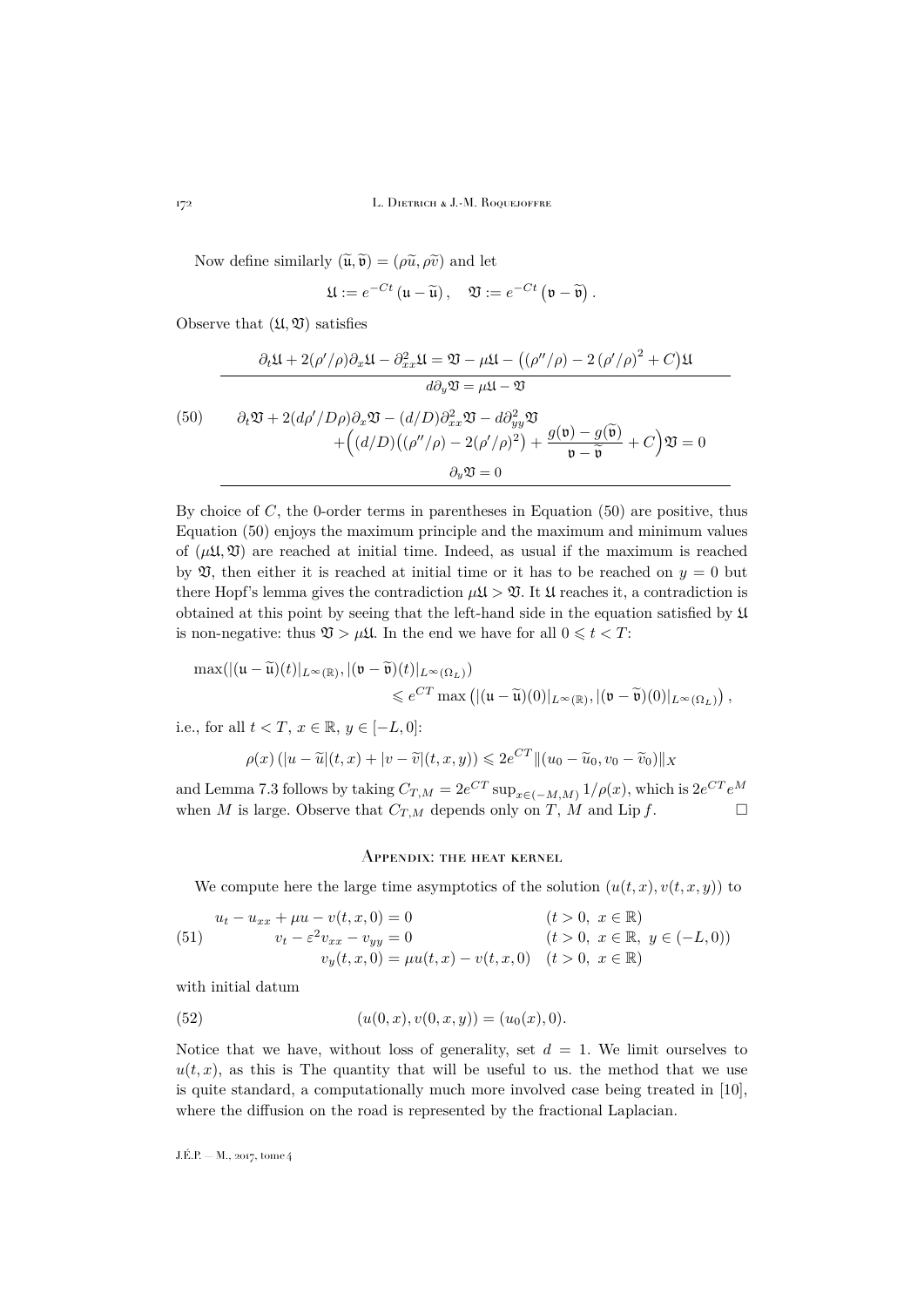PROPOSITION A.1.  $-$  *Set*  $a = (1 + \mu \varepsilon^2)/(1 + \mu)$ *. There are two constants*  $C > 0$  *and*  $\omega > 0$ , and a function  $\delta(t)$  *tending to 0 as*  $t \to +\infty$  *such that we have, for*  $t \ge 1$ 

$$
\left| u(t,x) - (1+\delta(t)) \int_{\mathbb{R}} \frac{e^{-(x-x')^2/4at}}{\sqrt{2\pi at}} u_0(x') dx' \right| \leq Ce^{-\omega t} \|u_0\|_{L^1(\mathbb{R})}.
$$

*Proof.* – Let  $(\hat{u}(t, \xi), \hat{v}(t, \xi, y))$  be the Fourier transform in x of  $(u, v)$ ; we have

<span id="page-33-3"></span>(53) 
$$
\hat{u}_t + \xi^2 \hat{u} + \mu \hat{u} - \hat{v}(t, x, 0) = 0 \n\hat{v}_t - \varepsilon^2 \hat{v} - \hat{v}_{yy} = 0 \n\hat{v}_y(t, \xi, 0) = \mu u(t, \xi) - v(t, \xi, 0) \quad (t > 0, \xi \in \mathbb{R}) \n(t > 0, \xi \in \mathbb{R}, y \in (-L, 0)) \n(t > 0, \xi \in \mathbb{R})
$$

with initial datum  $(\widehat{u}(0, \xi), \widehat{v}(0, \xi, y)) = (\widehat{u}_0(x), 0).$ 

1. *The case of large*  $|\xi|$ . — Let  $A(\xi)$  be the operator acting on  $C((-L, 0))$  with domain the set of all functions  $w(y) \in C^2((-L, 0))$  such that  $w_y(-L) = w_y(0) + w(0) = 0$ , and defined by  $A(\xi)w = -w_{yy} + \varepsilon^2 \xi^2 w$ . Its first eigenvalue is (as is given by a simple computation)  $\lambda_0 + \varepsilon^2 \xi^2$ , with  $\lambda_0$  being the first positive root of

$$
\sqrt{\lambda L} \tan \sqrt{\lambda L} = 1;
$$

an eigenfunction is  $cos(\sqrt{\lambda_0 L} (y + L))$ , that we may bound from below by a real number  $\delta_0$ . Thus the solution  $w(t, \xi, y)$  of

 $w_t - w_{yy} + \varepsilon^2 \xi^2 w = 0$ ,  $(t > 0, -L < y < 0)$ ,  $w_y(t, \xi, -L) = w_y(t, \xi, 0) + w(t, \xi, 0) = 0$ , with initial datum  $w_0(\xi, y)$  satisfies

(54) 
$$
|w(t,\xi,y)| \leq \delta_0^{-1} ||w_0(\xi,.)||_{L^{\infty}((-L,0))}.
$$

Now, multiply the equation for  $\hat{u}$  by  $\hat{u}/|\hat{u}|$ , this yields

<span id="page-33-0"></span>
$$
\partial_t |\widehat{u}| + (\xi^2 + \mu)|\widehat{u}| \leqslant \mu |\widehat{v}(t,\xi,0)|.
$$

From [\(54\)](#page-33-0) and the Duhamel formula we obtain

$$
\partial_t |\widehat{u}| + (\xi^2 + \mu)|\widehat{u}| \leqslant \mu \delta_0^{-1} \int_0^t e^{-\lambda_0 (t-s)} |\widehat{u}(s,\xi)| \, ds.
$$

Choose any  $\omega_0 \in (0, \lambda_0)$ , we will prove the inequality

(55) 
$$
|\widehat{u}(t,\xi)| \leqslant \frac{C|\widehat{u}_0(\xi)|e^{-\omega_0 t}}{\xi^4 - A} + |\widehat{u}_0(\xi)|e^{-(\xi^2 + \mu)t},
$$

for a universal C, a suitably chosen  $A > 0$  and  $|\xi| \geq 10A^{1/4}$ . Set

<span id="page-33-1"></span>
$$
U(t,\xi) = e^{\omega_0 t} (|\widehat{u}(t,\xi)| - |\widehat{u}_0(\xi)|e^{-(\xi^2 + \mu)t}),
$$

we have

<span id="page-33-2"></span>
$$
(56)\ \partial_t U + (\xi^2 + \mu - \omega_0)U \leqslant \mu \delta_0^{-1} \int_0^t e^{-\lambda_0 (t-s)} U(s,\xi) \, ds + \frac{\mu_0 \delta^{-1} |\widehat{u}_0(\xi)| e^{-(\lambda_0 - \omega_0)t}}{\xi^2 - (\lambda_0 - \omega_0)},
$$

The function  $t \mapsto U(t, \xi)$  is either decreasing or has positive maxima. In the first case, because  $U(0,\xi) = 0$  we have  $|\hat{u}(t,\xi)| \leq |\hat{u}_0(\xi)|e^{-(\xi^2 + \mu)t}$ , so [\(55\)](#page-33-1) is proved. Let us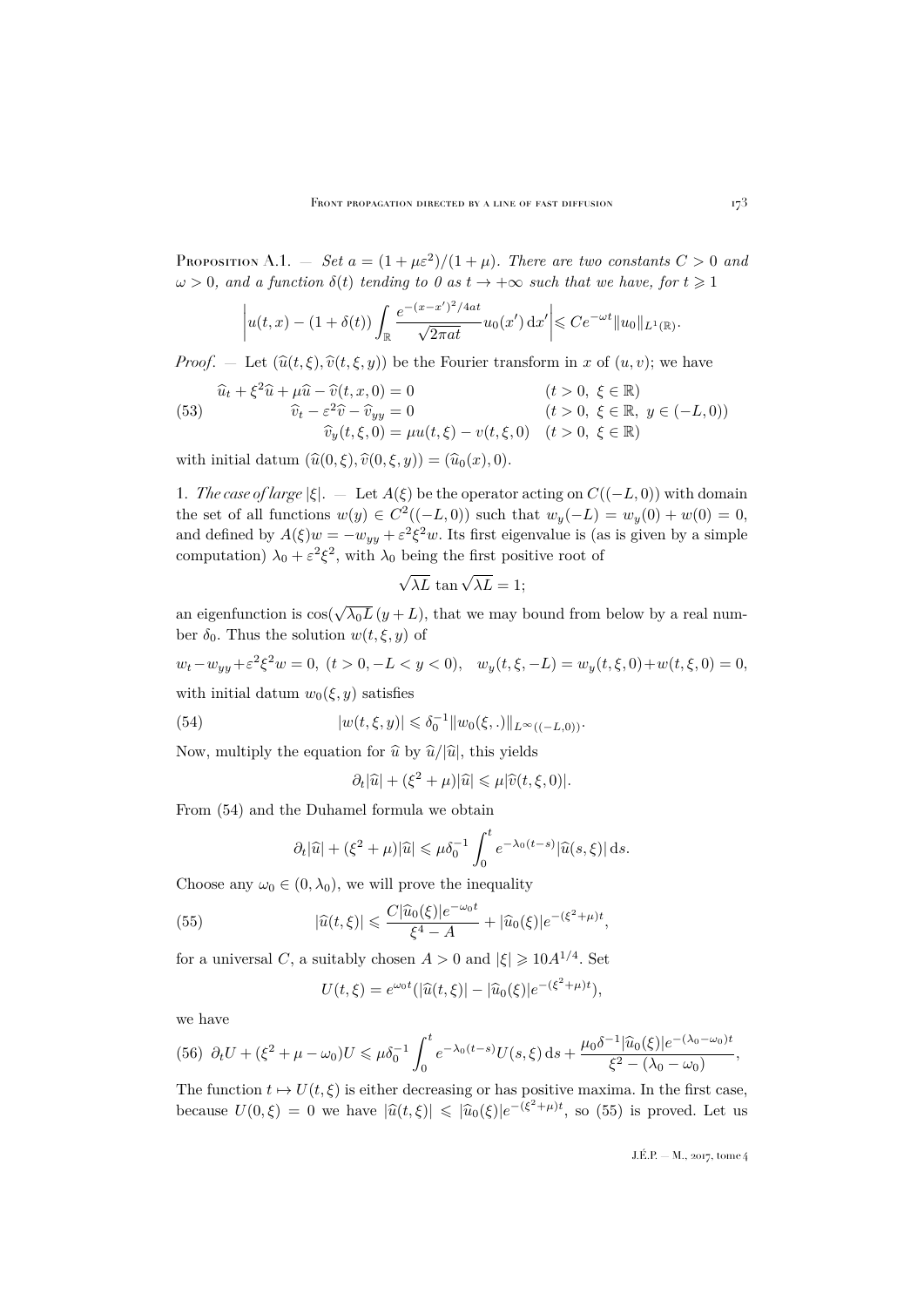assume the contrary, and let  $t_0$  such that  $U(t, \xi) \leq U(t_0, \xi)$  for all  $t \leq t_0$ . In such a case we have, from [\(56\)](#page-33-2):

$$
\left(\xi^2+\mu-\frac{\mu\delta_0^{-1}}{\lambda_0-\omega_0}\right)U(t_0,\xi)\leqslant \frac{\mu_0\delta^{-1}|\widehat{u}_0(\xi)|e^{-(\lambda_0-\omega_0)t_0}}{\xi^2-(\lambda_0-\omega_0)}.
$$

So, [\(55\)](#page-33-1) is once again proved.

2. *The case of intermediate*  $|\xi|$ . — We consider the range  $\varepsilon_0 \leq |\xi| \leq A$ , A being chosen so that [\(55\)](#page-33-1) holds. Let us this time consider the operator  $L(\xi)$ , acting on  $\mathbb{C} \times C((-L,0)),$  its domain being all couples  $(u, v)$  in  $\mathbb{C} \times C^2((-L,0))$  such that  $w_y(-L) = 0$  and  $w_y(0) + w(0) = \mu u$ , and its action being given by

(57) 
$$
L(\xi)(u, w) = (\xi^2 + \mu)u - w(0), -w_{ww} + \varepsilon^2 \xi^2 w).
$$

The family  $L(\xi)$  is a family if sectorial operators with uniformly bounded coefficients. Moreover, by Krein-Rutman's theorem, for  $|\xi| \in \varepsilon_0, A$ , and  $\varepsilon \in (0, 1), L(\xi)$  has a bottom eigenvalue  $\lambda_0(\xi)$ . Possibly, it depends on  $\varepsilon$ , but with a common positive lower bound depending on  $\varepsilon_0$  that we call  $\omega_0$ . So, there is  $\theta_0 \in (0\pi/2)$  such that the path  $\gamma = \omega_0 + \mathbb{R}e^{i\theta_0}$  encloses  $\sigma(L(\xi))$ , for all  $\xi$  in the range that we consider. We have

<span id="page-34-0"></span>(58) 
$$
e^{-tL(\xi)}(\widehat{u}_0,\widehat{v}_0)=\frac{1}{2i\pi}\int_{\gamma}e^{-\lambda t}(\lambda I-L(\xi))^{-1}(\widehat{u}_0,0)\,\mathrm{d}\lambda,
$$

an expression that admits a bound of the form

<span id="page-34-1"></span>(59) 
$$
||e^{-tL(\xi)}(\widehat{u}_0(\xi),0)||_{L^{\infty}((-L,0))} \leq Ce^{-\omega_0 t}|\widehat{u}_0(\xi)|.
$$

3. The case of small  $|\xi|$ . — Fix  $\varepsilon_0 > 0$  small so that the following (finite set of) considerations are true. Here we simply perform a Laplace transform of [\(53\)](#page-33-3) and we still call  $\hat{u}(\lambda,\xi)$  the unknown in the new variables  $(\lambda,\xi)$ . This leads (after some standard algebra) to the system

(60) 
$$
\left(\xi^2 - \lambda - \frac{\mu\sqrt{\lambda - \varepsilon^2\xi^2} \tan(L\sqrt{\lambda - \varepsilon^2\xi^2})}{1 - \sqrt{\lambda - \varepsilon^2\xi^2} \tan(L\sqrt{\lambda - \varepsilon^2\xi^2})}\right)\widehat{u}(\lambda,\xi) = \widehat{u}_0(\xi).
$$

The factor before  $\hat{u}(\lambda, \xi)$  vanishes, for  $|\xi| \leq \varepsilon_0$ , at a unique  $\lambda(\xi)$  satisfying:

<span id="page-34-2"></span>(61) 
$$
\lambda(\xi) \sim \frac{(1+\mu\varepsilon^2)\xi^2}{1+\mu},
$$

the next zeroes being further away, uniformly in  $\xi$ , by the principle of isolated zeroes. Then, [\(58\)](#page-34-0) remains valid and a standard inverse Laplace transform computation yields the existence of a function  $\delta(t) = o_{t \to +\infty}(1)$  such that

<span id="page-34-3"></span>(62) 
$$
\widehat{u}(t,\xi) - (1+\delta(t))e^{-t\lambda(\xi)}\widehat{u}_0 = O(e^{-\omega_0 t})|\widehat{u}_0|.
$$

The proposition is proved by taking the inverse Fourier transform of  $\hat{u}$ , and putting together estimates (55), (59), (61) and (62). together estimates [\(55\)](#page-33-1), [\(59\)](#page-34-1), [\(61\)](#page-34-2) and [\(62\)](#page-34-3).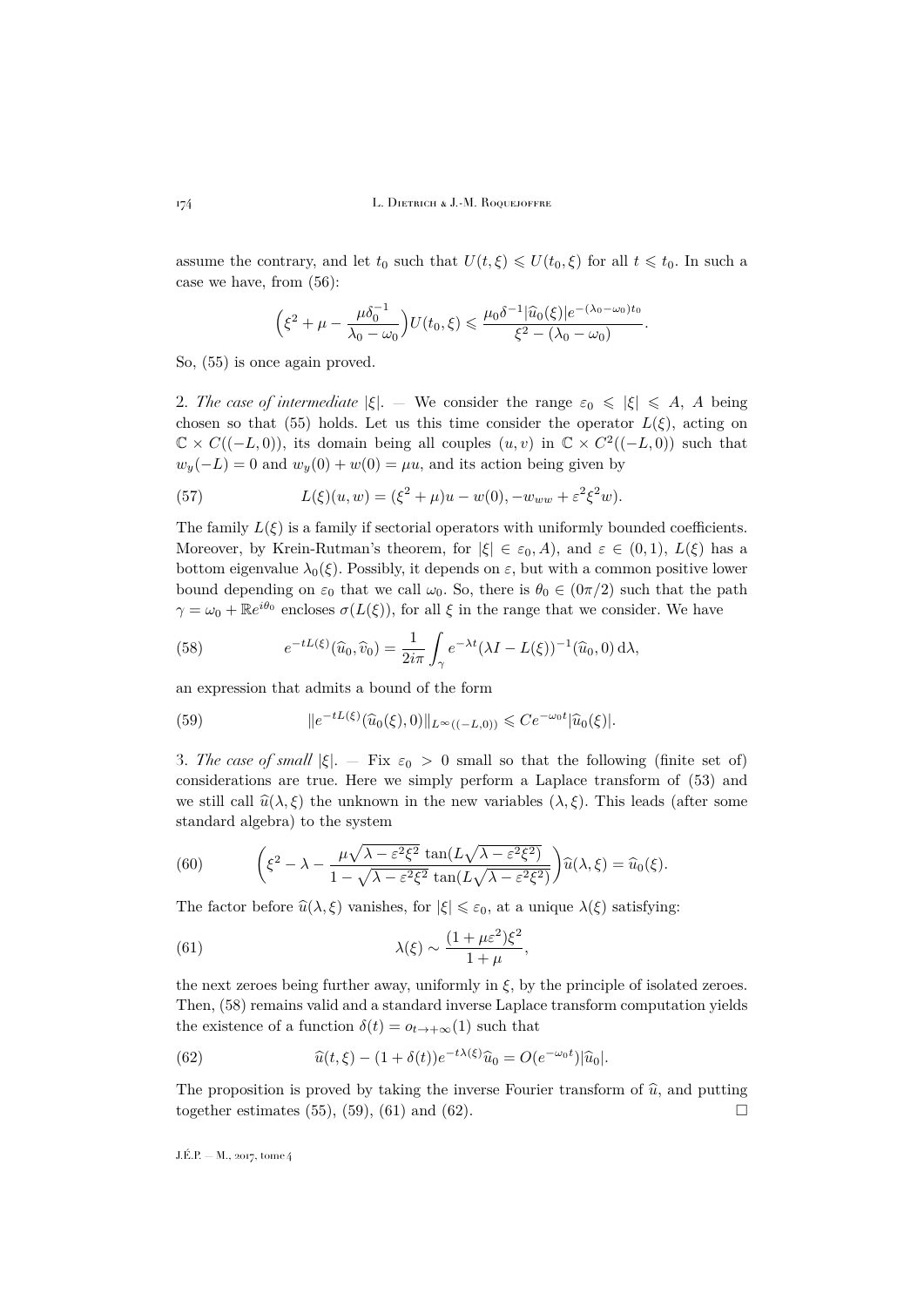### <span id="page-35-0"></span>**REFERENCES**

- <span id="page-35-24"></span>[1] D. G. Aronson – "Bounds for the fundamental solution of a parabolic equation", *Bull. Amer. Math. Soc.* **73** (1967), p. 890–896.
- <span id="page-35-7"></span>[2] D. G. ARONSON & H. F. WEINBERGER – "Multidimensional nonlinear diffusion arising in population genetics", *Adv. in Math.* **30** (1978), no. 1, p. 33–76.
- <span id="page-35-13"></span>[3] B. Audoly, H. BERESTYCKI & Y. POMEAU – "Réaction diffusion en écoulement stationnaire rapide", *C. R. Acad. Sci. Paris Sér. II Méc. Phys. Chim. Sci. Univers Sci. Terre* **328** (2000), no. 3, p. 255–262.
- <span id="page-35-6"></span>[4] H. BERESTYCKI, A.-C. COULON, J.-M. ROQUEJOFFRE & L. ROSSI – "The effect of a line with nonlocal diffusion on Fisher-KPP propagation", *Math. Models Methods Appl. Sci.* **25** (2015), no. 13, p. 2519–2562.
- <span id="page-35-22"></span>[5] H. Berestycki & L. Nirenberg – "Travelling fronts in cylinders", *Ann. Inst. H. Poincaré Anal. Non Linéaire* **9** (1992), no. 5, p. 497–572.
- <span id="page-35-3"></span>[6] H. BERESTYCKI, J.-M. ROQUEJOFFRE & L. Rossi – "The influence of a line with fast diffusion on Fisher-KPP propagation", *J. Math. Biol.* **66** (2013), no. 4-5, p. 743–766.
- <span id="page-35-14"></span>[7] P. Constantin, A. Kiselev, A. Oberman & L. Ryzhik – "Bulk burning rate in passive-reactive diffusion", *Arch. Rational Mech. Anal.* **154** (2000), no. 1, p. 53–91.
- <span id="page-35-16"></span>[8] P. Constantin, A. Kiselev & L. Ryzhik – "Quenching of flames by fluid advection", *Comm. Pure Appl. Math.* **54** (2001), no. 11, p. 1320–1342.
- <span id="page-35-21"></span>[9] P. Constantin, J.-M. Roquejoffre, L. Ryzhik & N. Vladimirova – "Propagation and quenching in a reactive Burgers-Boussinesq system", *Nonlinearity* **21** (2008), no. 2, p. 221–271.
- <span id="page-35-25"></span>[10] A.-C. Coulon Chalmin – "Fast propagation in reaction-diffusion equations with fractional diffusion", PhD Thesis, Université de Toulouse, 2014.
- <span id="page-35-1"></span>[11] L. DIETRICH – "Existence of travelling waves for a reaction-diffusion system with a line of fast diffusion", *Appl. Math. Res. Express. AMRX* (2015), no. 2, p. 204–252.
- <span id="page-35-2"></span>[12] , "Velocity enhancement of reaction-diffusion fronts by a line of fast diffusion", *Trans. Amer. Math. Soc.* (2016), online.
- <span id="page-35-12"></span>[13] Y. Du & H. Matano – "Convergence and sharp thresholds for propagation in nonlinear diffusion problems", *J. Eur. Math. Soc. (JEMS)* **12** (2010), no. 2, p. 279–312.
- <span id="page-35-19"></span>[14] A. Fannjiang, A. Kiselev & L. Ryzhik – "Quenching of reaction by cellular flows", *Geom. Funct. Anal.* **16** (2006), no. 1, p. 40–69.
- <span id="page-35-9"></span>[15] P. C. FIFE & J. B. McLeon – "The approach of solutions of nonlinear diffusion equations to travelling front solutions", *Arch. Rational Mech. Anal.* **65** (1977), no. 4, p. 335–361.
- <span id="page-35-23"></span>[16] D. Gilbarg & N. S. Trudinger – *Elliptic partial differential equations of second order*, Classics in Mathematics, Springer-Verlag, Berlin, 2001.
- <span id="page-35-15"></span>[17] F. Hamel & A. Zlatoš – "Speed-up of combustion fronts in shear flows", *Math. Ann.* **356** (2013), no. 3, p. 845–867.
- <span id="page-35-11"></span>[18] J<sub>A</sub>. I. KANEL' – "Stabilization of the solutions of the equations of combustion theory with finite initial functions", *Mat. Sb. (N.S.)* **65 (107)** (1964), p. 398–413.
- <span id="page-35-17"></span>[19] A. Kiselev & A. Zlatoš – "Quenching of combustion by shear flows", *Duke Math. J.* **132** (2006), no. 1, p. 49–72.
- <span id="page-35-8"></span>[20] M. A. Lewis, S. V. Petrovskii & J. R. Potts – *The mathematics behind biological invasions*, Interdisciplinary Applied Mathematics, vol. 44, Springer, 2016.
- <span id="page-35-10"></span>[21] A. Mellet, J. Nolen, J.-M. Roquejoffre & L. Ryzhik – "Stability of generalized transition fronts", *Comm. Partial Differential Equations* **34** (2009), no. 4-6, p. 521–552.
- <span id="page-35-18"></span>[22] A. Novikov & L. Ryzhik – "Boundary layers and KPP fronts in a cellular flow", *Arch. Rational Mech. Anal.* **184** (2007), no. 1, p. 23–48.
- <span id="page-35-4"></span>[23] L. Roques, J.-P. Rossi, H. Berestycki, J. Rousselet, J. Garnier, J.-M. Roquejoffre, L. Rossi, S. SOUBEYRAND & C. ROBINET – "Modeling the spatio-temporal dynamics of the pine processionary moth", in *Processionary Moths and Climate Change: An Update* (A. Roques, ed.), Springer Netherlands, 2015, p. 227–263.
- <span id="page-35-5"></span>[24] *Vespa velutina* Lepeletier, 1836, Inventaire National du Patrimoine Naturel, [http://inpn.mnhn.](http://inpn.mnhn.fr/espece/cd_nom/433589) [fr/espece/cd\\_nom/433589](http://inpn.mnhn.fr/espece/cd_nom/433589).
- <span id="page-35-20"></span>[25] N. VLADIMIROVA, P. CONSTANTIN, A. KISELEV, O. RUCHAYSKIY & L. RYZHIK – "Flame enhancement and quenching in fluid flows", *Combust. Theory Model.* **7** (2003), no. 3, p. 487–508.